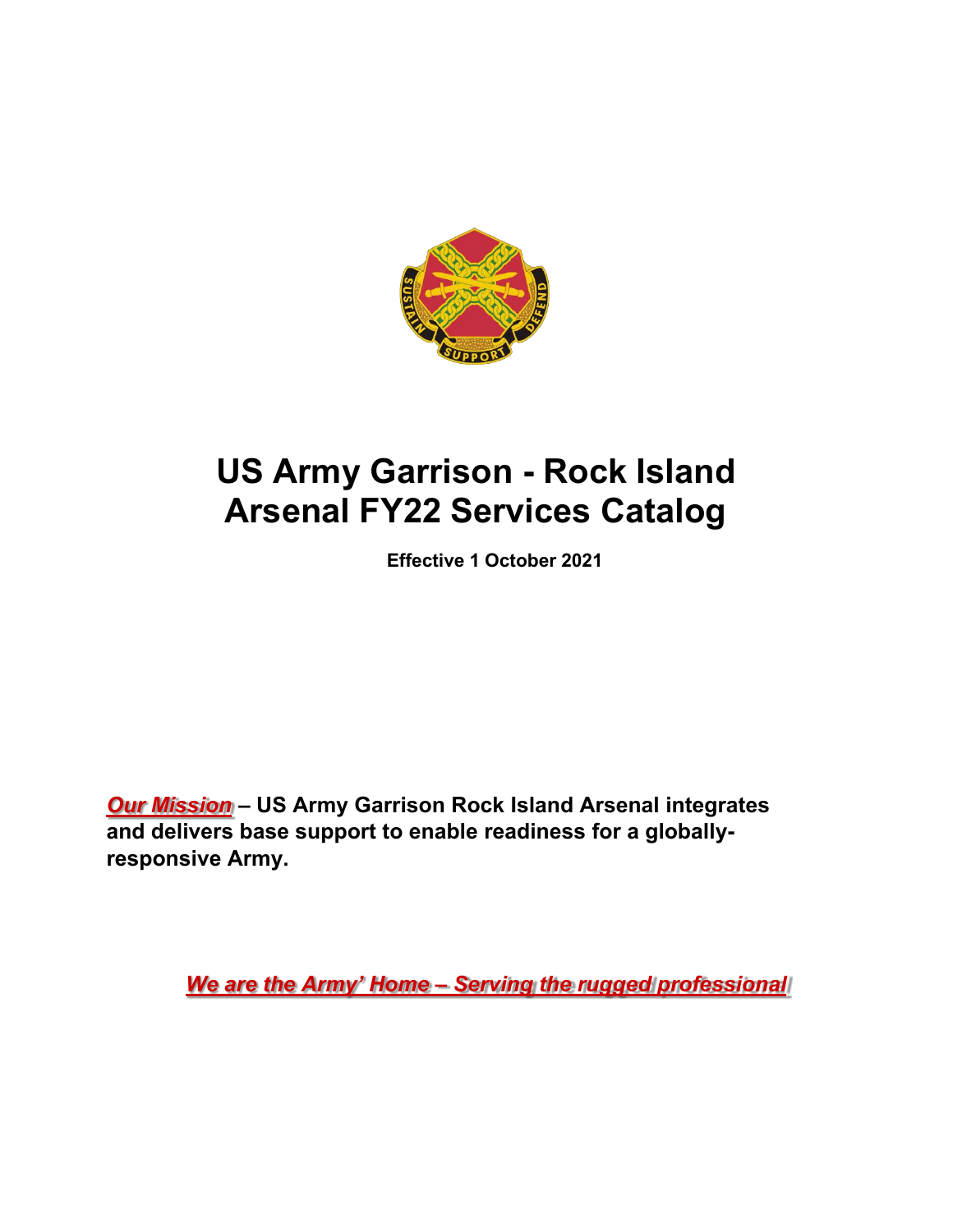# **Table of Contents**

| 2. Service Programs                                                                                                                                                                                                                                                                                                                                 |
|-----------------------------------------------------------------------------------------------------------------------------------------------------------------------------------------------------------------------------------------------------------------------------------------------------------------------------------------------------|
| 1. Garrison Command Group (ISR 100)<br>2. Public Affairs Office (ISR 107)<br>3. Equal Employment Office (ISR 109)<br>4. Internal Review (ISR 111)<br>5. Safety Office (ISR 112)                                                                                                                                                                     |
| 1. Mail Services (ISR 113)<br>2. Freedom of Information Act (FOIA), Army Records Information Management<br>System (ARIMS), Records Holding Area (RHA) (ISR 113)<br>3. Forms and Publications (ISR 113)<br>4. Army Substance Abuse Programs (ISR 250)<br>5. Military Personnel Services (ISR 800)<br>6. Army Continuing Education Services (ISR 803) |
| 1. Physical Security (Security Guards) (ISR 600)<br>2. Law Enforcement Services (ISR 601)<br>3. Antiterrorism Services (ISR 602)<br>4. Emergency Management (ISR 604)<br>5. Plans and Operations (ISR 902)<br>6. Fire and Emergency Response Services (ISR 401)                                                                                     |
| 1. Family Housing Management (ISR 201)<br>2. Facility Engineering Services (QDEH)<br>A. Facilities Engineering Services Management (ISR400)<br>B. Master Planning (ISR 405)<br>C. Real Property/Real Estate Administration (ISR 406)<br>3. Municipal Services ( <b>QMUN</b> )                                                                       |
| A. Custodial Services (ISR 402)<br>B. Refuse Removal (ISR 403)                                                                                                                                                                                                                                                                                      |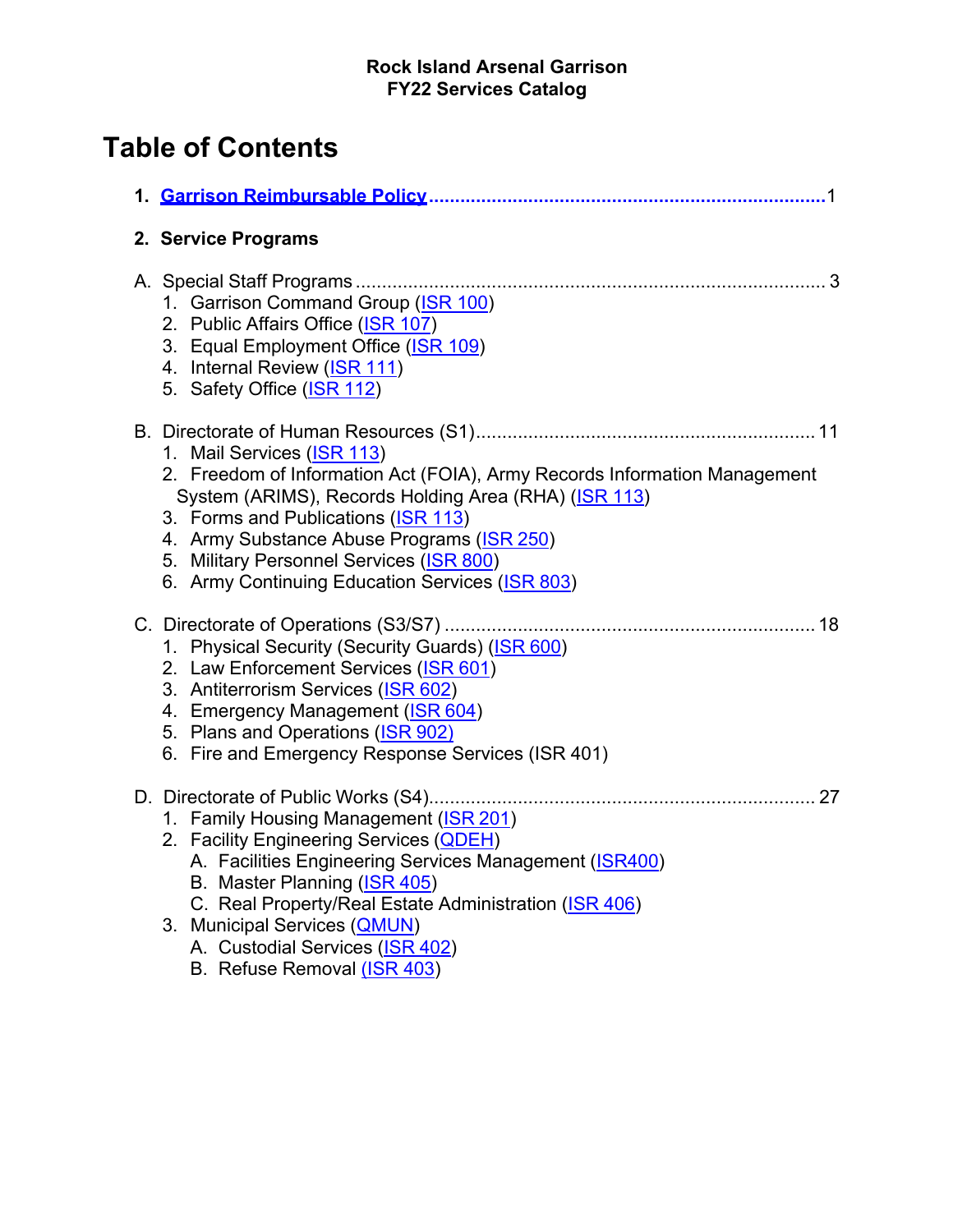- C. Maintenance Grounds (ISR 404)
- D. Snow, Ice, and Sand Removal (ISR 408)
- E. Pest Management (ISR 510)
- 4. Utility Services (QUTS)
	- A. Electrical Services (ISR 500)
	- B. Heating/Cooling Services (ISR 501)
	- C. Water Services (ISR 502)
	- D. Waste Water Services (ISR 503)
	- E. Other Utility Services (ISR 504)
- 5. Maintenance Facilities/Surfaced and Unsurfaced (ISR 411)
- E. Family, Morale, Welfare, and Recreation Programs (S9) ................................... 49
	- 1. Army Community Services (ISR 251)
	- 2. Child and Youth Services (ISR 252)
	- 3. Community Recreation (ISR 253)
	- 4. Business Operations (ISR 254)

| 1. Environmental Programs (ISR 505)                        |  |
|------------------------------------------------------------|--|
| 2. Environmental Pollution Prevention (Clean Up) (ISR 507) |  |
|                                                            |  |
|                                                            |  |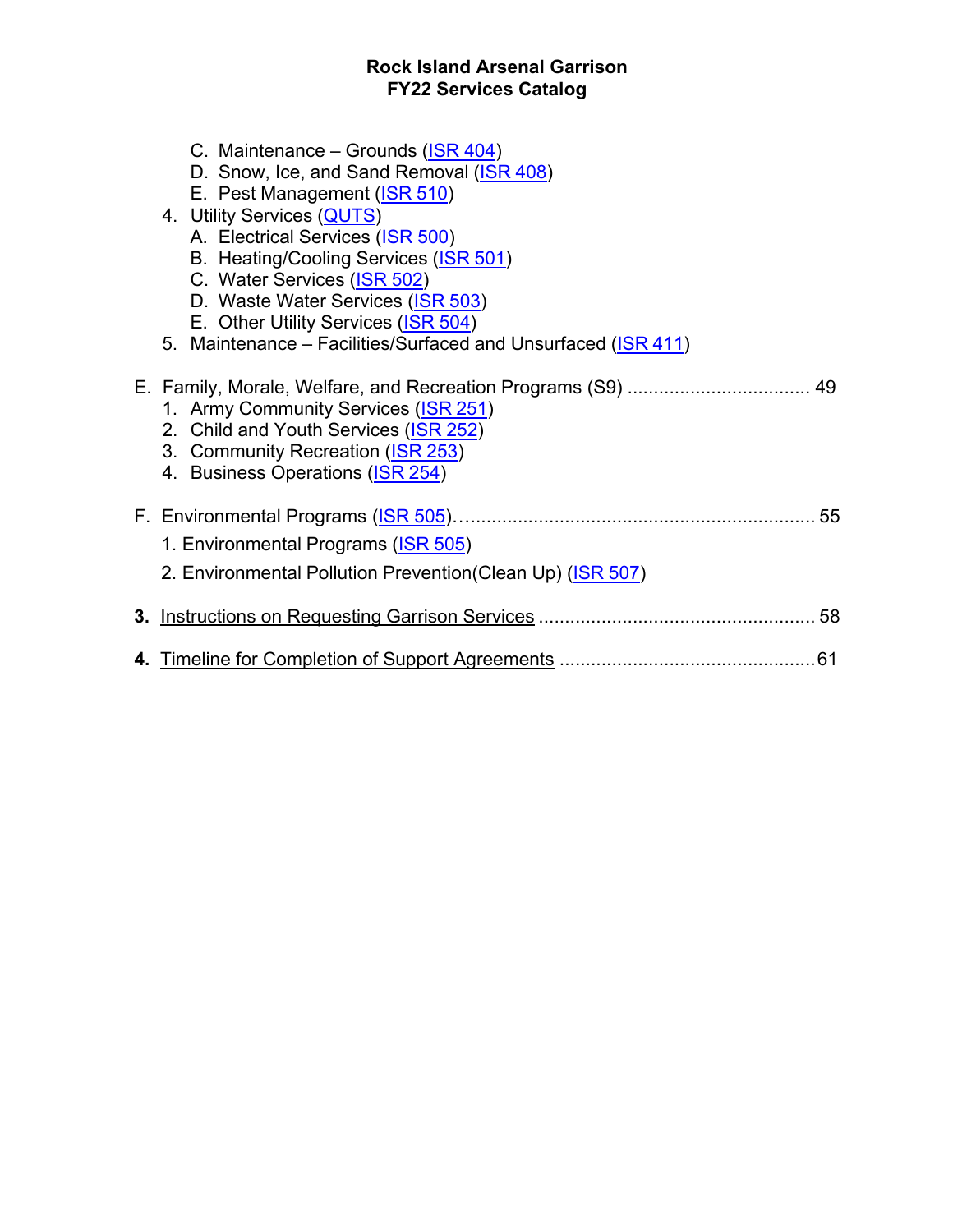## **Garrison Reimbursable Policy**

1. Support Agreement Manager (SAM) Points of Contact(s):

a. Angie Stone, [angela.s.stone.civ@mail.mil,](mailto:angela.s.stone.civ@mail.mil) 309-782-1381

b. Chelsea Davis, chelsea.I.davis26.civ@mail.mil, 309-782-5004

2. Installation Agreements.

a. Garrison will utilize the Federal Service (FS) Form 7600 for Installation Agreements, per AR 5-9 published 17 April 2018.

b. The Support Agreement is a mandatory documentation requirement for all reimbursable work orders and reimbursable intra-governmental transactions as promulgated in the DoD FMR Volume 11A Chapter 3.

c. All entities involved with the reimbursable process will ensure sufficient control mechanisms are instituted within the organization's policies, processes, procedures and managers' internal control programs IAW AR 11-2.

d. The Garrison and its customers will retain active support agreements in a repository to be made available for audit data calls and reports, upon request.

3. Categories of Service Support.

a. Common Use Services and Infrastructure (CUSI). The emergency services (law enforcement, guards, fire) and maintenance of roads and grounds on an installation that are available to all authorized personnel and are not provided for the exclusive use of any subset of the authorized personnel.

b. Common Level of Support (CLS). CLS is the quality, quantity, frequency or timeliness of service that the Garrison is able to provide. Garrison will fund a common level of support for Army tenants within standards established in statute, regulation, policy, and by the Senior Commander.

c. Above Common Level of Support. Army customers may request service above the Garrison-funded CLS. If the Army customer has requested mission unique services or services above CLS that are not in the Garrison's directed capability level, then the mission unique and above baseline level support are reimbursable for all measurable, attributable and incremental direct support costs.

d. Facilities sustainment is based upon the requirements earned through the Facility Sustainment Model (FSM) for facilities included in the installation real property inventory and maintained with installation appropriated funds. *Routine facility sustainment is the responsibility of the Garrison for Army organizations unless otherwise stipulated in the facility agreement. Non-Army and Non-DoD receivers are to pay for routine facility*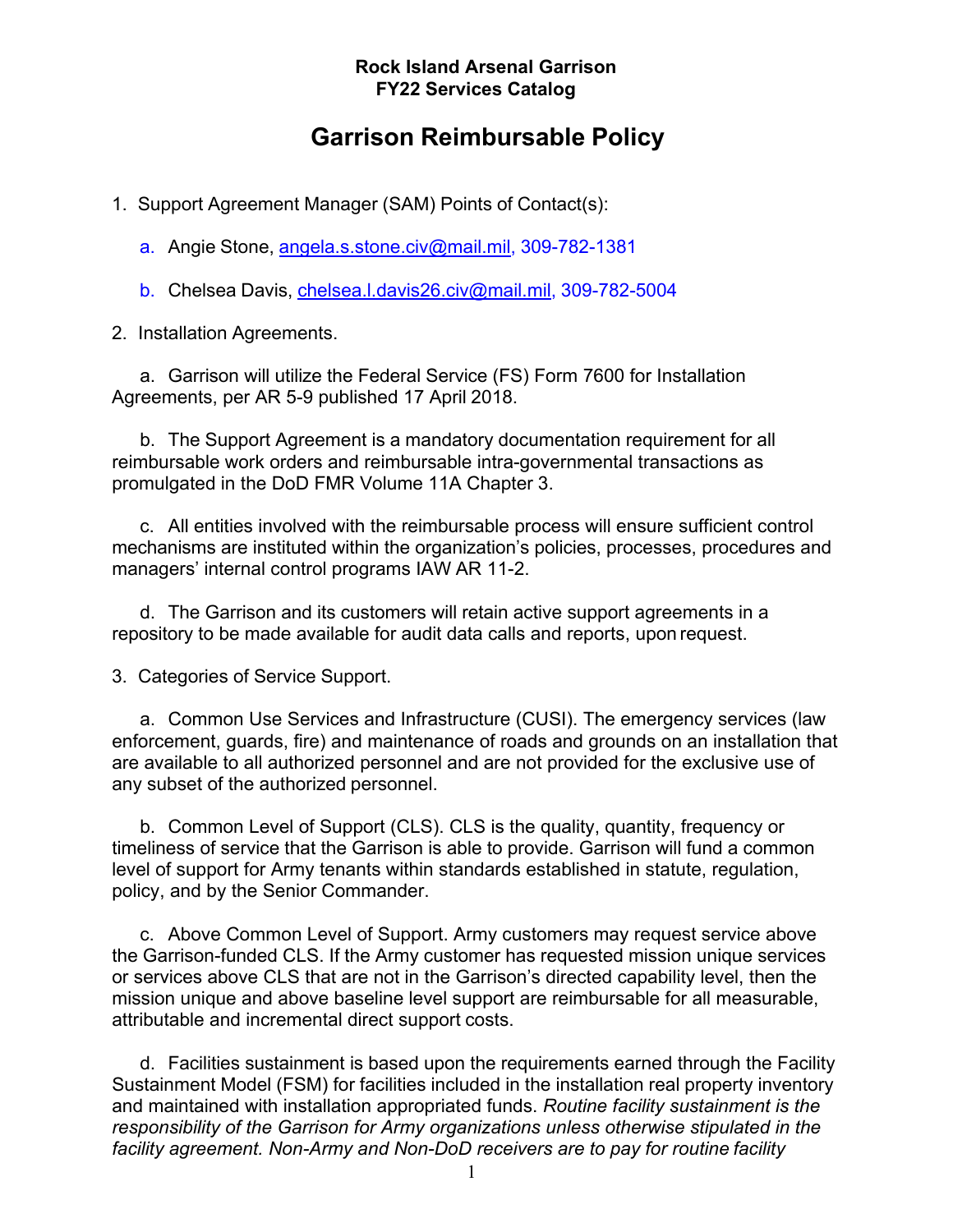*sustainment for the facilities they occupy. Facility Maintenance and Base Operations Support (BOS) services for non-Military Construction Army (MCA) locally funded facility construction projects will be provided with a reimbursable charge for the first 2 years after the facility is constructed. The reimbursement rate for maintenance will be established by the current Department of Defense Facilities Pricing Guide.*

4. Reimbursable Costs and Costing Methodology.

a. Reimbursement is required for levels of support that are customer unique, above the level funded for the Garrison's own mission, or when the support at standard level is deemed a reimbursable operating expense or mission-driven commodity for everyone (e.g., postage and fees, office copiers).

b. Units of measure that reasonably segregate and attribute a direct cost to a receiver will be used. Costs associated with services will be provided upon request.

c. Incremental direct costs and overhead costs will be pursued effective FY22. The gap year will be used to communicate the changes and estimated costs associated with the change.

5. Service Changes and Agreements Termination.

a. Sufficient lead time is required to adjust contracting and agreements documentation. A minimum notice of 180 days is required to modify support agreements.

b. If a Support Agreement is significantly modified or unilaterally terminated with less than a 180 day notice, customers will be billed for reimbursement of unavoidable termination expenses, such as salary costs incurred up to the date the proper written notification or contract modifications are processed by Army Contracting Command.

c. Garrison is required to provide 180 days' notice when regulation (AR 5-9) changes a receiver's status from non-reimbursable to a reimbursable status, allowing for sufficient time to enable change in budget processes.

Return to Table of Contents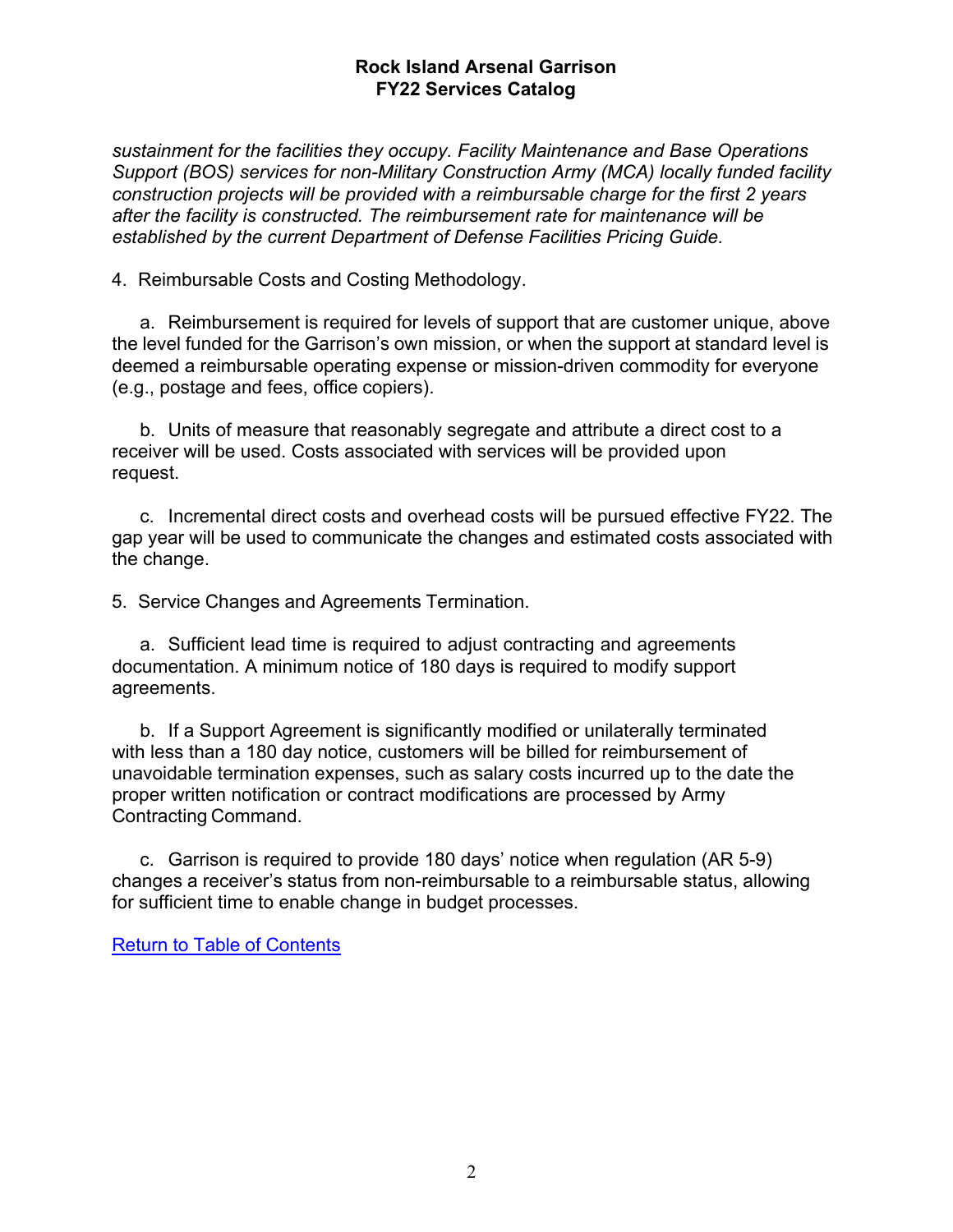# **Garrison Service Programs**

### **A. Special Staff Programs**

### **1. Garrison Command Group (ISR 100/QNMG)**

Building 90, Room 11C Point of Contact: Mr. John Burns (DGC), 309-782-5555 E-mail: [john.m.burns1.civ@mail.mil](mailto:john.m.burns1.civ@mail.mil)

### **a) Service Definition:**

The Garrison Commander (GC) and support staff manages and directs Garrison day-today operations, formulates visions, goals, policies, and provides program direction to directors and special staff. They identify, develop and maintain mutually beneficial coalitions with local and tenant leaders, Garrison staff and the Installation community as delegated by the senior Commander (SC).

### **b) Baseline Services: N/A**

### **c) Non-Baseline Services:**

No external services are available to non-Garrison entities

### **d) Receiver Responsibilities: N/A**

### Return to Table of Contents

### **2. Public Affairs Office (ISR 107/QNMG)**

Building 90, Room 15 Point of Contact: Mr. Mark Kane, 309-782-7528 Email: mark.a.kane12.civ@mail.mil

### **a) Service Definition:**

Army public affairs is public information, command information and community engagement activities directed toward both the external and internal customer with interest in the Department of Defense. The mission of Army public affairs is to inform internal and external publics, and fulfill the Army's obligation to keep the American people and the Army informed as established in Title 10, United States Code.

### **b) Baseline Services:**

The garrison public affairs office provides standard public affairs services to the installation. The public affairs office reports to the garrison commander but supports the communications priorities of the senior commander per AR 600-20, Chapter 4. Garrison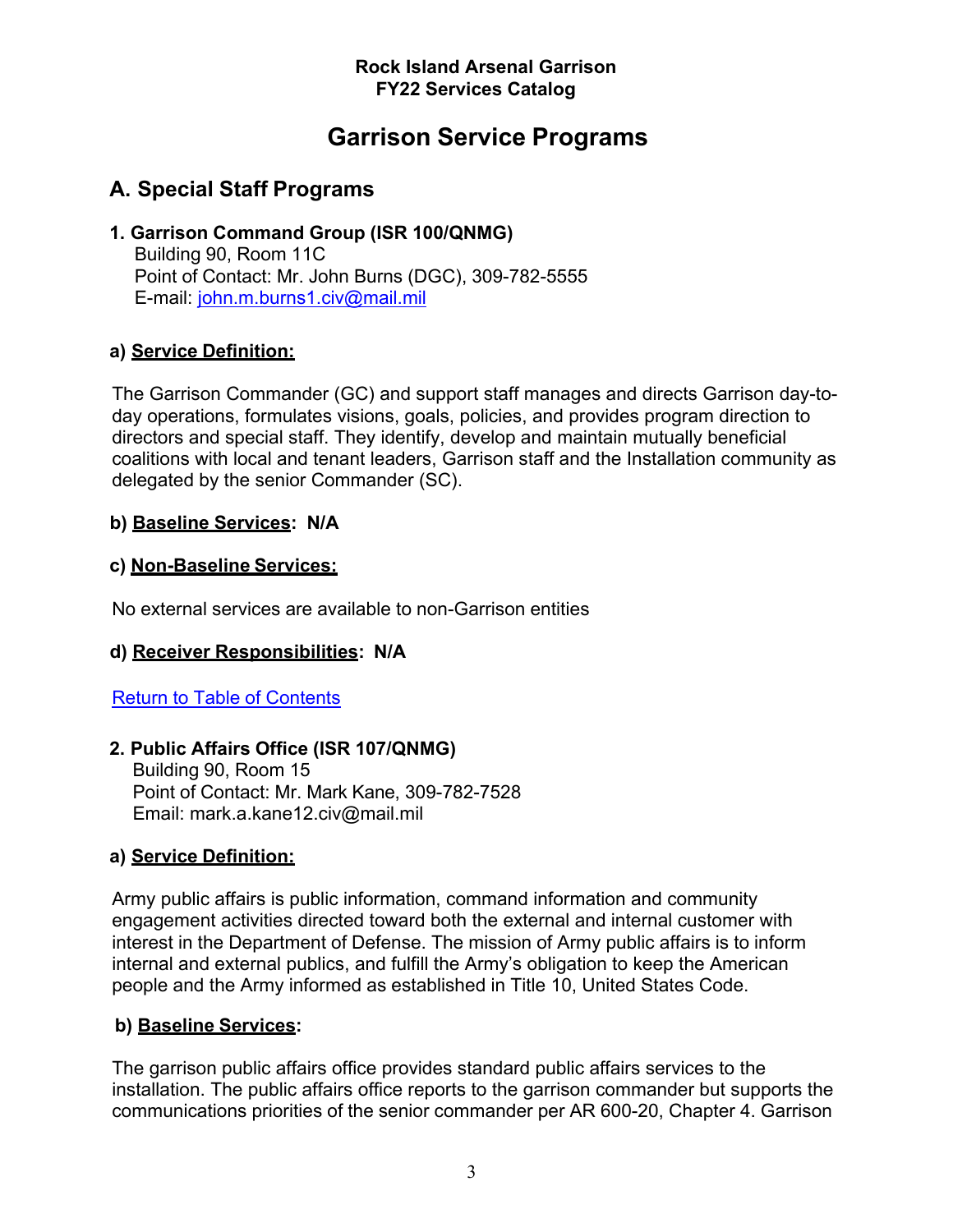public affairs support is dependent on staff size, which varies based on mission and tenant unit requirements. Garrison public affairs is collaborative, allowing the Army to speak with one voice.

- 1) Provide Public Affairs services, to include a newsletter.
- 2) Coordinate with Receiver on media releases. Primary releasing agency will be the party with majority of interest in the issue.
- 3) Serve as point of contact with news media on matters pertaining to USAG-RIA.
- 4) Serve as primary point of contact for all relations with community.
- 5) Incorporate Receiver's information into the Public Affair's release of command information to include the American Forces Network.
- 6) Incorporate Receiver's information into the Public Affairs release of public information to include international, regional and local media.
- 7) Provide Public Affairs guidance when needed or requested by Receiver.
- 8) Provide Public Affairs support as a result of Receiver's activities.
- 9) Incorporate Receiver into the installation community relations activities and/or elaborate a community relations program based on the Receiver's needs.
- 10)Provide photography for chain-of-command displays, course selection photographs and other required official photography.
- **c) Non-Baseline Services:** Provide reimbursable public affairs support required outside of normal business hours as a result of Receiver's activities (press briefings, etc)

### **d) Receiver Responsibilities:**

Receivers must communicate early to coordinate garrison public affairs support, and expedite developed content review/approval processes within the prior established submission deadlines to achieve timely publication.

- 1) Coordinate with Supplier on media queries and releases.
- 2) Contact Supplier for services that will be rendered under this agreement.
- 3) Submit requirements IAW Supplier's directives.
- 4) Participate in public affairs activities when requested by Supplier (i.e. press releases as a result of aircraft mishaps, environmental spills, etc.).
- 5) Coordinate with Supplier for all requests to or from the community.
- 6) Command Information: Provide the Supplier with the information to be released and/or notify Supplier of any major event to be covered as part of the Command Information Program.
- 7) Public Information: Provide the Supplier with the information to be released and/or notify Supplier of any event to be released as part of the Public Information Program.
- 8) Make requirements known.
- 9) Provide MIPR(s) for public affairs support needed as a result of Receiver's activities (Press briefings, etc.).
- 10)Support local community relations and coordinate with Supplier for developing a community relations program appropriate to the Receiver's location.
- 11)Comply with Supplier's regulations, directives, and procedures.

Return to Table of Contents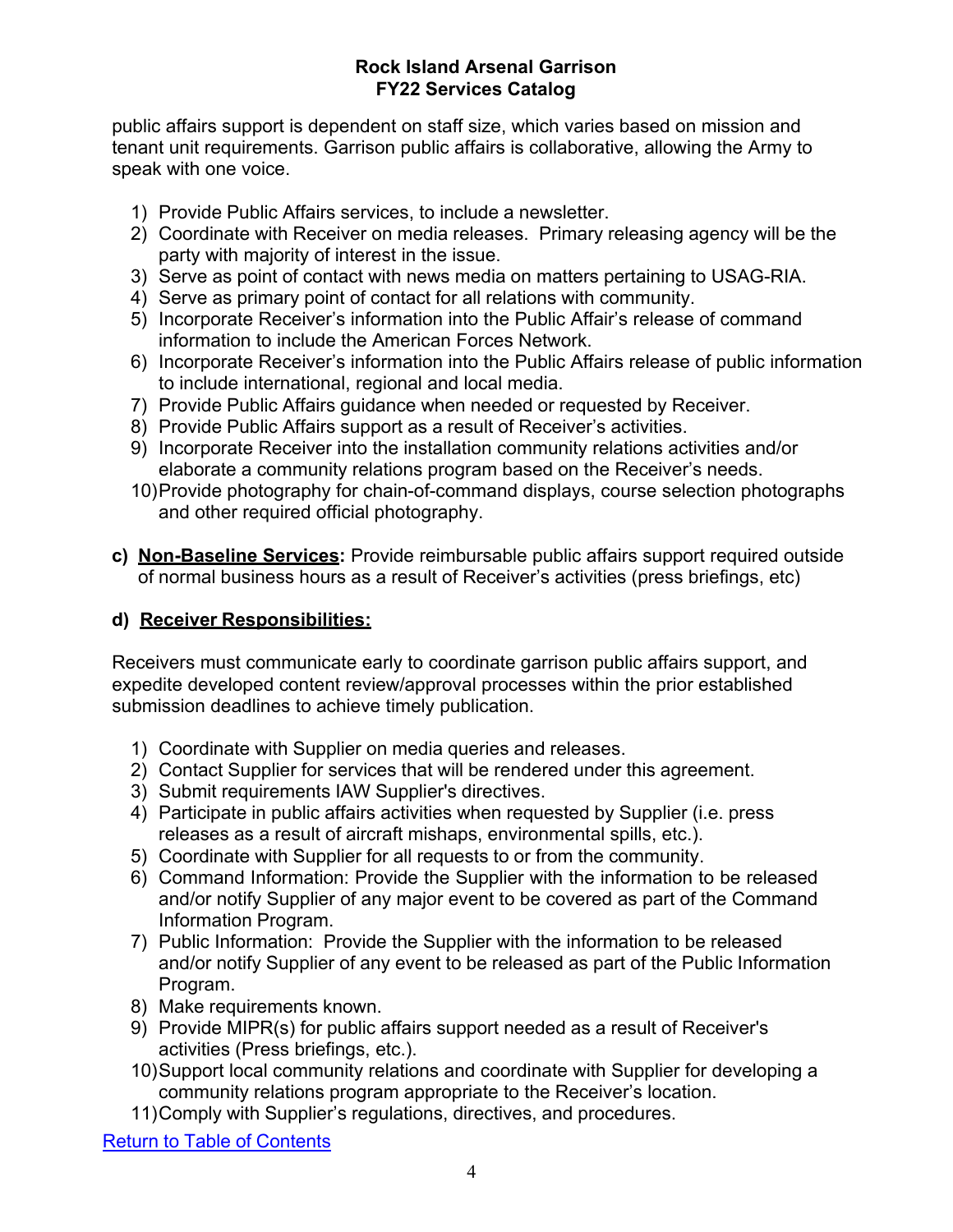### **3. Equal Opportunity Office (ISR 109/QNMG)**

Building 90, Room 27 Point of Contact: Ms. Missy Yerington, 309-782-1488 Email: [melissa.a.yerington.civ@mail.mil](mailto:melissa.a.yerington.civ@mail.mil)

### **a) Service Definition:**

Direct the Equal Employment Opportunity (EEO) Program in accordance with applicable laws, directives, regulations, and guidelines, executing the administrative EEO Complaint Process, facilitating the Reasonable Accommodation Process, and advising applicants, employees, and supervisors on EEO programs and processes.

### **b) Baseline Services:**

The activity/servicing EEO officer is responsible for administering a comprehensive EEO program for all serviced commanders or equivalent officials on all matters pertaining to the EEO program operations. EEO officers at all levels will:

- 1) Manage the pre-complaint and formal EEO Complaint Processes and accept or dismiss formal EEO Complaints on behalf of the Secretary of the Army in accordance with regulations, ensuring that every reasonable effort is made to resolve complaints at the earliest possible stage.
- 2) Provide advisory services to applicants, employees, and supervisors regarding unlawful discrimination and harassment and the EEO Complaint Process.
- 3) Arrange for EEO Compliant inquiries and investigations, Alternative Dispute Resolution (ADR), and EEOC hearings.
- 4) Monitor implementation and ensure compliance with the terms of a Negotiated Settlement Agreement (NSA) or Offer of Resolution accepted by the complainant to resolve any complaints of discrimination.
- 5) Promptly notify the appropriate responsible management official if an employee pursues a claim of harassment.
- 6) Provide advisory services to supervisors and employees on special hiring authorities for individuals with disabilities.
- 7) Collaborate with civilian personnel officials to collect Schedule A documents supporting potential job candidates.
- 8) Provide supervisors with information on reasonable accommodation and needs assessments for applicants and employees.
- 9) Track, monitor, and provide oversight of Reasonable Accommodation Process.
- 10)Provide advisory services to supervisors and employees on the implementation of reasonable accommodations.

### **c) Non-Baseline Services:**

Request, schedule, and remit payment for mandated Court Reporter for EEO Fact Finding Conferences and administrative hearings. Costs incurred for reimbursable services during the complaint process are the responsibility of the command the EEO complaint is against.

### **d) Receiver Responsibilities:**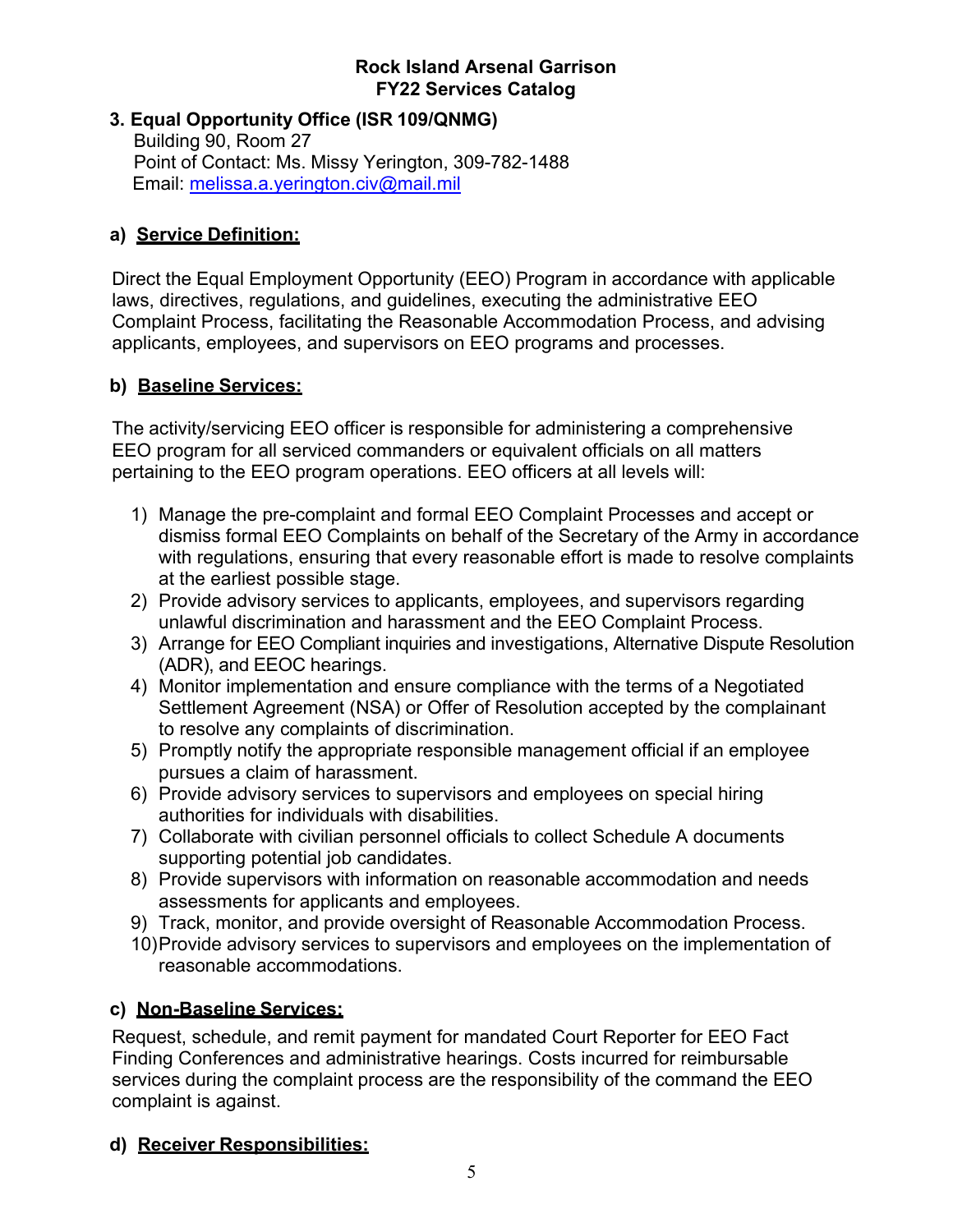- 1) Provide equal opportunity in employment for all people and prohibit discrimination in employment because of race, color, religion, sex, national origin, age, disability, genetic information, or reprisal for protected EEO activity.
- 2) Implement and enforce EEO policies as required by EEO laws, Presidential Executive Orders, EEOC, Office of Personnel Management (OPM), DOD, and Army regulations policies, and directives.
- 3) Ensure all members of the work force refrain from actions or comments that may be perceived as having a prohibited discriminatory animus.
- 4) Act promptly to prevent or correct situations that may give rise to meritorious complaints of discrimination.
- 5) Ensure employees are informed of the Federal EEO Complaint Process, to include information on the ADR program.
- 6) Ensure EEO servicing office contact information/poster is regularly publicized, distributed by email, and posted on official bulletin boards with easy access to current employees, former employees, applicants for employment, and certain contract employees.
- 7) Throughout the administrative process of an EEO Complaint, ensure that complainants and their representatives are permitted to use a reasonable amount of duty time to work on their complaints.
- 8) Cooperate and ensure subordinates' full cooperation with ADR neutrals and mediators, EEO counselors, labor counselors, EEO officers, investigators, and EEOC administrative judges involved in the EEO Complaint Process.
- 9) Ensure supervisors understand and meet their responsibilities in the EEO Discrimination Complaint Program.
- 10)Provide collateral duty resources, such as collateral duty EEO counselors and/or mediators to support the servicing EEO office, allowing reasonable time to adequately perform their EEO function.
- 11)Ensure the appropriate level of management participates in individual ADR sessions when management and a complainant have agreed to participate in ADR.
- 12)Ensure that the Army is adequately represented at all steps in the complaint procedure.
- 13)Ensure prompt implementation of remedies directed by EEOC or Army Director of EEO.
- 14)Take corrective action against military members and civilian employees who have been found to have engaged in discriminatory practices.
- 15)Conduct appropriate management inquiry/investigation into claims of harassment IAW AR 690-12, Appendix D.
- 16)Provide and process requests for reasonable accommodations in accordance with Federal laws, AR 690-12, and related guidelines to include confirming whether an individual is requesting a reasonable accommodation when the initial communication is unclear, processing an oral or written request immediately upon receipt of the request, forwarding the request to the servicing EEO office and appropriate labor counselor with 2 business days, actively participating in the interactive process, consulting with EEO office prior to requesting medical information when the need for accommodation is not obvious or functional impairment and/or limitations are at issue, maintaining confidentially, making timely decisions on the requests at the lowest possible level, ensuring that the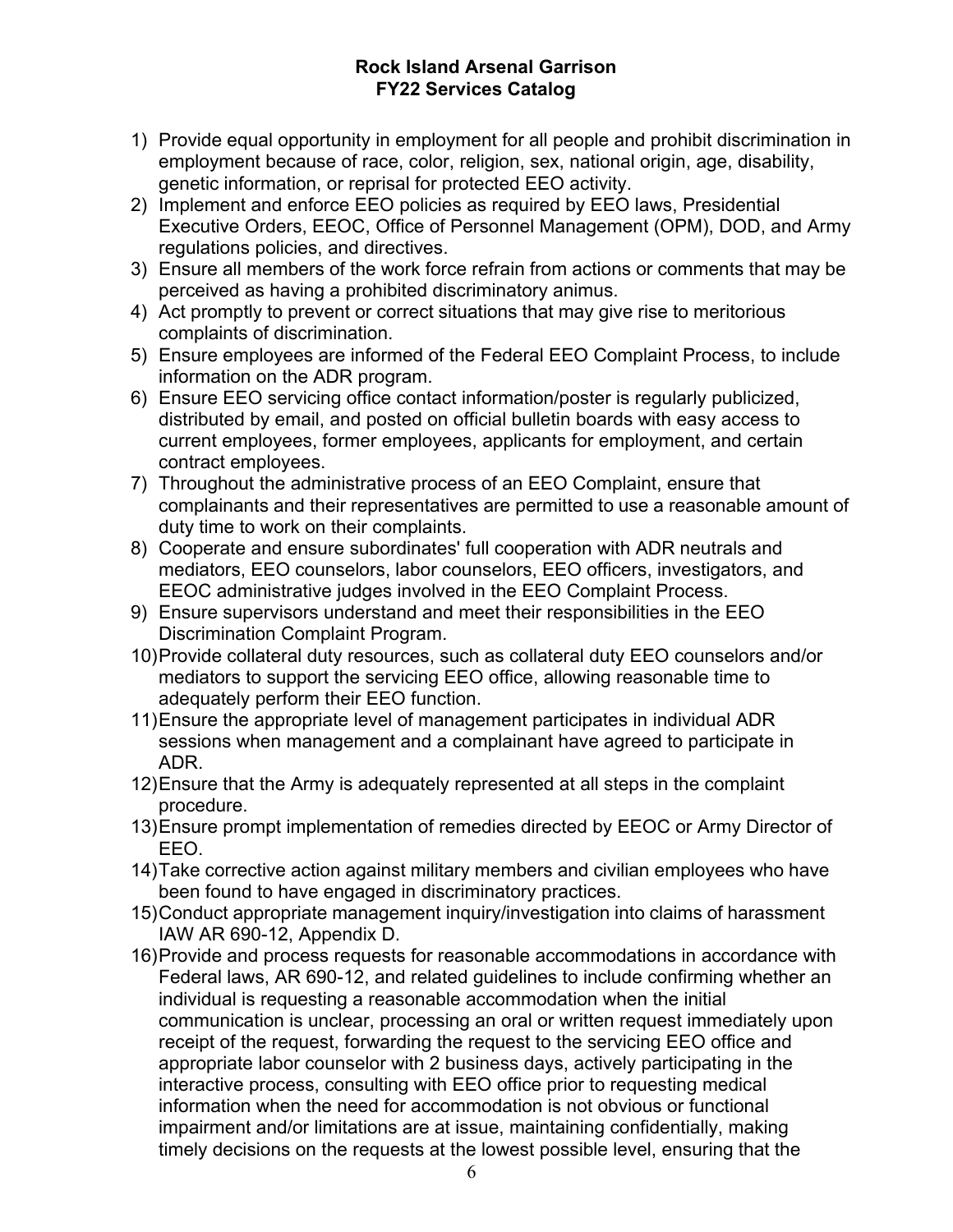requests accommodate the workplace needs of the requestor, and considering reassignment as the accommodation of last resort.

- 17)Request service as required.
- 18)Comply with Supplier's regulations, directives, and procedures.Comply with EEO regulations, directives, and procedures.

Return to Table of Contents

### **4. Internal Review (ISR 111/QNMG)**

Building 90, Room 16 Point of Contact: Mr. Vince George, 309-782-6170 E-mail: [vincent.e.george8.civ@mail.mil](mailto:vincent.e.george8.civ@mail.mil)

### **a) Service Definition:**

Internal Review (IR) is an independent and objective review and analysis activity within the command. The IR program is intended to add value, ensure effective stewardship, mitigate risk, and assure the effectiveness of command operations and supported activity operations. IR's help commanders evaluate the management control environment as well as evaluate and improve effectiveness of risk management and governance processes. IR engagements are based on statutory, regulatory, and command requirements.

### **b) Baseline Services:**

- 1) Provide Internal Review services as required in accordance with applicable policies and Army Regulation 11-7, Internal Review Program.
- 2) Provide an independent and objective review and analysis activity within the command designed to add value and improve command or supported activity operations.
- 3) Serve as the principal advisor to the receiver on internal control, risk management and audit matters.
- 4) Advise and assist the receiver on audit activity being conducted by USAAA, GAO, DODIG, and other external oversight organizations.

### **c) Non-Baseline Services: N/A**

### **d) Receiver Responsibilities:**

Comply with Supplier's regulations, directives, and procedures.

Return to Table of Contents

### **5. Safety Office (ISR 112/QNMG)**

Building 90, Room 21 Point of Contact: Mr. Jerry Golden, 309-782-0207 Email: [jerry.j.golden.civ@mail.mil](mailto:jerry.j.golden.civ@mail.mil)

### **a) Service Definition:**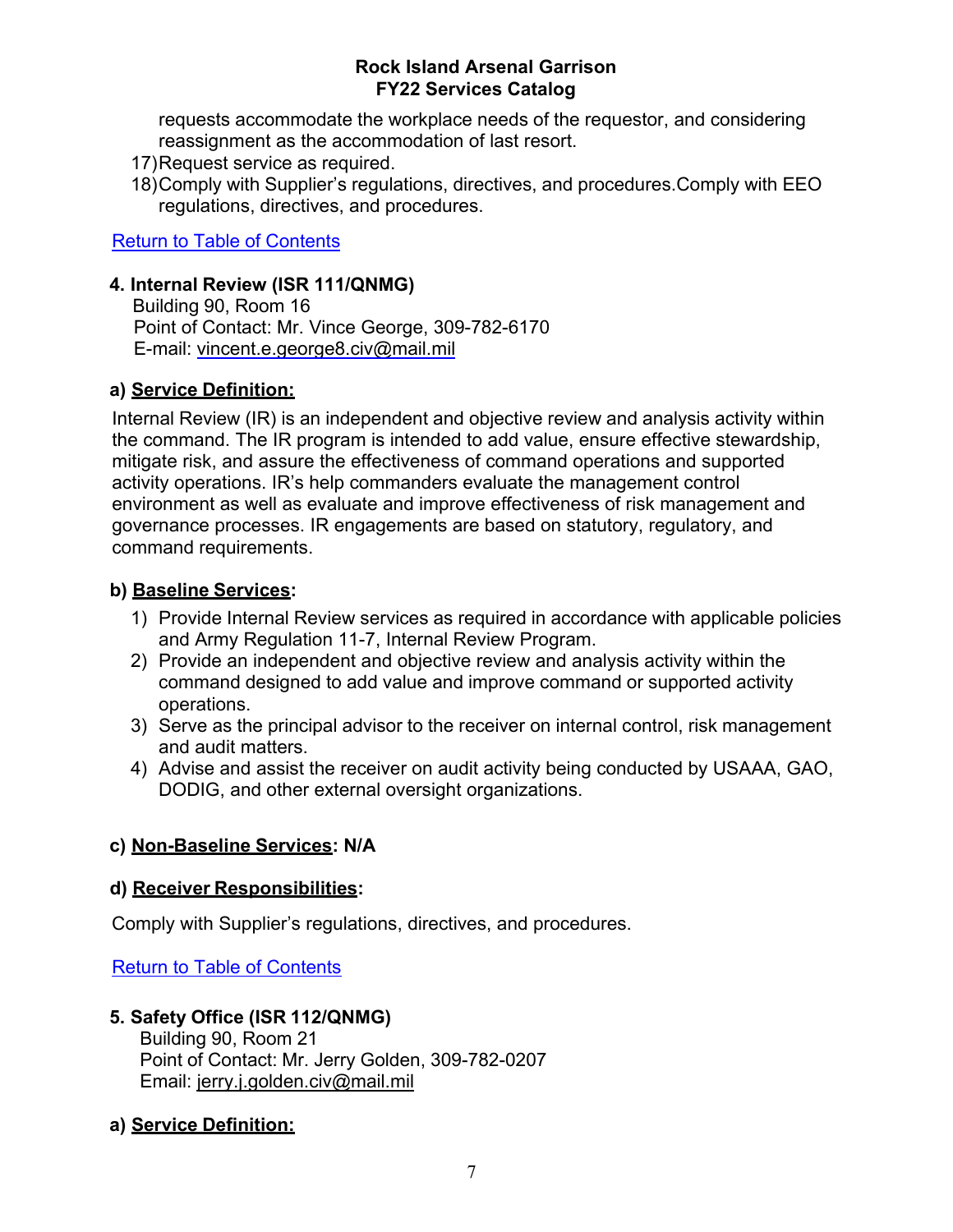The Safety function supports the Commander's Annual Safety Plan to manage compliance with statutory and regulatory standards. Sub-functions include leader consultation, human and fiscal resources, policy guidance, councils, accident investigations, hazard remediation, safety training and awareness programs and records management.

### **b) Baseline Services (Customers with only additional duty /collateral duty safety officers):**

- 1) Provide SOH technical advice and assistance on accident prevention, safety program management, risk management, safety inspection, and other related topics.
- 2) Provide installation-level safety support and oversight as needed in administration of sales contracts, demilitarization contracts, hazardous waste contracts, ammunition and explosives, ranges, radiation, and engineering reviews for permanent facilities or infrastructure projects.
- 3) Include Receiver on the Safety and Health Advisory Council.
- 4) Accompany the ADSO/CDSO personnel on inspections of any Receiver workplaces designated by the Supplier as containing High or Extremely High residual risk exposures.
- 5) Assist Receiver in evaluating identified SOH hazards and assign risk assessment codes (RAC).
- 6) Assist Receiver in initial response and investigation to accidents involving suspectedClass A or B incidents (as defined in AR 385-10).
- 7) Upon request, assist Receiver with investigation to Class C or below accidents (as defined in AR 385-10).
- 8) Provide applicable safety training.
- 9) Assist Receiver in the selection of required personal protective equipment (PPE).
- 10)Conduct radiological surveys as required, at least annually and more frequently should conditions warrant. Document surveys and submit report of compliance/noncompliance.
- 11) Assess materials identified by Receiver as potentially containing radioactive material. If material tests positive for radioactivity, coordinate removal of item through the JMC Rad/Waste office for disposal or removal.
- 12) Conduct an annual explosives safety survey. Provide additional assistance as requested. Document and provide written report of compliance and noncompliance.
- 13) Provide motorcycle safety training courses for active duty Soldiers assigned to the Rock Island Arsenal in accordance with AR 385-10.

### **c) Receiver Responsibilities (Customers with only additional duty /collateral duty safety officers):**

- 1) As directed by their Higher Headquarters, implement and operate a comprehensive SOH program IAW DoD, US Army, OSHA, Nuclear Regulatory Commission, or other governing program standards and guidance
- 2) Provide safety program information in a timely manner as requested by Supplier.
- 3) Appoint someone in writing as ADSO/CDSO to manage Receiver's safety program.
- 4) Appoint someone to the Safety and Health Advisory Council.
- 5) Adhere to all Supplier safety regulations and provide all safety support not covered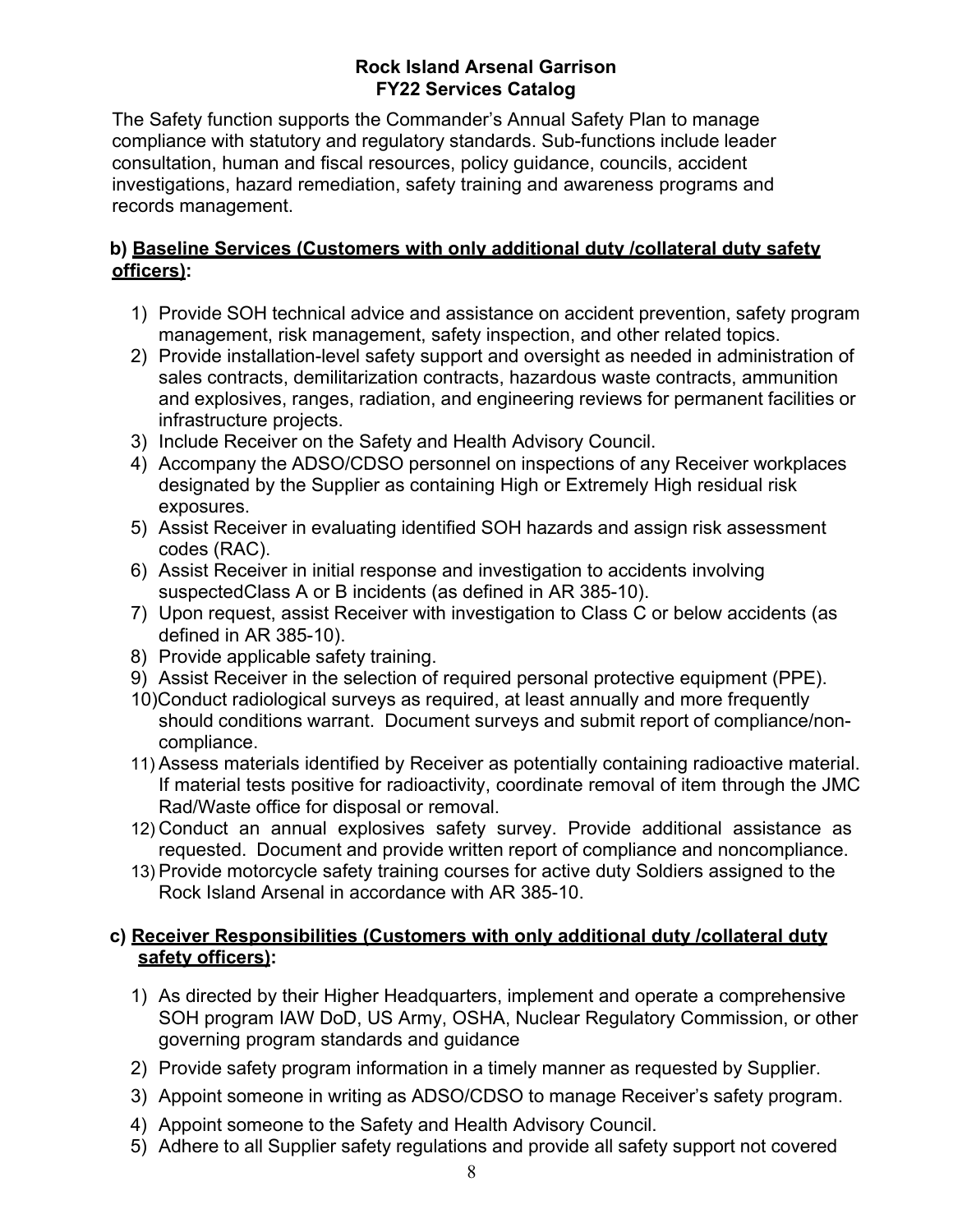by this agreement, or reimburse for support requested outside the scope of this agreement.

- 6) Work with the Supplier to correct all identified safety deficiencies.
- 7) Provide separate funds for cleanup and removal of contamination source when detected by either routine survey or following an accident or incident.
- 8) Identify, isolate, and notify the Supplier of potential radioactive commodities. Aid the Supplier in removal efforts by providing packaging, MHE, and other related items as necessary.
- 9) Participate in the local radiation education when applicable.

10)Support and participate in local SOH awareness days and/or activities.

### **d) Baseline Services (Customers with full-time safety personnel):**

- 1) Upon request, provide SOH technical advice and assistance on accident prevention, safety program management, risk management, safety inspection, and other related topics.
- 2) Provide installation-level safety support and oversight as needed in administration of sales contracts, demilitarization contracts, hazardous waste contracts, ammunition and explosives, ranges, radiation, and engineering reviews for permanent facilities or infrastructure projects.
- 3) Include Receiver on the Safety and Health Advisory Council.
- 4) Upon request, accompany the Receiver's Safety Office personnel on inspections of any Receiver workplaces designated by the Supplier as containing High or Extremely High residual risk exposures. Assist Receiver in evaluating identified SOH hazards.
- 5) Upon request, assist Receiver in initial response and investigation to accidents involving suspected Class A or B incidents (as defined in AR 385-10).
- 6) Upon request, assist Receiver with investigation to Class C or below accidents (as defined in AR 385-10).
- 7) Provide safety training as applicable.
- 8) Upon request, assist Receiver in the selection of required personal protective equipment (PPE).
- 9) Upon request, conduct radiological surveys, at least annually and more frequently should conditions warrant. Document surveys and submit report of compliance/noncompliance.
- 10)If any material tests positive for radioactivity, refer Receiver to the JMC Rad/Waste office for disposal or removal.
- 11)Conduct an annual explosives safety survey. Provide additional assistance as requested. Document and provide written report of compliance and noncompliance.

### **e) Receiver Responsibilities(Customers with full-time safety personnel):**

- 1) As directed by their Higher Headquarters, implement and operate a comprehensive SOH program IAW DoD, US Army, OSHA, Nuclear Regulatory Commission, or other governing program standards and guidance.
- 2) Provide safety program information in a timely manner as requested by Supplier.
- 3) Appoint someone to the Safety and Health Advisory Council.
- 4) Adhere to all Receiver's safety regulations and provide all safety support not covered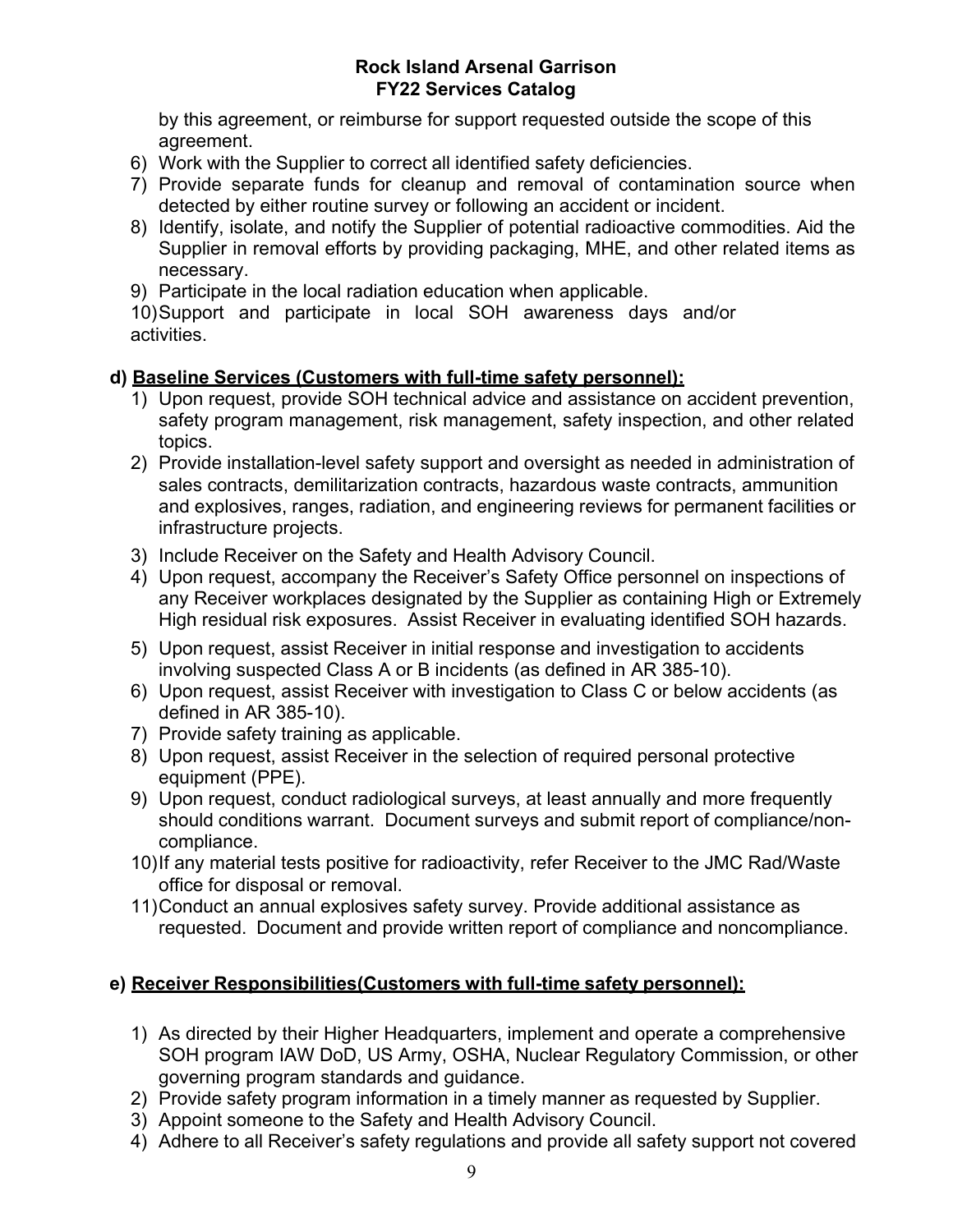by this agreement, or reimburse for support requested outside the scope of this agreement.

- 5) Correct all identified safety deficiencies.
- 6) Provide separate funds for cleanup and removal of contamination source when detected by either routine survey or following an accident or incident.
- 7) Identify, isolate, and notify the Supplier of potential radioactive commodities. Aid the Supplier in removal efforts by providing packaging, MHE, and other related items as necessary.
- 8) Participate in the local radiation education when applicable.
- 9) Support and participate in local SOH awareness days and/or activities.

Return to Table of Contents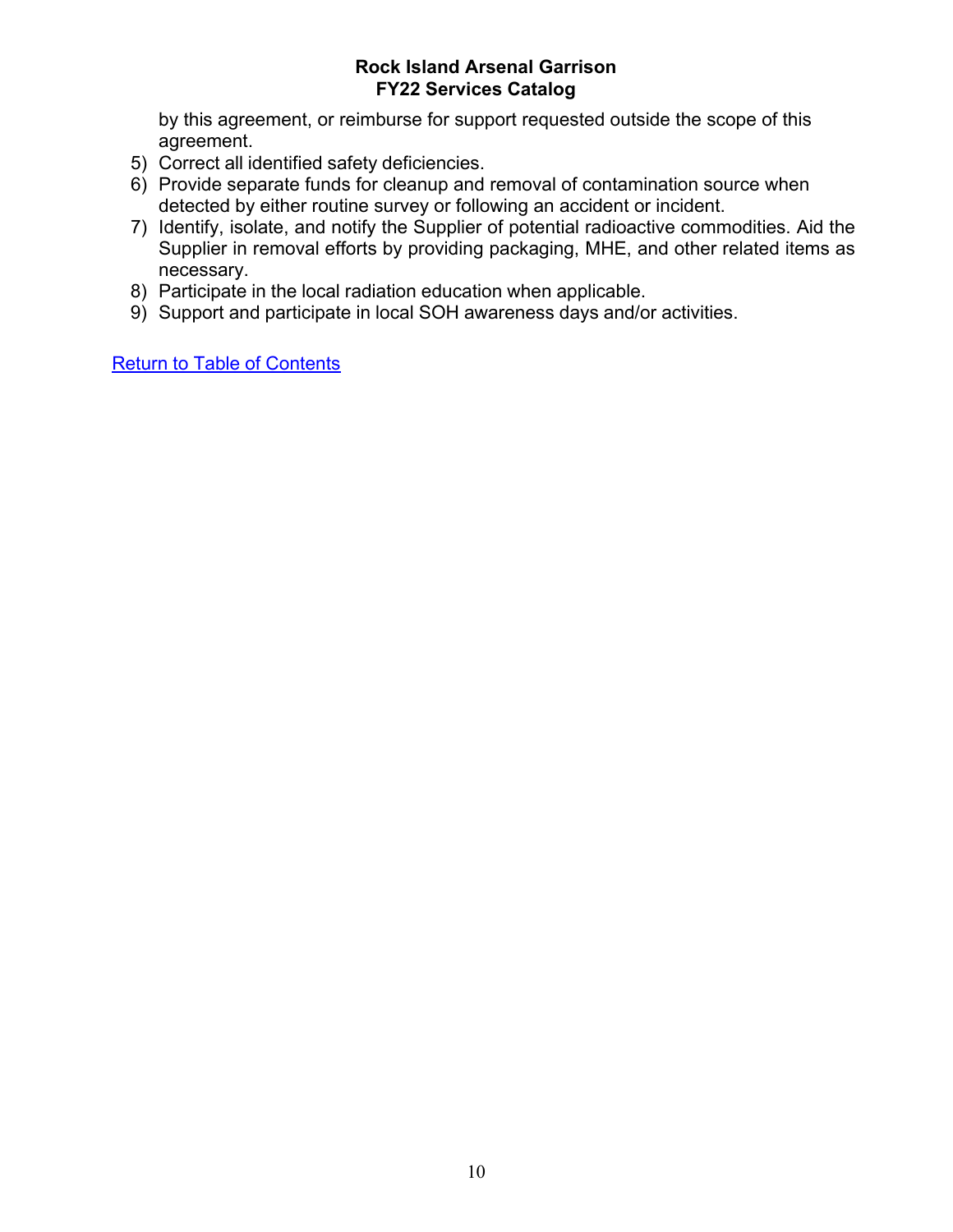### **B. Directorate of Human Resources (DHR/S1)**

### **1. Mail Service (ISR 113/QNMG)**

Official Mail and Distribution Center (OMDC) is located in Building 132 Point of Contact – Ms. Joyce C Rollins, 309-782-1245 E-mail: [joyce.c.rollins.civ@mail.mil](mailto:joyce.c.rollins.civ@mail.mil) Hours of Operation: 0700-1530

### **a) Service Definition:**

This service provides processing of incoming official mail and distribution for the installation in accordance with DODI 4525.8, DOD Manual 4525.8-M, AR 25-51, 18 USC, and 39 USC. This service also includes the processing of outgoing official mail and distribution for the installation in accordance with DODI 4525.9, DOD Manual 4525.8-M, AR 25-51, 18 USC, and 39 USC. (Beginning 1 June 2022 this service will no longer be provided.)

### **b) Baseline Services:**

- 1) Receive, sort and sanitize incoming mail
- 2) Process accountable mail
- 3) Distribution of internal mail, flyers, bulletins, etc.
- 4) Provide counter service to customers picking up their own processed mail.
- 5) Sorting
- 6) Affixing postage
- 7) Processing accountable mail
- 8) Processing consolidated mail.
- 9) Pickup internal outgoing mail from installation units (requires vehicle/driver) –
- Beginning 1 June 2022 service will not be provided.

10) Deliver incoming mail in bulk to unit administrative offices (requires

vehicle/driver) – Beginning 1 June 2022 service will not be provided.

11)Comply with accountable mail receipt procedures

12)Schedule of delivery and pick up may vary by building, based on volume. – Beginning 1 June 2022 service will not be provided.

### **c) Non-Baseline Services:**

Out-going metered mail is a reimbursable service.

### **d) Receiver Responsibilities:**

- 1) Adhere to U.S. Army and U.S. Postal Service Regulations governing official mail being dispatched and received.
- 2) Pick up and deliver official mail at a designated location determined by the Supplier.
- 3) Appoint an Official Mail Manager (OMM).
- 4) Provide MIPR(s) to reimburse Supplier on an actual cost basis for postage fees.
- 5) Provide the Central Mail Facility (Building 132) with a memorandum that includes POC names, telephone numbers, security levels, and signature samples of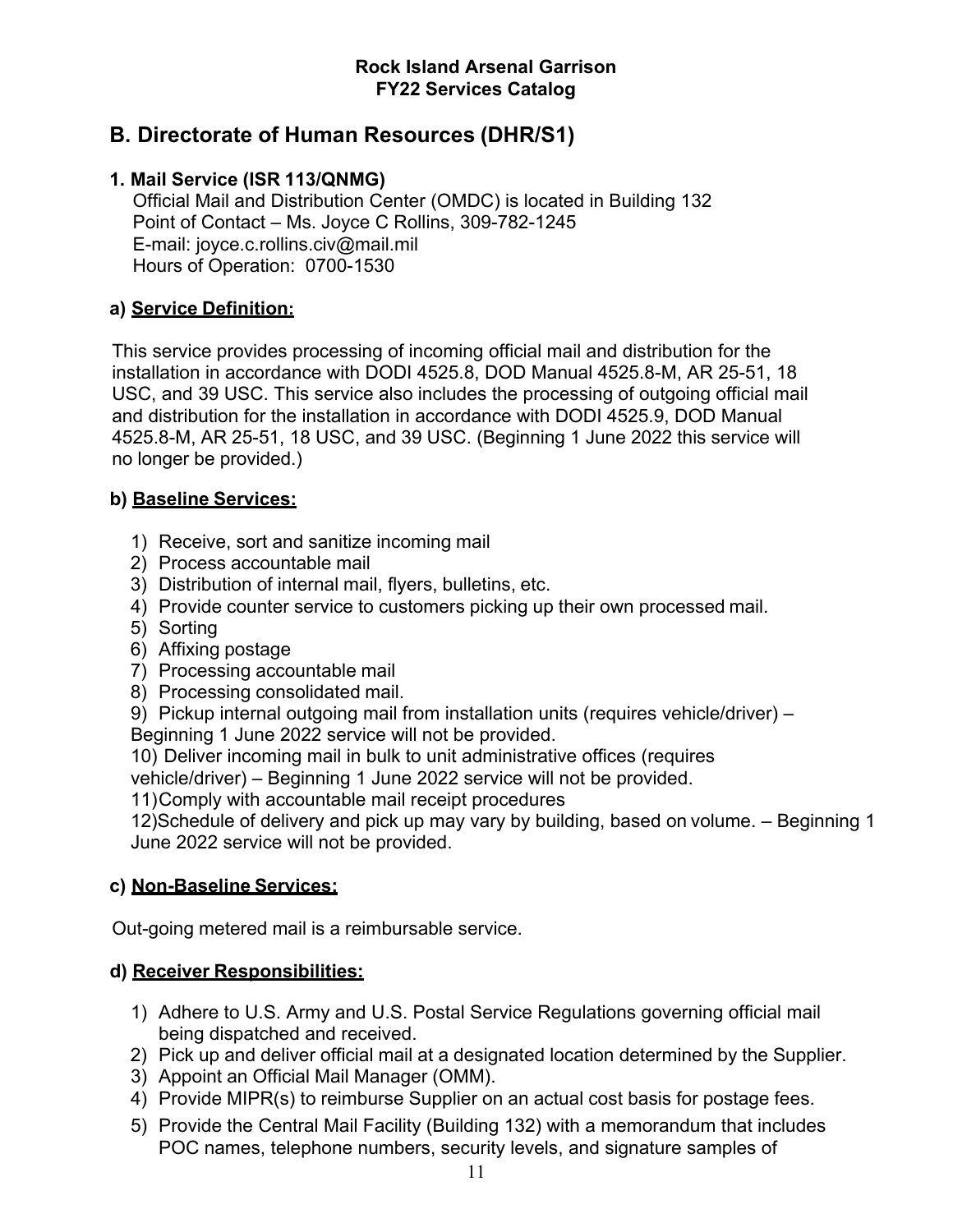personnel authorized to receive classified and accountable mail. Ensure official mail usage is in accordance with DODI 4525.8, DOD Manual 4525.8-M, AR 25- 51, 18 USC, and 39 USC.

Return to Table of Contents

### **2. Freedom of Information Act (FOIA), Army Records Information Management System (ARIMS), Records Holding Area (RHA) (ISR 113/QNMG)**

Building 56, Room 114 Point of Contact- Ms. Joyce C Rollins, 309-782-1245 E-mail: [usarmy.ria.imcom-central.mbx.usag-foiapa@mail.mil](mailto:usarmy.ria.imcom-central.mbx.usag-foiapa@mail.mil) Hours of Operation: 0700-1530

### **a. Service Definition:**

This service provides processing of Freedom of Information Act (FOIA)/Privacy Act (PA) requests and providing Army Records Information Management System (ARIMS) training. Not provided at this installation.

### **b. Baseline Services:**

- 1) Storage of CD-ROMS, paper, microfiche, etc.
- 2) Processing if incoming records
- 3) Processing of requested records
- 4) Arrange for the transfer and destruction of records, as necessary
- 5) Review and validate Standard Form (SF) 135s.

### **c. Non-Baseline Services: N/A**

### **d. Receiver Responsibilities:**

Customer responsible for execution of Records Management Program for the organization in accordance with AR 25-1, AR 25-30, AR 25-50, and AR 25-400-2. Manage perspective records management program. Provide significant help and a knowledgeable point of contact for FOIA/PA requests.

### **3. Forms and Publications (ISR 113/QNMG)**

Building 56, Room 114 Point of Contact- Ms. Joyce C Rollins, 309-782-1245 E-mail: [joyce.c.rollins.civ@mail.mil](mailto:joyce.c.rollins.civ@mail.mil) Hours of Operation: 0700-1530

### **a. Service Definition:**

Provide initial review, edit, and authentication services for installation-level forms and publications.

### **b. Baseline Services:**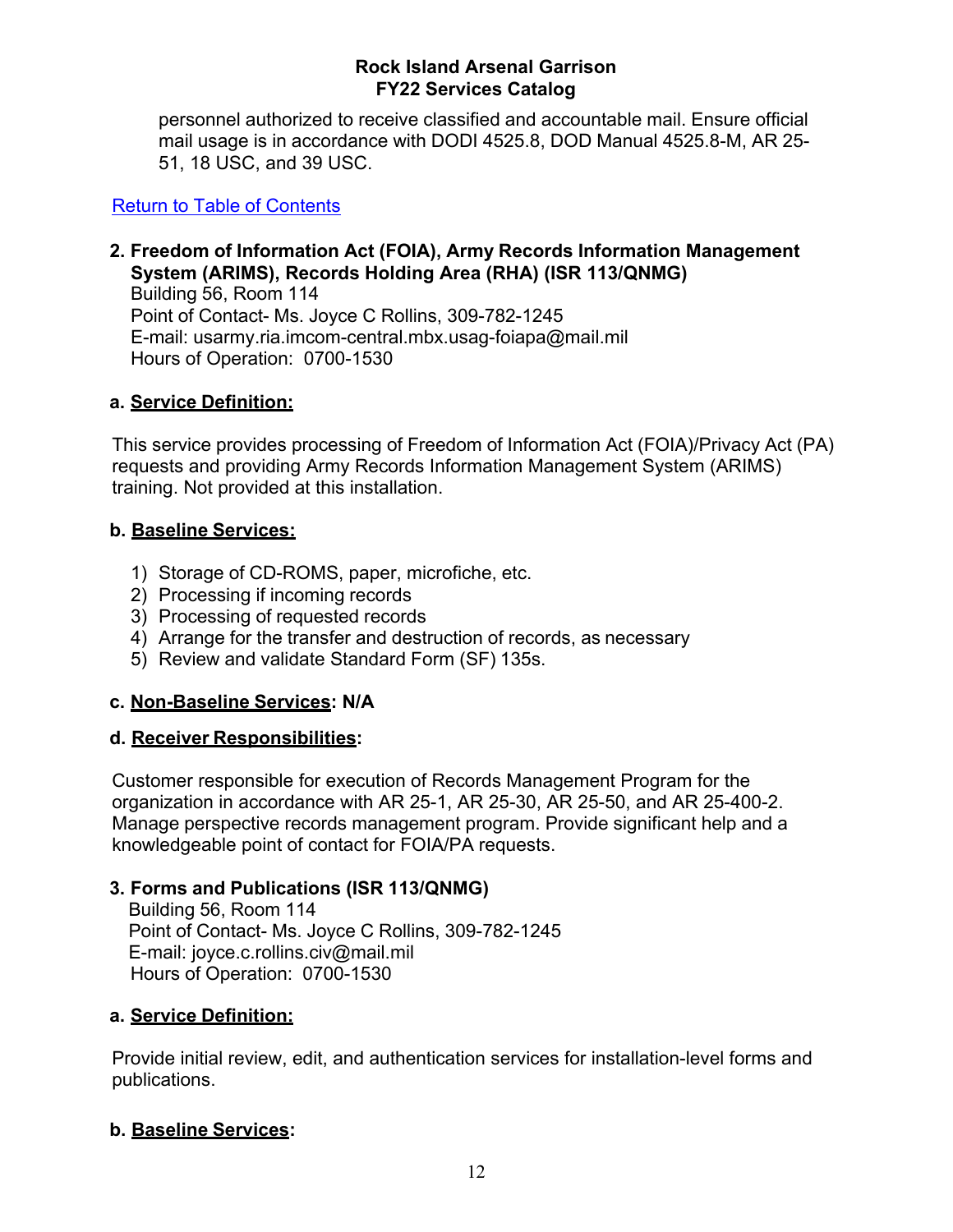Provide records management advisory services.

### **c. Non-Baseline Services: N/A**

### **d. Receiver Responsibilities:**

- 1) Contact provider for services that will be rendered under this agreement.
- 2) Comply with Supplier's regulations, directives, and procedures.
- 3) Customer will request blank forms IAW regulations. Maintain publications account.

### Return to Table of Contents

### **4. Army Substance Abuse Program (ASAP) (ISR 250/QAAP)**

Building 56, Room 104 Point of Contact – Ms. Lori Griffin, 309-782-2551. E-Mail: [lori.j.griffin2.civ@mail.mil](mailto:lori.j.griffin2.civ@mail.mil) Hours of Operation: Monday through Friday, 0700-1630

### **a. Service Definition:**

Substance abuse contributes to high-risk behaviors, runs counter to Army Values and erodes personal readiness. ASAP is a mechanism within the Army Resiliency Directorate (ARD) system of support that, when administered appropriately, through engaged and empowered leadership, supports building personal readiness and resilience, and optimizes performance.

### **b. Baseline Services:**

- 1) Provide military biochemical testing services IAW AR 600-85, applicable policies and SOP's. Testing of military units/personnel in coordination with Commanders and Unit Prevention Leaders (UPL). Operation of a forensically secure Installation Biochemical Testing Collection Point. Ensure specimens are collected according to applicable regulations and SOPs, packaged and shipped to the supporting Forensic Toxicology Drug Testing Laboratory. Coordination with Command reference Soldier test results. Train and certify/recertify UPL's to perform duties.
- 2) Provide civilian biochemical services IAW AR 600-85, applicable policies and SOP's. Operation of a forensically secure Installation Biochemical Collection Point. Ensure specimens are collected according to applicable regulations and SOPs, packaged and shipped to the supporting Army approved Forensic Toxicology Drug Testing Laboratory. Random selection of employees in Testing Designated Positions (TDP); pre-hire/applicant testing; collections requested by management when employees are suspected of being under the influence while on duty.
- 3) Provide Employee Assistance Program (EAP) services. Qualified counselors provide assessment, crisis intervention as appropriate, short-term counseling, referral to vetted community resources and follow-up to ensure customer needs are met. This program, (as required by Public Law in support of the Drug Free Workplace program, AR 600-85, DA PAM 600-85 and Army Regulation 600-63) plans, manages, implements, and evaluates a program designed to assist Civilian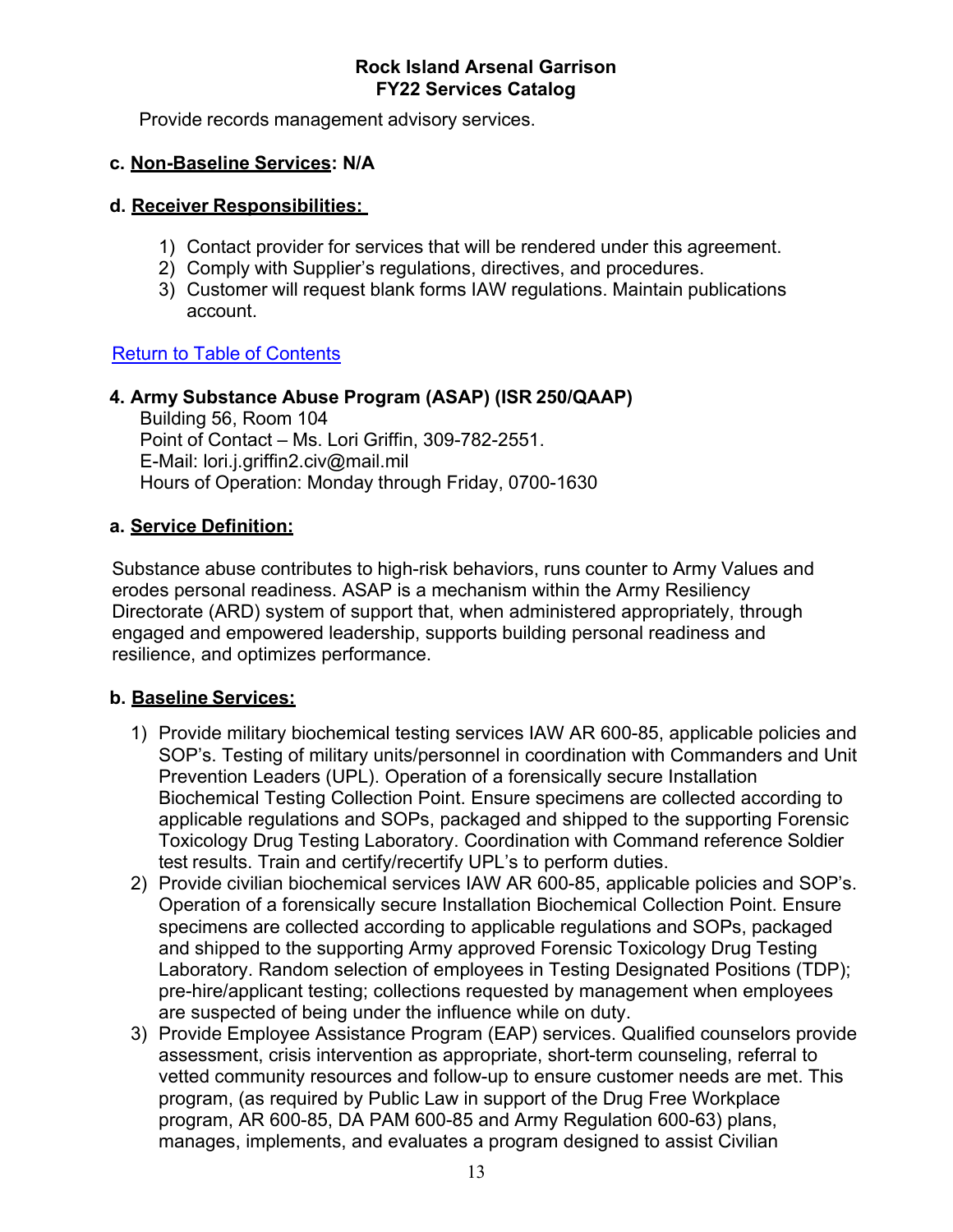employees, Family Members and Military Retirees in identifying and resolving personal concerns, including, but not limited to, health, marital, family, financial, substance misuse, stress, or other personal problems affecting their well-being and job performance. Provide support to organizations through training, consultation, mediation, crisis intervention, and referral information in effort to aid management in assisting employees with difficulties, to enhance the work environment and to improve employee job performance. EAP services are completely confidential unless there is a consent for release of information form signed by the client. Provide training and classes on topics related to improvement of mental health, communication and workplace performance.

- 4) Provide alcohol, drug abuse and gambling disorder prevention, education and training services. Services consist of, in additional to assessment of installation needs, the assessment of organization needs: development of a plan to address and lower associated risks; and provision of training; prevention/awareness campaign services; availability of training and/or resources to meet annual substance abuse awareness requirements. Provide Alcohol and Drug Abuse Prevention Training (ADAPT), an educational/motivational intervention focusing on the adverse effects and consequences of alcohol and other drug abuse. ADAPT is 12 hours of material IAW AR 600-85.
- 5) Provide Suicide Prevention services. Services to include support of organizations accomplishing annual training by provision of training materials; provision of on-post suicide awareness/prevention campaigns and provision of ACE-SI training.
- 6) Community Ready and Resilient Program. Provides overall program integration and synchronization of well-being services associated with the Army's/Installation Senior Commander's Ready and Resilient Campaign. Services include coordination and facilitation of quarterly Commanders Ready and Resilient Council (CR2C) meetings; provision of meeting minutes; coordination with Community Partners; consultation with Tenant/Unit Ready and Resilient (R2) Teams and CR2C Working Groups; accomplishment of installation CR2C requirements; provision of/updates to the Community Resource Guide (CRG).

### **c. Non-Baseline Services: N/A**

### **d. Receiver Responsibilities:**

- 1) Request services as desired.
- 2) Inform Supplier of requirements.
- 3) Comply with Supplier's regulations, directives, and procedures.

### Return to Table of Contents

### **5. Military Personnel Services (ISR 800/QPSG)**

Building 56, Room 122 Point of Contact – Ms. Veda Farley, 309-782-0453 Email: [veda.r.farley.civ@mail.mil](mailto:veda.r.farley.civ@mail.mil) Hours of Operation: Monday-Friday, 0730-1600

### **a. Service Definition:**

The Military Personnel Division (MPD) provides Military Personnel Human Resource functions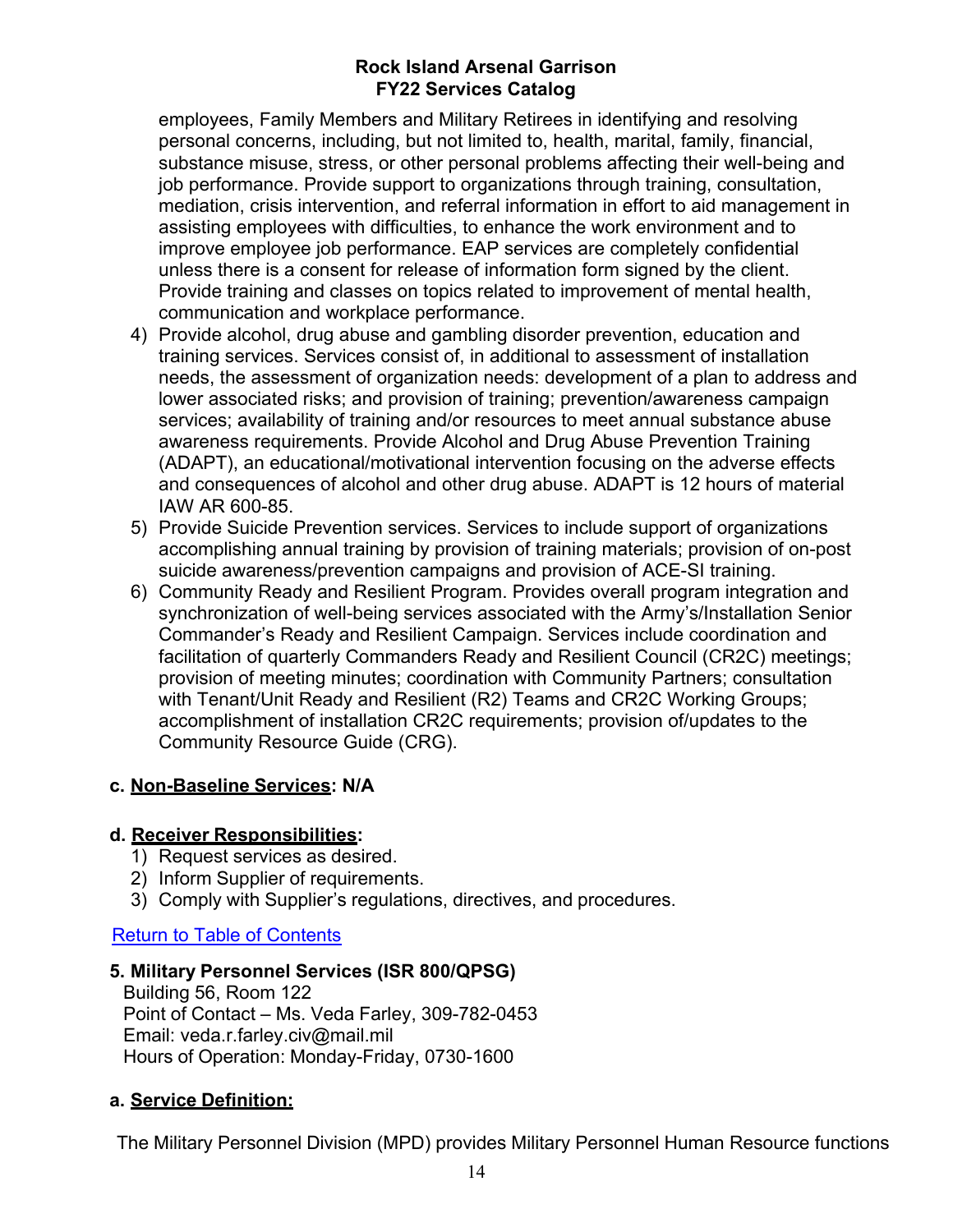for Regular Army and limited services to Army Reserve and Army National Guard Soldiers assigned to Rock Island Arsenal and the surrounding area. Provides Retirees, widows and dependents with post-retirement services. Operates a DEERS/RAPIDS site responsible for issuing CAC/ID Cards to Active Duty Service Members and their Families, Retirees, Dependents, DoD Civilians andContractors.

### **b. Baseline Services:**

- 1) Provide community in and out-processing services in accordance with published community procedures for all regular Army, USAR, and ARNG active duty soldiers stationed on Rock Island Arsenal
- 2) Provide community Identification Card services for Military/Civilians/Family Members.
- 3) Casualty Services are provided by Fort Leonard Wood, MO/Fort Leavenworth, KS Casualty Assistance Center (CAC).
- 4) Military/Civilian Personnel Support is provided by the Transportation Office (LOGCAP).
- 5) Retiree Affairs services are provided by the Fort McCoy, WI Retirement Services Officer.
- 6) Provides CAC/ID card services to customers as required by personnel actions initiated by the customer. Includes DEERS enrollment/updates, issuing CAC/Teslin cards, PIN resets and eligibility determination requests.
- 7) Provides personnel services support required by customers and other personnel actions initiated by the customer. Includes but not limited to, Soldier actions/applications, military personnel information updates within records/IPERMS, awards processing, special pay, etc.
- 8) Provides a full range of automation support services for all applicable personnel systems. Includes eMILPO management, establishing and managing end users accounts and passwords, granting access to Military HR systems/databases, PAI, and strength accounting.
- 9) Provides reassignment processing for officer and enlisted Soldiers consisting of reassignment notices, orders, deletions and deferments, intra-post reassignments, exceptional family member screening, publishing and distributing orders and sponsorship.
- 10)Provides personnel services required by customers upon arrival/departure from the installation. Includes welcome and reception coordination, in/out-processing, approval of installation clearance, coordination of installation work centers, iPERMS records reviews, and updating Casualty Documents.
- 11)Provides separation services for Soldiers who are exiting from the military. Includes the following: Separation orders to include retirement applications and orders, DD Form 214 and DD Form 220, retirement/separation certificates, post separation document processing, and pre-separation benefits briefings.
- 12)Provides pre/post retirement services to customers in the geographical area; includes services such as retirement applications and orders, post separation document processing, pre-separation benefits briefings, Survivor Benefits Plan counseling for active duty Soldier, spouses and retirees.
- 13)Provide those services required to deploy and redeploy Soldiers including Soldier readiness checks, preparation and issuance of Temporary Change of Station orders.
- 14)Provides transition services for separating soldiers. Includes the following: SFL-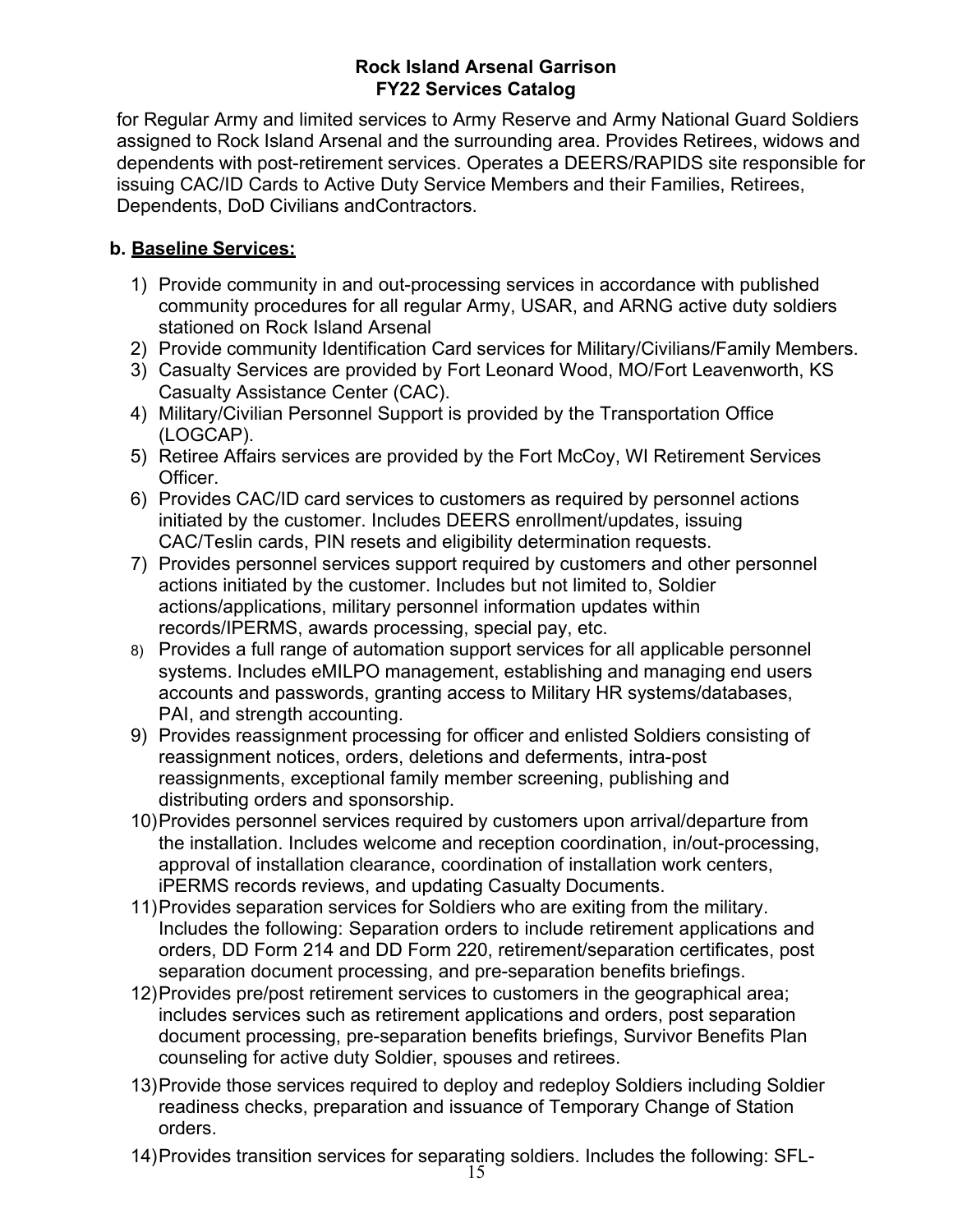TAP/VOW requirements, pre-transition benefit briefings, job fairs/employers days, employer/job development and community relations, credentialing/licensing opportunities, and monitoring of SFL-TAP operations.

### **c. Non-Baseline Services: N/A**

### **d. Receiver Responsibilities:**

- 1) Request services as desired.
- 2) Inform Supplier of requirements.
- 3) Comply with Supplier's regulations, directives and procedures.
- 4) Process/coordinate/submit administrative requests and actions through applicable G1/S1/HHC AMCOM for review and submission to the MPD.

Return to Table of Contents

### **6. Army Continuing Education Services (ISR 803/VCAP)**

Building 56, Room 118 Point of Contact – Ms. Mary Hansarik, 309-782-2065 E-Mail: [mary.p.hansarik.civ@mail.mil](mailto:mary.p.hansarik.civ@mail.mil) Hours of Operation: Monday-Friday; 0800-1530

### **a. Service Definition:**

Manage installation adult continuing education programs (assessing needs, planning, programming, implementing, and evaluating) for all continuing education programs and services for Active Duty, ARNG, and USAR Soldiers assigned to the Rock Island Arsenal Education Center. Resource core Army Continuing Education System (ACES) programs such as education and career counseling to advise Soldiers in determining appropriate education goals and objectives, and serve as a resource for effective/efficient use of all ACES services. Provide resources for the Functional Academic Skills Training (basic skills) online program, OASC. Provide Army Personnel Testing (APT) testing services to determine eligibility for specialized training in support of the personnel selection and classification process. APT includes Defense Language Aptitude Battery, Defense Language Proficiency Test, and the Oral Proficiency Interview for formal validation of Soldiers' language readiness; Selection Instrument for Flight Training to determine eligibility for aviation training; and the Armed Forces Classification Test to assist with Soldier reclassification and force shaping.

### **b. Baseline Services:**

- 1) Provide academic, assessment, and certification testing.
- 2) Provide education counseling sessions appropriate in length and content to meet client needs as expressed during intake, validated during the counseling process, and resulting in a plan, referral, or recommendation.
- 3) Facilitate soldier access to post-secondary programs and classes.
- 4) Provide resources for basic skills education and GT improvement.
- 5) Provide continuing education services, to include instruction, counseling, and testing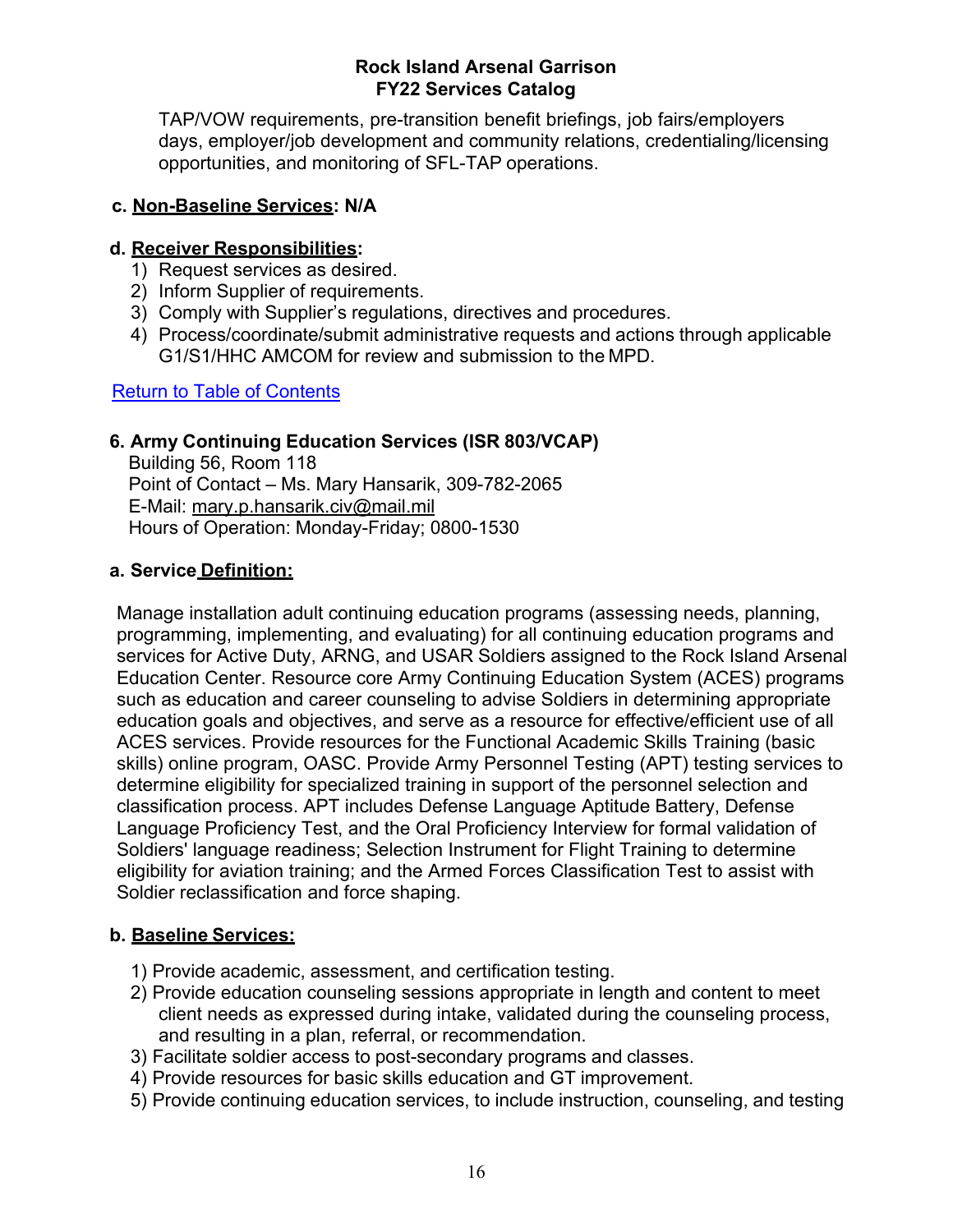to the same extent for Soldier's, Department of the Army Civilians, and logistically supported contractors as provided to Supplier's personnel.

- 6) Provide assistance to personnel in selecting, planning, preparing programs, courses, curricula and instruction for off-duty education.
- 7) Provide academic and technical or occupational/educational opportunities to personnel in support of professional and personal self-development goals, offering tuition assistance (TA) for eligible personnel.
- 8) Provide assistance to Receiver (Marine, Air Force and Coast Guard) personnel limited to referral information to the nearest Marines, Air Force or Coast Guard campus POC. For programs such as testing DANTES exams (CLEP, and DSST), participation would be on a space available basis, behind Army personnel but ahead of civilians.

| <b>Services</b>                            | <b>Frequency of Service</b> |
|--------------------------------------------|-----------------------------|
| Provide educational counseling services    | Daily                       |
| Facilitate basic skills and GT improvement | <b>Daily</b>                |
| Provide academic and certification testing | By appointment              |
| <b>Provide Army Personnel Testing</b>      | By appointment              |
| Provide USAG fire department personnel     | By appointment              |
| testing                                    |                             |
| <b>Provide Air Force examinations</b>      | By appointment              |

### **c. Non-Baseline Services: N/A**

### **d. Receiver Responsibilities:**

- 1) Contact Supplier for services that will be rendered under this agreement.
- 2) Inform Supplier of requirements.
- **3)** Comply with Supplier's regulations, directives, and procedures**.**

Return to Table of Contents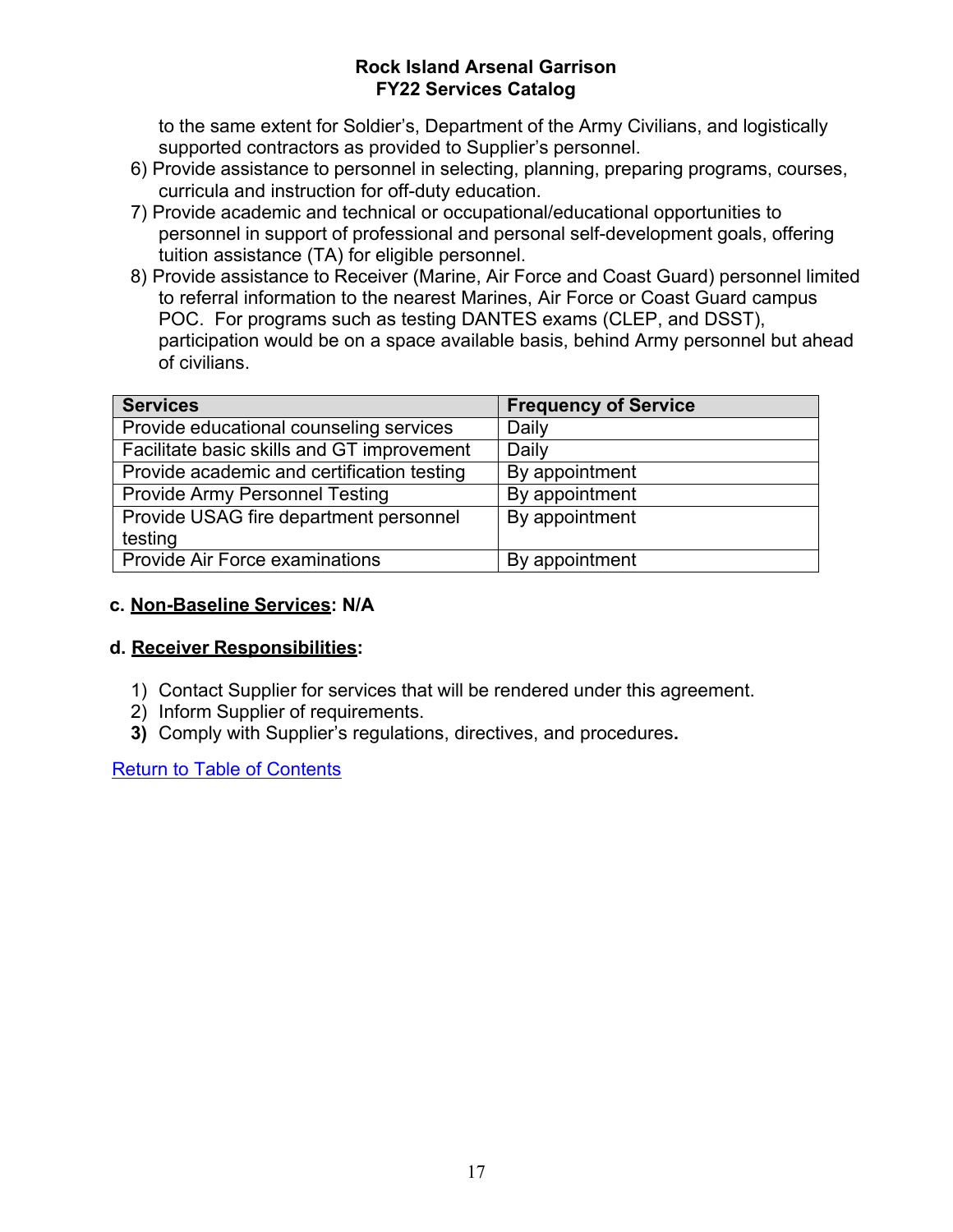### **C. Directorate of Operations (S3/S7)**

### **1. Physical Security (ISR 600/QPSM)**

Building 225, 2<sup>nd</sup> floor Point of Contact – Mr. Richard Gonzalez, 309-782-2871 Email: [richard.j.gonzalez22.civ@mail.mil](mailto:richard.j.gonzalez22.civ@mail.mil)

### **a. Service Definition:**

Execute Physical Security (PS) Program. Provides planning and services for blast mitigation, physical security communication systems, explosives detection, electronic intrusion detection, personnel protection, site improvements, security forces and technicians. Common Level (Baseline Service) Support for All Customers.

### **b. Baseline Services:**

- 1) Provide security advice, assistance, and information regarding Information, Personnel, Industrial, and Communications security to the Receiver's Security Program Point of Contact (POC)
- 2) Ensure Receiver is included in all security training and education opportunities
- 3) Provide reasonable 24-hour external physical security for facilities assigned to Receiver IAW DoDI 5200.08-R
- 4) Installation Physical Security Inspections & Surveys
	- a) Master planning and construction design reviews.
	- b) Physical Security Planning, Coordination and Assistance.
	- c) Assess tenant PS programs and provide PS Staff Assistance Visits.
	- d) Assess security lighting, locking devices and security fence requirements.
- 5) Execute Electronic Security Systems (ESS) Management
	- a) Design, and maintain IMCOM baseline Intrusion Detection Systems (IDS) (Army approved ICIDS).
	- b) Issue access codes and train users of the IDS.
	- c) Intrusion Detection Systems administration/management (Army approved ICIDS).
	- d) Monitoring of installation ICIDS
- 6) Execute Installation Access Control Point (ACP) Operations
	- a) Process contractors, vendors and visitors (Vet, Issue Installation Access credentials).
	- b) Control and manage access to the installation at the installation perimeter boundary.
	- c) DA Guard Operations Management.

### **Note: Above services highlight designated functions which are not all inclusive.**

### **Non-Baseline customers must reimburse for these services.**

### **c. Non-Baseline Services:**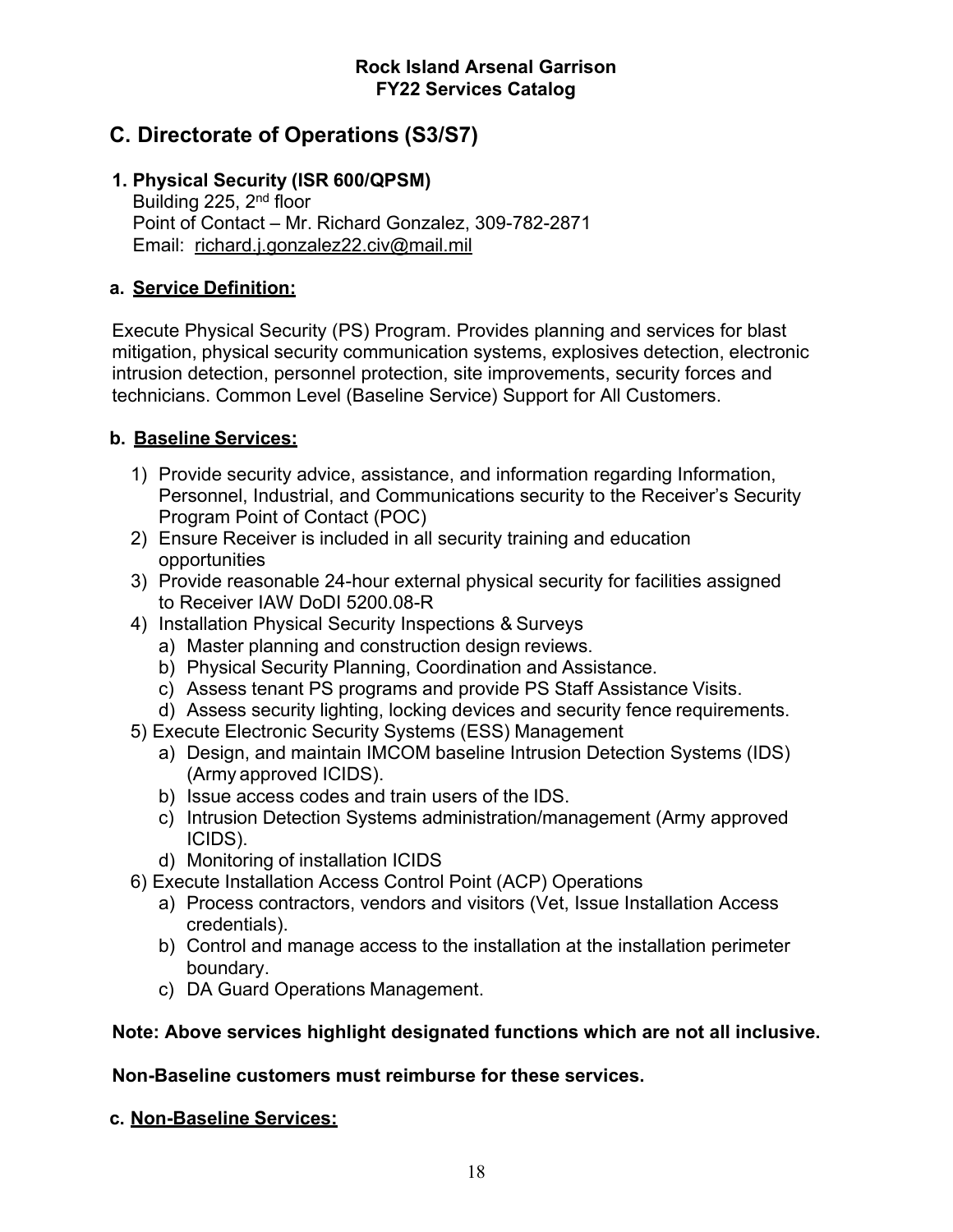Intrusion Detection System (IDS) Services: Install, test, monitor and maintain Intrusion Detection Systems (Army approved ICIDS): Payment for actual cost of IDS installation and maintenance. Monitoring costs are reimbursable for all non-IMCOM assets with IDS.

### **d. Receiver Responsibilities:**

- 1) Pre-coordinate with DO / Physical Security Office for design/install and maintain of IDS in new facilities or new zones. Provide funding covering estimated requirements prior to the beginning of work.
- 2) Appoint a Security Program Point of Contact (POC) to serve as the conduit to request and receive security information regarding Information, Personnel, Industrial, and Communications security from the Supplier.
- 3) Request security training and education on an as needed basis when notified by the Supplier of scheduled security training and education opportunities.

### Return to Table of Contents

### **2. Law Enforcement (LE) Services (ISR 601/QLPR)**

Building 225 1<sup>st</sup> Floor Point of Contact – Chief Stephen Kira, 309-782-2029 E-mail: [stephen.p.kira.civ@mail.mil](mailto:stephen.p.kira.civ@mail.mil)

### **a. Service Definition:**

The law enforcement (LE) operations will provide services for protection of people and property, enforcement of laws, and maintenance of order and discipline.

### **b. Baseline Services:**

- 1) Provide Police Patrol Operations. Maintain the safety and security of Army installations (and Joint Bases) and its members through police response to emergency calls for service and proactive police patrols to deter/detect criminal activity and promote traffic safety.
- 2) Provide Police Emergency Dispatch Services. Provides for the resources and management of law enforcement emergency dispatch services.
- 3) Provide Law Enforcement Investigations. Provide for the ability to conduct specialized LE investigations of felony, misdemeanor, and juvenile crimes/offenses which occur on Army installations (and Joint Bases). Investigate crimes which fall within the jurisdiction of AR 190-30. Coordinate with USACIDC for investigative crimes which fall within their purview IAW AR 195-1.
- 4) Conduct Traffic Investigations. Provide for the ability to conduct specialized LE investigations of traffic accidents which occur on Army installations (and Joint Bases).
- 5) Provide Police Reports and Records Services. Provide for the resourcing and management of maintaining installation police records and reports.
- 6) Provide support for employee terminations.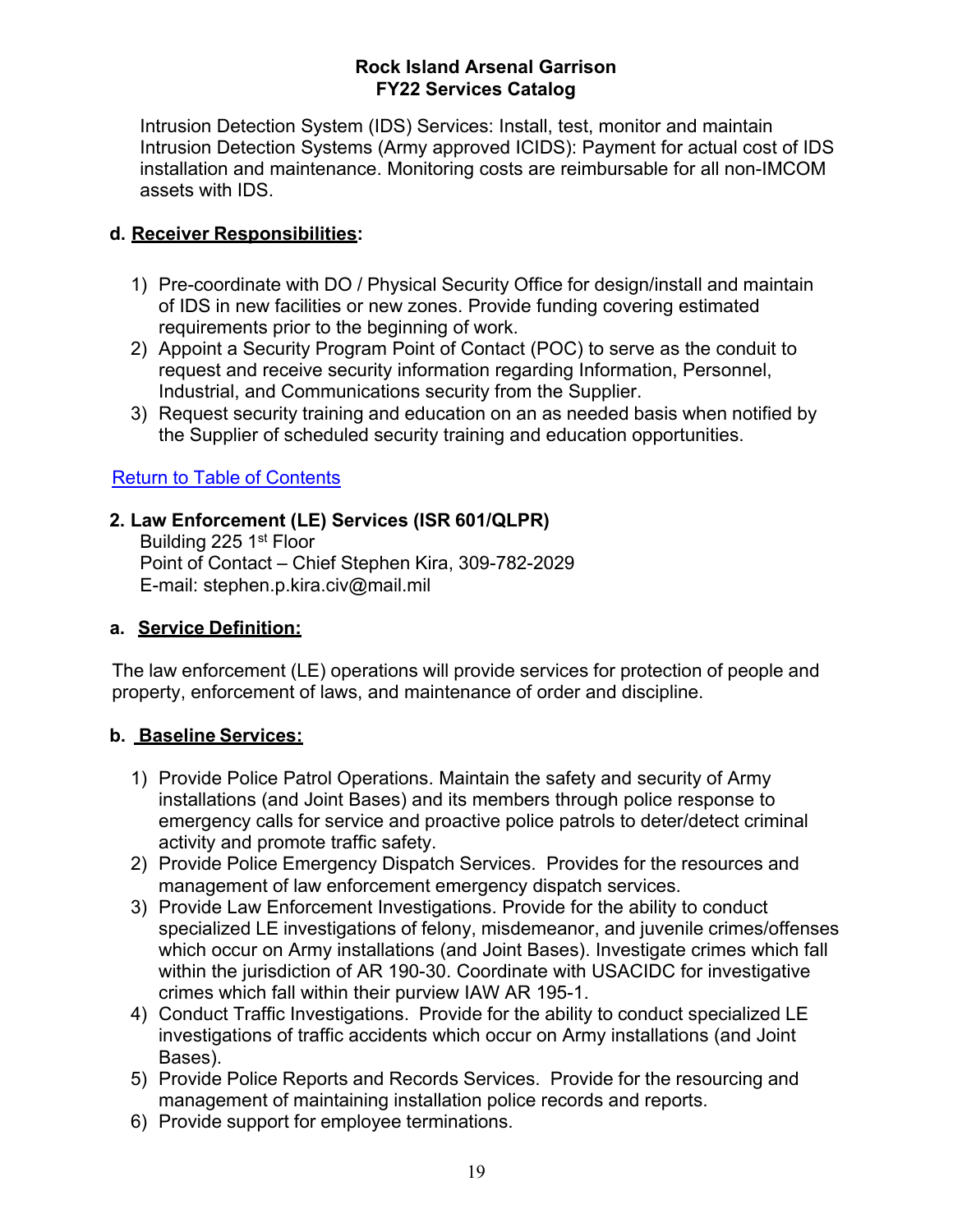### **c. Non-Baseline Services:**

- 1) Provide money escorts on-post. Money escort costs are reimbursable.
- 2) Provide security to non-government sponsored or government controlled special events that occur on-post. Examples of events include weddings, concerts, and marathons. Security manning cost are reimbursable.

### **d. Receiver Responsibilities:**

- 1) Contact provider for services that will be rendered under this agreement (i.e. what are the requirements, contract guards, etc.).
- 2) Comply with Supplier's regulations, directives, and procedures.
- 3) Make requirements known.

### Return to Table of Contents

### **3. Antiterrorism (AT) Services (ISR 602/VTER)**

Building 90 Room B17 Point of Contact: Mr. Nicholas Seibert, 309-782-4577 E-mail: [nicholas.f.seibert.civ@mail.mil](mailto:nicholas.f.seibert.civ@mail.mil)

### **a.Service Definition:**

This is a security program that protects Soldiers, Civilian Employees, Family Members, facilities, and equipment through the planned integration of combating terrorism (AT/CT = Antiterrorism/Counterterrorism), physical security, information operations, personal security, and law enforcement operations with the synchronization of operations, intelligence, training and doctrine, policy, and resources.

### **b. Baseline Services:**

- 1) Provide the capability for the Garrison Commander to develop, implement, and manage the installation AT Program; coordinate program requirements with installation organizational and tenant activities, local, state and federal agencies; develop budgets and annual spend plans and receive guidance and coordinate program requirements with the AT Working Group and Protection Committee.
- 2) Provide the Garrison Commander the capability to conduct required risk management to mitigate vulnerabilities or accept risk through comprehensive program reviews, vulnerability, criticality, and risk assessments.
- 3) Provide capability for the Garrison Commander to conduct a comprehensive all hazards capabilities-based exercise and training program in order to ensure the garrison is prepared to deter, detect, respond, reduce, and recover from all hazards crisis events.
- 4) Provide capability for the Garrison Commander to develop a system to monitor, report, collect, analyze (at the appropriate level), disseminate terrorism threat information and apply the appropriate force protection condition.
- 5) Provide capability for the Garrison Commander to ensure that AT-specific security, procedural, and physical measures are employed to protect personnel, information, and material resources from terrorist threats. Garrison Commanders will develop a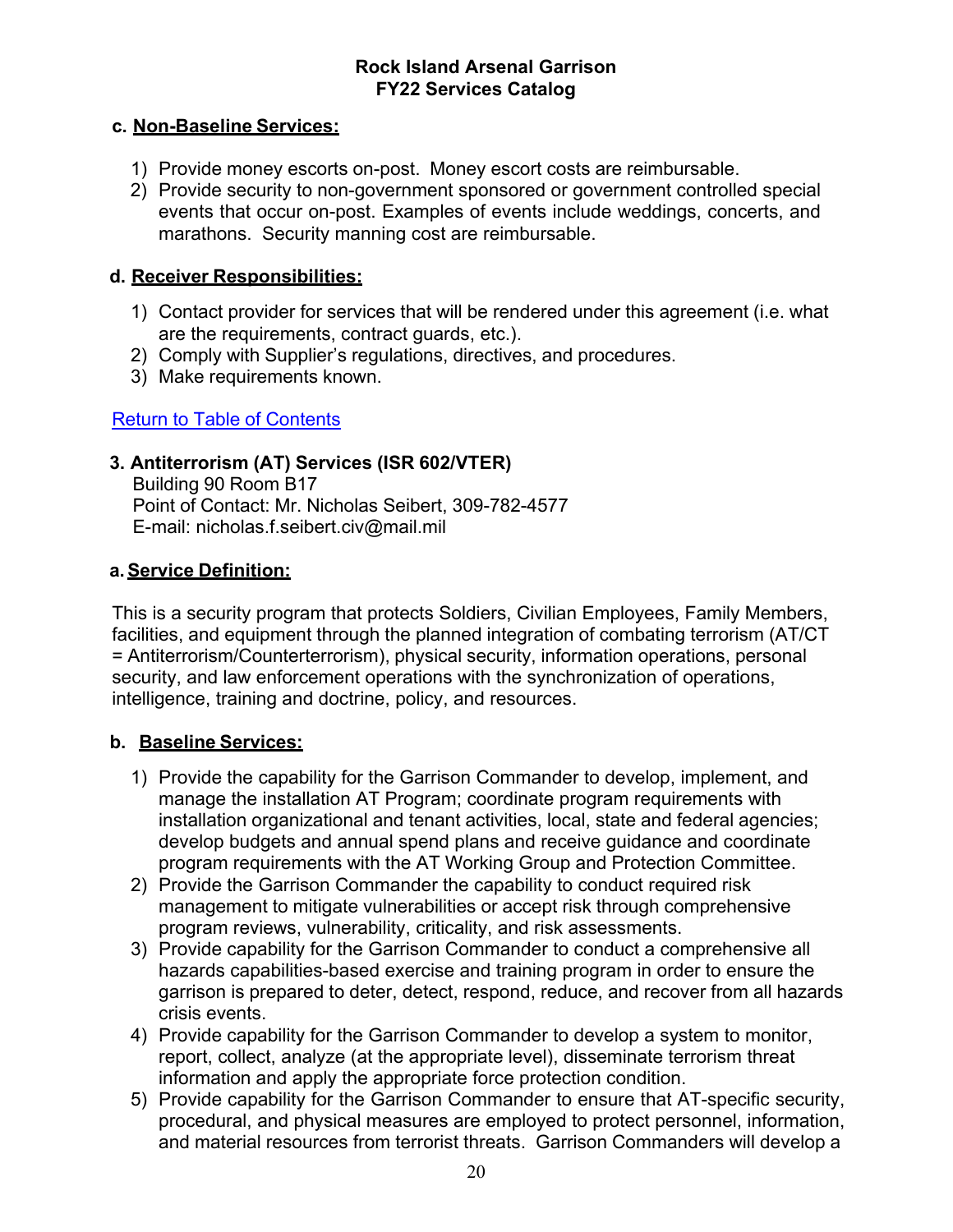process based on threat information or guidance from higher headquarters to raise or lower FPCON measures. These procedures will be disseminated to, and implemented by, all subordinate and tenant organizations. Random Antiterrorism Measures (RAM) are a relatively inexpensive way to increase a garrison's security posture. Garrison Commanders will develop and execute a robust RAM Program using existing assets and capabilities in addition to tenant unit personnel in order to portray a highly visible and unpredictable security posture from which terrorists cannot easily discern security patterns or routines.

- 6) Implement the Installation AT Program and perform administrative tasks associated with the Protection Executive Committee (PEC) and Protection Working Group (PWG).
- 7) Develop and coordinate local Force Protection Conditions (FPCON) and Random Antiterrorism Measures (RAM), coordinate contract compliance with AT standards, ensure proper dissemination of threat information, and participate in the Threat Working Group (TWG). Conduct required risk management to mitigate vulnerabilities or accept risk. Conduct AT training and conduct a comprehensive AT exercise as prescribed by guidance.

### **c. Non-Baseline Services: N/A**

### **d. Receiver Responsibilities:**

- 1) Comply with antiterrorism regulations, directives, policies, plans, and procedures to include participation in AT Working Group and Protection Committee meetings. Provide for all supporting requirements specified in AR 525-13 for the Antiterrorism Program.
- 2) Comply with required risk management mitigation plans and strategies in order to reduce vulnerabilities associated with risk accepted by the Garrison Commander and Senior Commander.
- 3) Provide requested and directed training and exercise support to ensure that Installation is prepared to deter, detect, respond, reduce, and recover from all hazards crisis events.
- 4) Comply with antiterrorism regulations, directives, policies, and procedures to include implementation and compliance of directed force protection conditions and random antiterrorism measures.
- 5) Develop internal plans and procedures to support Garrison efforts to ensure that AT-specific security, procedural, and physical measures are employed to protect personnel, information, and material resources from terrorist threats. Prioritize Antiterrorism Program activities annually ranging from Random Antiterrorism Measures for High Risk Targets & Mission Essential Vulnerability Areas. Provide points of contact (POC) to support Protection Working Group, Bi-Annual Protection Executive Committee Meetings, Threat Working Group Meetings, and annual requirements to validate/update the Installation Emergency Operations Plan.
- 6) Implement installation AT directives, notify installation AT officer of special AT requirements, participate in installation AT exercises, report terrorist threats/incidents immediately to the Directorate of Operations (Protection Division), and disseminate threat information to the lowest possible level.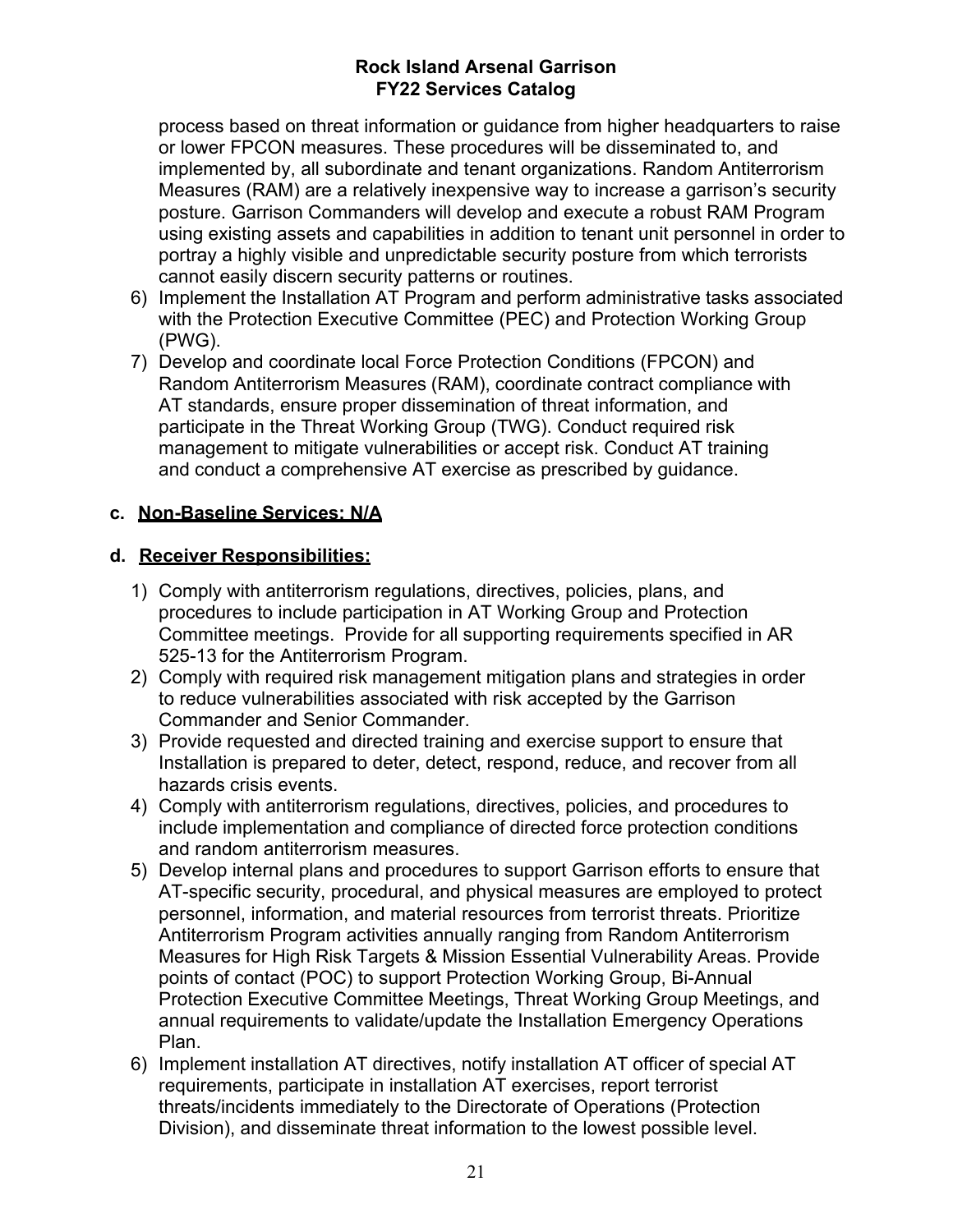### Return to Table of Contents

### **4. Emergency Management (ISR 604/VIPP)**

Building 90, Room B02 Point of Contact: Mr. Dean Jordan, 309-782-8706 E-mail: [dean.jordan.civ@mail.mil](mailto:dean.jordan.civ@mail.mil)

### **a. Service Definition:**

Maintain Installation Emergency Management (EM) Capability, Emergency Management situational awareness for all hazards. Integrate all activities necessary to develop, implement, execute, and sustain the Installation's capability to prepare for, prevent, mitigate the potential effects of, respond to, and recover from emergencies resulting from natural hazards, technological hazards, and acts of terrorism, to include CBRNE events.

### **b. Baseline Services:**

- 1) Provide for the development of deliberate and incident planning to protect, prevent, mitigate, respond to, and recover from emergencies resulting from an "all hazards" (natural, technological, terrorism, CBRNE) event in order to enhance EM capabilities.
- 2) Provide for all supporting requirements specified in DA PAM 525-27 for the Emergency Management Program.
- 3) Provide for the development, management, execution, evaluation of (garrison & individual), and exercises (full scale, functional, tabletop) to support the assessment of the installations capability to prevent, protect, mitigate, respond to, and recover from an "All-Hazards" event.
- 4) This service is provided excluding shelter spaces, shelter supplies, and biological, chemical, and radiation monitoring equipment.
- 5) Perform Continuous EM Risk Management.
- 6) Maintain Executable EM Plan (All Hazards)
- 7) Conduct EM Training Exercises.

### **c. Non-Baseline Services: N/A**

### **d. Receiver Responsibilities:**

- 1) Comply with Supplier's emergency management regulations, directives, policies, and procedures to include participation in Army Emergency Management Programs.
- 2) Participation may include use of Receiver's personnel and/or equipment and facilities for emergency response and recovery operations.
- 3) Develop emergency management mitigation, preparedness, response and recovery plans, administer program for personnel, and provide plans to installation commander or designated representative.
- 4) Participate in emergency management training, staff assistance visits, and provide command and control support during emergency management exercises or true emergencies.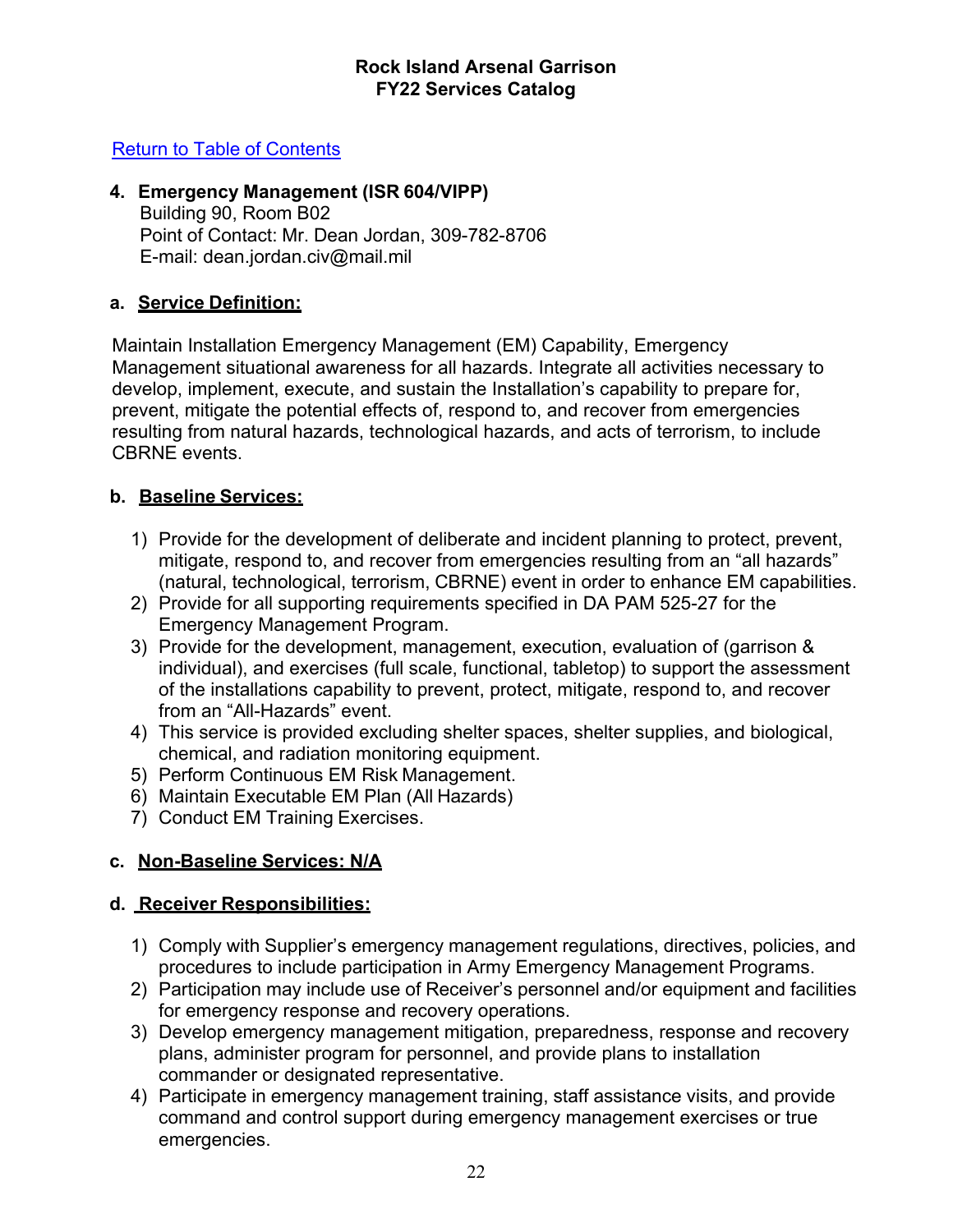- 5) May be required to brief senior representatives on responsibilities under the jurisdiction of DLA. Develop Site Specific disaster response plans (EAP's) that addresses theAll Hazards pertaining to Rock Island Arsenal AOR.
- 6) Participate in 24 month Installation Full Scale Exercises and validate organization plans.
- 7) Provide organizational POC for executing installation EM Program.

### Return to Table of Contents

### **7. Plans and Operations (ISR 902/QNMG)**

Building 90, Room B02 Point of Contact: Mr. Dean Jordan, 309-782-8706 E-mail: [dean.jordan.civ@mail.mil](mailto:dean.jordan.civ@mail.mil) Hours of Operation: 0730-1600

### **a. Service Definition:**

Installation Emergency Operations Center (IEOC), Maintains 24/7 capability as required (defined as scalable through telecommunications and physical presence) for situational awareness (SA), and Classified/Unclassified Common Operating Pictures (COPs) of critical information and events. Provides an expandable operation to execute the Anti-Terrorism/Force Protection, and All Hazards Response Plan Contingency Response Operations (real world or exercises).

### **b. Baseline Services:**

- 1) Coordinate, synchronize, and supervise execution of day-to-day USAG operations for events and activities, services, and requirements.
- 2) Provide situational awareness for actions necessary to maintain health, life, safety, and Mission Essential Functions (AR 500‐3, US Army Continuity of Operations Program Policy and Planning). Provide planning, coordination, synchronization, and prioritization between Antiterrorism Services (CLS 602), Installation Security Program Management Support (CLS 603), Army Emergency Management Services (CLS 604), Multimedia/Visual Information Processes (CLS 702), Airfield Operations (CLS 900), Mobilization and Deployment Support (CLS 901) and other Garrison CLS in order to provide an integrated installation capability for antiterrorism and emergency management, plans and exercises, training enablers, mobilization and deployment support, Visual Information and Security.
- 3) Provide timely Common Operating Picture through IOC actions 8 hours a day/5 days a week in order to execute support to real world events or the exercise of plans that are relevant, targeted, measurable, observable and valid; and can be rehearsed, resourced, synchronized, supportable, timely, integrated and communicated through trained personnel. Develop plans and exercises that are supportable, executable, thorough, timely, prioritized, relevant, synchronized, complete, and validated by adaptive and trained personnel.
- 4) Plan, coordinate, resource, support, and execute various DPTMS specific functional programs not covered by other Services.
- 5) Coordinate and supervise execution of installation support for Army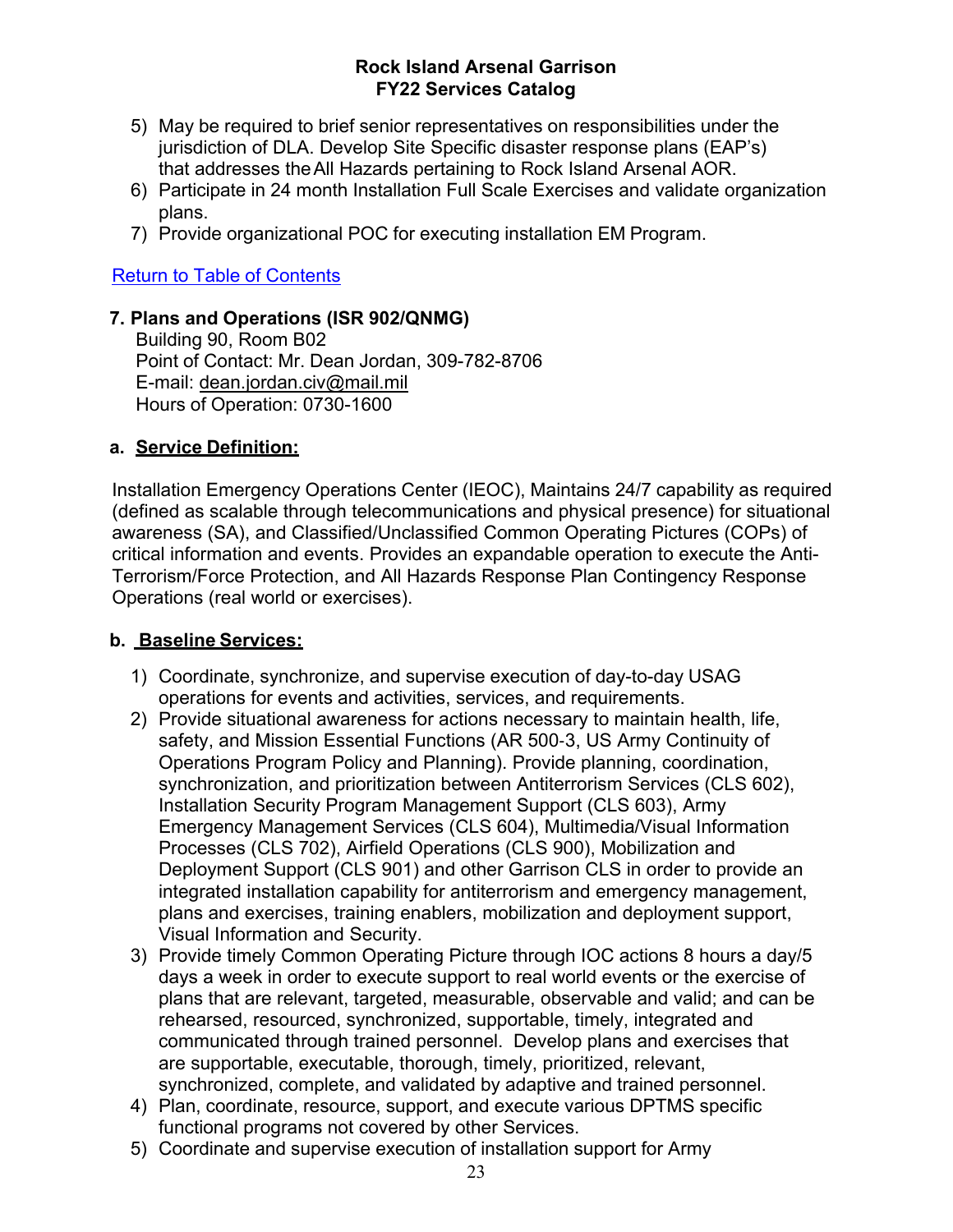transformation and force management operations, including but not limited to: Army Campaign Plan, Base Realignment and Closing, Global Defense Realignment and Posture, Modularity, Total Package Fielding, SRM, and other force structure/testing/equipping modernization actions.

- 6) Maintain communications and share COPs within the installation, local, state & federal authorities, supporting and supported commands, agencies, governments, and with higher headquarters.
- 7) Establish, train, and operate the IEOC in accordance with applicable FPCON Measures and available resources
- 8) Train Crisis Action personnel and IEOC in accordance with applicable policy and regulatory guidance
- 9) Allocate adequate space to conduct Crisis Action operations
- 10)Planning and Exercise. Provide technical expertise and leadership to synchronize and integrate garrison operations in support for CONPLANS, OPPLANS, FUNCPLANS, SORs, OPORDs, and Stationing Actions

### **c. Non-Baseline Services: N/A**

### **d. Receiver Responsibilities:**

- 1) Comply with regulations, directives, policies, procedures, operations orders, taskers and requests.
- 2) Comply with and support health, life, safety and Mission Essential Function regulations, directives, policies procedures and requirements.
- 3) Develop internal all hazards plans to support efforts to establish an Installation-wide Common Operating Picture during real world events or scheduled crisis management training and exercises.
- 4) Provide required and/or requested support in order for DPTMS to accomplish unscheduled DPTMS specific functional mission requirements not covered by other Services.
- 5) Provide necessary installation support for Army transformation and force management operations, including but not limited to: Army Campaign Plan, Base Realignment and Closing, Global Defense Realignment and Posture, Modularity, Total Package Fielding, SRM and other force structure/testing/equipping modernization actions.
- 6) Comply with the National Response Framework and the Installation Management Command Force Protection All Hazards Disaster Plan, Installation Operation Security Plan and Annexes.
- 7) Notify the IEOC as soon as possible upon identification or execution of activities in response to emergency situation or events.
- 8) Provide necessary personnel, equipment and/or support to US Army Garrison Rock Island Arsenal as mission requires.

Return to Table of Contents

### **8. Fire and Emergency Response Services (ISR 401/QEMS)**

Building 225 Point of Contact: Chief Joseph Heim, 309-782-1157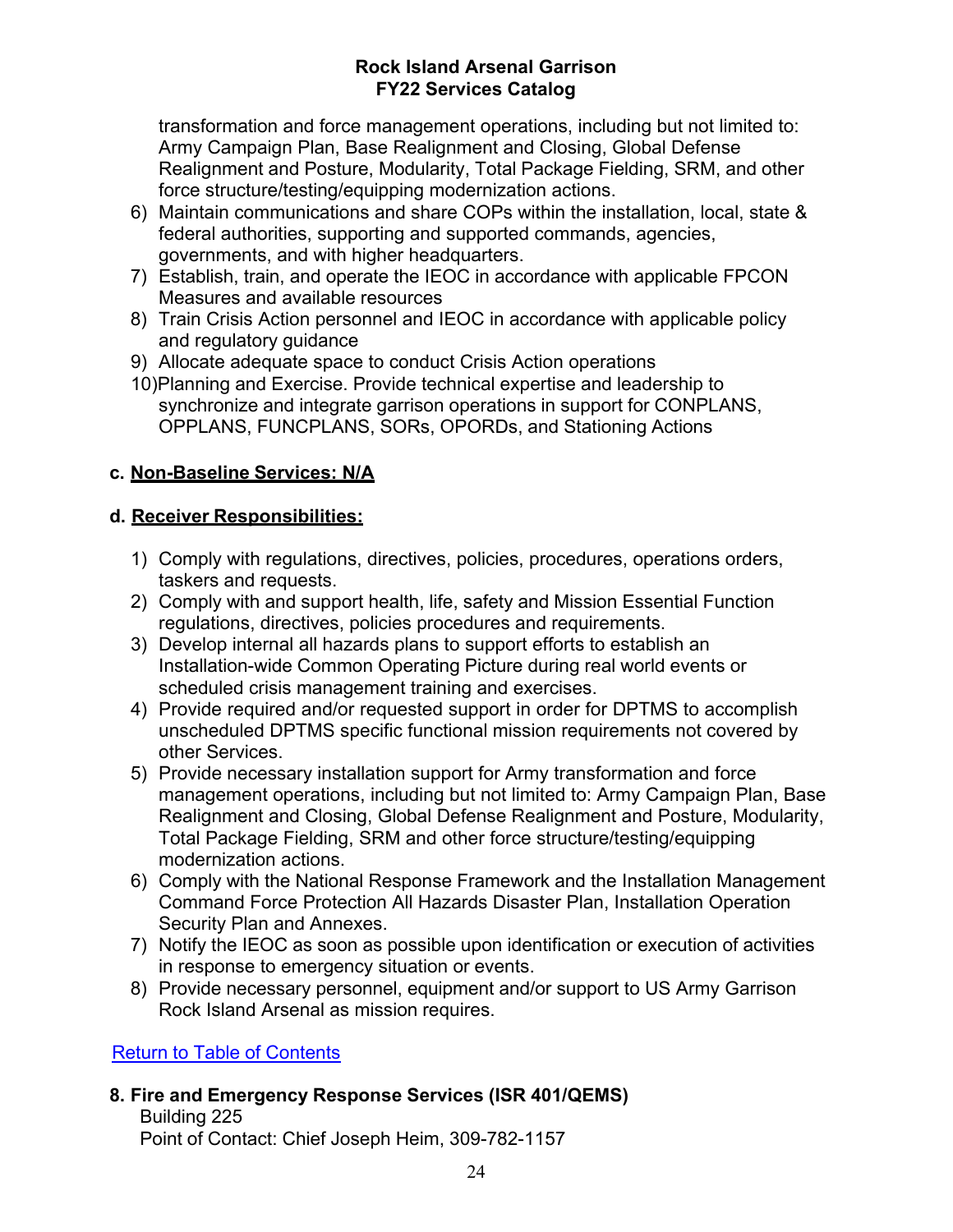E-mail: [joseph.m.heim8.civ@mail.mil](mailto:joseph.m.heim8.civ@mail.mil)

### **a. Service Definition:**

Develop and implement installation fire protection policies and programs. Inspect for hazards and level of compliance with fire protection and prevention plans. Train installation personnel in fire prevention techniques. Provide emergency response to, and control of, fires. Provide response appropriate for level of training and equipment, to emergencies involving, structures, aircraft, transportation equipment, hazardous materials, personal injury [medical assistance], active shooter/hostile event response (ASHER), natural and man-made disasters [including acts of terrorism], wildland fires, and specialized rescue involving confined space, high angle and water. Does not include fire trucks.

### **b. Baseline Services:**

- 1) Develop and monitor fire prevention and protection program post-wide. Formulate installation regulations for reduction and elimination of fire hazards. Instruct and train personnel in the operation and maintenance of fire apparatus and systems. Respond to alarms and take prompt action and conduct investigation of fires.
- 2) Provide Fire and Emergency Medical Dispatch Services. Provides for the resources and management of the Fire and Emergency Medical Dispatch Services.
- 3) Provide fire extinguisher and other training as required.
- 4) Provide Receiver with periodic inspections, information, and guidance for prevention of fires and adherence to applicable Army regulations.
- 5) Fire Fighting Equipment and Components (Supply): Provide for the supply of general and special purpose firefighting equipment and their components to Receiver on a reimbursable basis.
- 6) Provide firefighting services when required.
- 7) Review plans for future construction for compliance with U.S. fire safety regulations.
- 8) Inspect installed fire suppression, detection, and alarm systems.
- 9) Provide Emergency Response Services for Structure Fires.
- 10)Provide Emergency Response Services for Aircraft Rescue Fire Fighting.
- 11)Provide Emergency Response Services for Hazardous Materials and Chemical, Biological, Radiological, Nuclear, and High Explosive Incidents.
- 12)Provide initial emergency medical services (EMS) response.
- 13)Provide Emergency Response Services for Wildland Fires.
- 14) Conduct Rescue Operations. This includes rope rescues, structure collapse, high angle, confine space, trenches, and water rescue.
- 15) Provide Fire Prevention Services. Project and plan review, inspection of fire protection systems, equipment and facility fire risk management surveys.
- 16) Provide Specialized Services and Training to Support the Installation. This includes facility manager's training, building fire evacuation drills, CDC/Youth Centerfire safety training, and newcomer's fire safety orientation training.

### **c. Non-Baseline Services:**

1) All customers must reimburse for overtime, equipment and supplies forresponse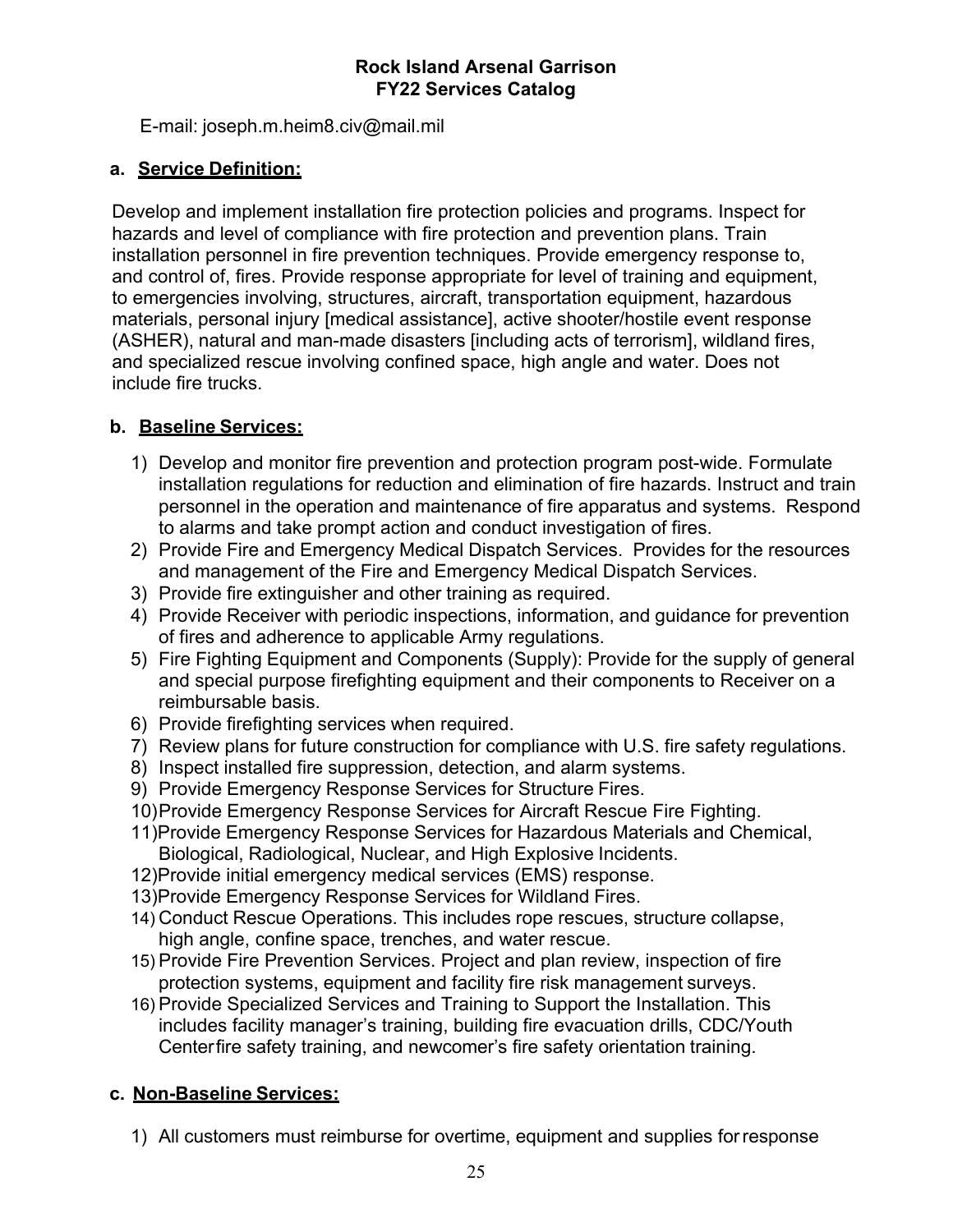to hazardous material incidents and for all incidents determined to be the fault of the customer.

2) Provide specialized services above initial emergency response and prevention functions (e.g. Standby/dedicated fires and emergency medical services for exercises, hot work permit training and other specialized training).

### **d. Receiver Responsibilities:**

- 1) Ensure all precautions are taken in the prevention of fires. Conduct regular inspections and promote fire prevention programs.
- 2) Coordinate inspection services with Supplier and arrange for required fire drills.
- 3) Fire Fighting Equipment and Components (Supply): Request support as required.
- 4) Tenant is responsible for all potable fire extinguishers.
- 5) Request Fire Fighting services when required.
- 6) Coordinate with Supplier to ensure compliance with Supplier's regulations, directives, and procedures.
- 7) In collaboration with DES Fire Prevention Inspectors, customers will furnish the initial purchase, installation and maintenance of fire extinguishers in newly constructed and existing facilities. The Inspectors will determine the type, size, quantity and location of portable fire extinguishers and inspect them following installation to ensure compliance with NFPA 10 standards.
- 8) Provide funding covering estimated requirements prior to the beginning of work or services for overtime expended. This would include any request which would require the Directorate of Operations to bring in personnel above what is required for the common level of support. Customer may pre-coordinate requirements with Fire and Emergency Services Division but must submit support requests through Garrison Directorate of Operations no later than 30 days prior to event.

Return to Table of Contents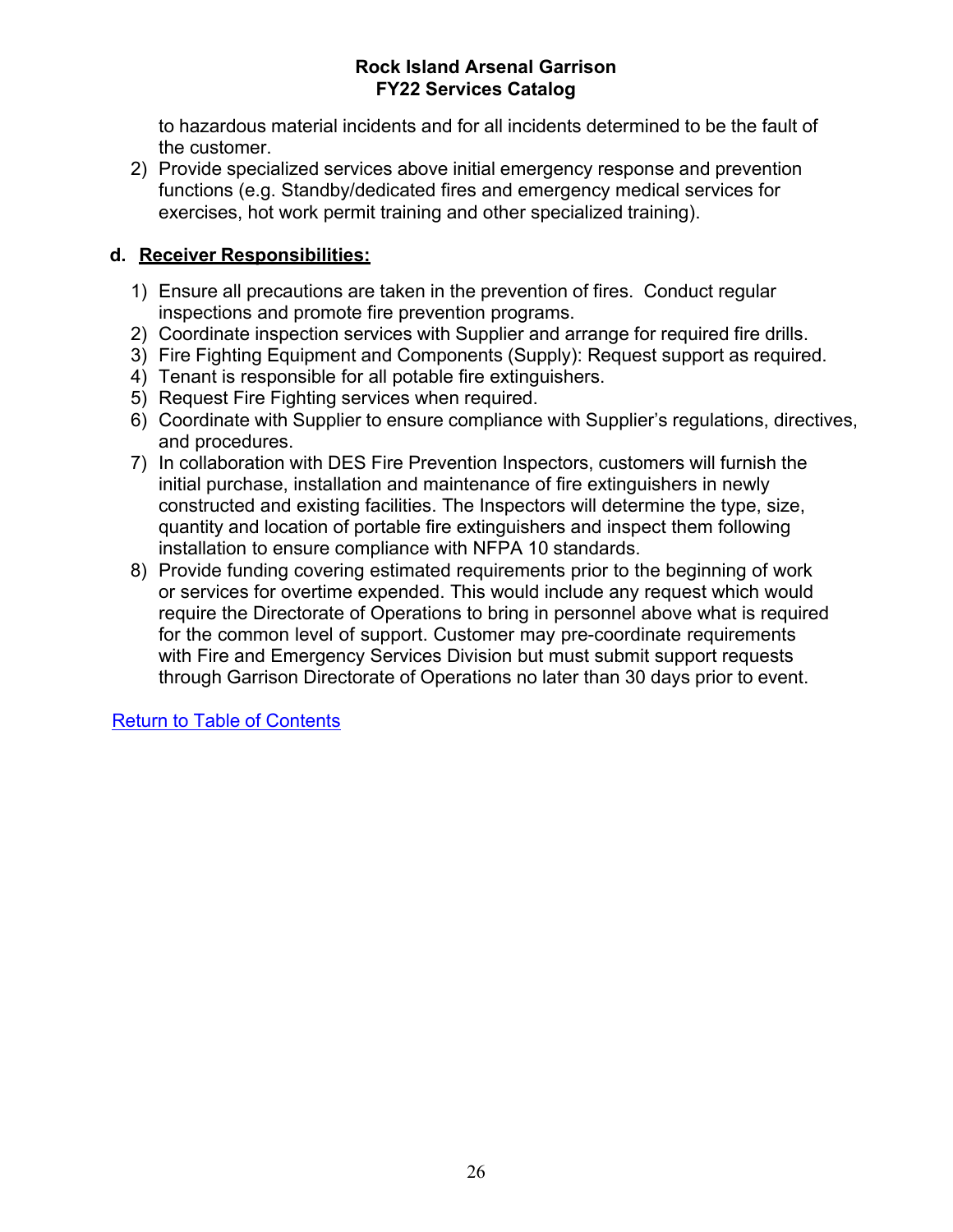### **D. Directorate of Public Works (S4)**

#### **1. Family Housing Management (ISR 201/E33H)** Building 102 Point of Contact: Ms. Silvia Taft, 309-782-2446 E-mail: [silvia.m.taft.civ@mail.mil](mailto:silvia.m.taft.civ@mail.mil)

### **a. Service Definition:**

This service manages installation utilization policies and programs to cover general officer and family housing facilities. Provides oversight and makes certain all processes and procedures are in place and functioning to ensure compliance with AR 420-1 Army Facilities Management and related Army Family Housing Regulations.

### **b. Baseline Services:**

- 1) Provide housing referral services for family, unmarried, and unaccompanied personnel.
- 2) Provide transportation, maintenance, and repair of government-owned furniture and domestic appliances.
- 3) Provide housing referral services to authorized personnel.
- 4) Management and oversight of Army Family housing services; management and oversight of government Housing Services Office for off-post housing; as well as programming, purchasing, repair and replacement of General Flag Officer Quarters (GFOQ), selected furniture, appliances, and authorized items.
- 5) On-Post Housing services are privatized and Government owned and are managed and maintained by the Rock Island Department of Public Works via its Base Operations Service Contract. The Prime Contractor is Rock Island Integrated Services (RIIS). All housing requirements will be coordinated through RIIS' Army Family Housing Office. The Garrison Housing Office provides oversight of the Base Operations Contractor, and will provide assistance with any issues that cannot be resolved with the contract partner.
- 6) The Housing Services Office also provides services specific to off-post housing. This includes, but is not limited to, the following: management of offpost rental and sales listings, in/out processing, relocation assistance, home buying and selling information, landlord/tenant mediation services, Basic Allowance for Housing (BAH), data collection, support housing market analysis, investigation of discrimination complaints, transportation services for personnel to review off-post housing, and provides certificates of nonavailability to unaccompanied soldiers E5 and below.

### **c. Non-Baseline Services: N/A**

### **d. Receiver Responsibilities:**

- 1) Request services.
- 2) Inform Supplier of requirements.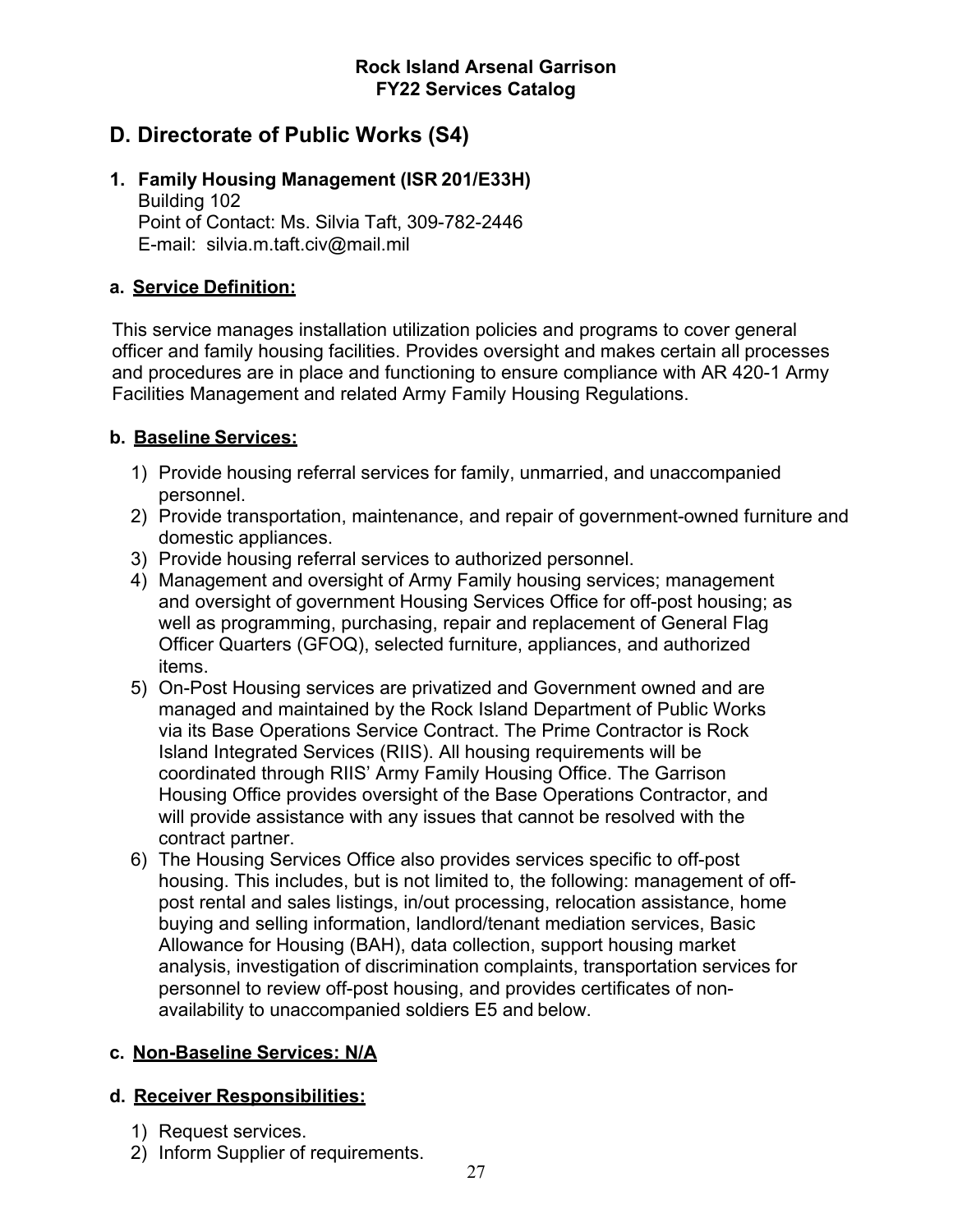- 3) Request services on an individual basis.
- 4) Comply with Supplier's regulations, directives, and procedures.
- 5) All soldiers with a family-housing requirement are entitled to apply for government quarters.
- 6) Eligible personnel can find additional information on the Rock Island Communities homepage, [https://home.ria.army.mil/Directorates/PublicWorks/Housing\\_CAC.aspx.](https://home.ria.army.mil/Directorates/PublicWorks/Housing_CAC.aspx) To apply for housing you will need to provide orders assigning you to Rock Island Arsenal, DA Form 31, proof of dependency paperwork such as birth certificates, marriage licenses, divorce decrees, custody papers, DEERS printout, etc…
- 7) You may also call 309-782-2376 between 0715-1545 CST for additional questions.

### Return to Table of Contents

### **2. Facilities Engineering Services**

### **A. Facilities Engineering Services Management (ISR 400/QDEH)**

Building 102 Point of Contact: Mr. Gary Koski, 309-782-3825 E-mail: [gary.r.koski.civ@mail.mil](mailto:gary.r.koski.civ@mail.mil) Alternate Point of Contact: Mr. Scott Bach, 309-782-5007 E-mail: [charles.s.bach.civ@mail.mil](mailto:charles.s.bach.civ@mail.mil)

### **1. Service Definition:**

This service provides facilities engineering services, maintains facility engineering management systems, business management systems, and databases. It also provides design services, construction management, inspection, and contract inspection and management services for the installation real property inventory.

### **2. Baseline Services:**

- a) Provide facilities engineering services.
- b) Maintain facility engineering and business management systems and databases.
- c) Provide design services, construction management, inspection, and contract inspection and management services.
- d) Work management, planning, programming, and engineering support services for the installation real property inventory. Develop strategies and objectives for planning, prioritization, program integration, project acquisition strategy, and C-Projects to meet the organization's mission. Provide Engineering and Real Property Management advisory services to the Garrison Commander and tenant activities.
- e) Engineering design, supervision, and inspection services for non-mission unique facility projects as defined in service 411/420.

### **3. Non-Baseline Services:**

- a) Engineering design, supervision, and inspection services for mission unique facility projects as defined in service 411/420.
- b) Maintenance of Equipment-in-Place (as defined by Garrison Policy No. 405-1) is available at a cost to Baseline and Non-Baseline Customers.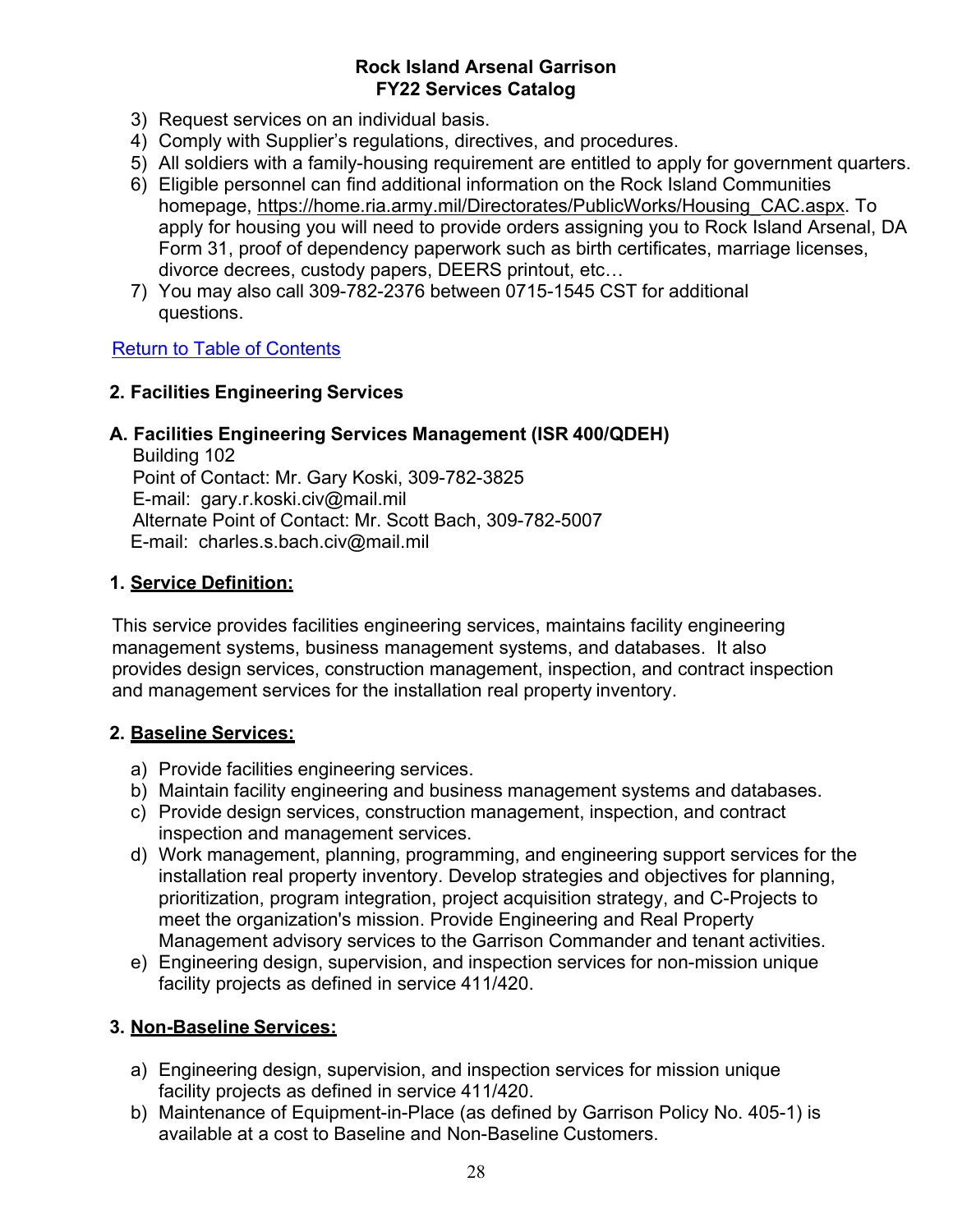c) A 5% fee will be included for G&A and indirect costs

### **4. Receiver Responsibilities:**

- a) Provide assistance in identifying requirements and justification for work items.
- b) Cleaning kitchen and lab hood is a tenant responsibility.
- c) Service requests beyond the scope of those identified as Baseline will require additional reimbursement. The customer is responsible for submitting an electronic Job Order Request (JOR) for any new service requirement not identified in an existing support agreement or for changes in service. Any JOR submission identified to be recurring will be added to the customer's ISSA. Electronic submission may be accomplished by accessing the Garrison Work Order homepage,

https://home.ria.army.mil/Directorates/PublicWorks/WorkOrder\_CAC.aspx. Select "DA 4283" via the blue hyperlink and email the completed form to the Work Order Desk at usarmy.RIA.imcom-central.mbx.usag-pw-work-order-

desk@mail.mil@mail.mil. Funding for JOR services must be provided in advance. If your organization is unable to access the JOR system, please contact Gary Koski at [gary.r.koski.civ@mail.mil](mailto:gary.r.koski.civ@mail.mil) for assistance.

### **B. Master Planning (ISR 405/QDEH)**

Building 102 Point of Contact: Mr. Mike Panilo, 309-782-6004 E-mail: [michael.c.panilo.civ@mail.mil](mailto:michael.c.panilo.civ@mail.mil)

### **1. Service Definition:**

This service establishes and maintains the installation master plan documentation in accordance with UFC 2-100-01, Installation Master Planning. Integrates and analyzes the installation plan for managing and developing the installation's stated real property and facility requirements. It includes all reporting, briefing, etc., performed in association with Real Property Master Plan development. It ensures liaison with the local community. It also ensures that an environmental documentation of the master plan is established and maintained. This service also establishes the use of supporting automated master planning tools, including GIS.

### **2. Baseline Services:**

- a) Provide planning studies and coordinate preliminary designs to ensure conformance with the Real Property Master Plan (RPMP). Participate in Receiver funded charrettes and complete PAX DD 1391 to support programmed projects. Review projects, including scope, cost, and justification for inclusion in the annual programs.
- b) Conduct Master Planning and Space Utilization Board meetings.
- c) Develop and maintain the Installation's Real Property Master Plan, which establishes the basic framework for developing and managing real property on the installation IAW AR 210-20. This includes developing the installation's overall plan for using and investing in real property to support installation missions and Department of Army objectives. The Master Plan describes permanent comprehensive/holistic solutions, as well as short-term actions necessary to correct deficiencies and meetreal property requirements.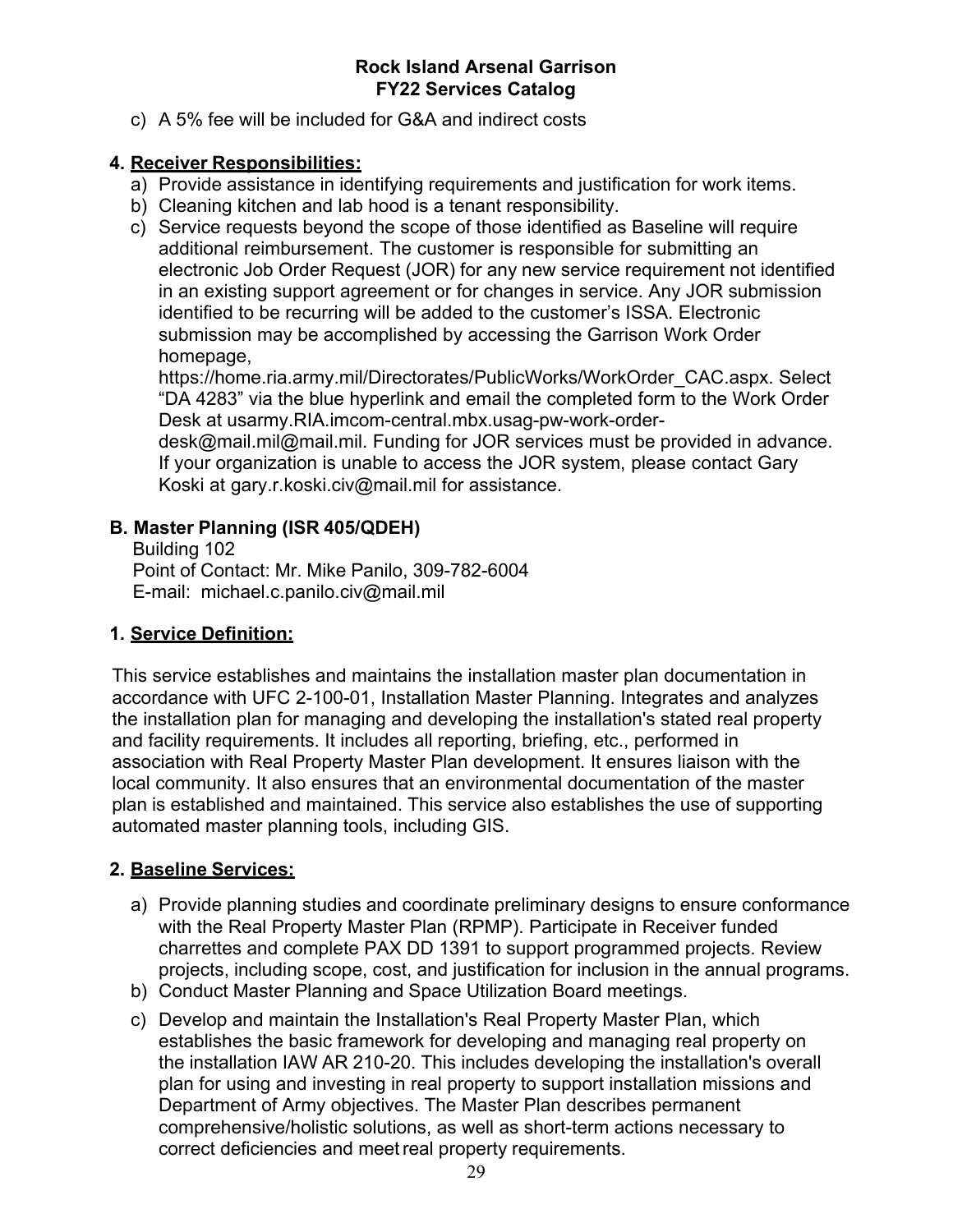- d) Conduct Real Property Planning Boards. Real Property Planning Boards integrate real property master planning into the Army's budgetary and operational planning processes throughout the current Program Objective Memorandum (POM) period IAW with AR 210-20. The Installation's Military Construction (MILCON) priorities are established through these Real Property Planning Boards.
- e) Provide Major Construction Programming Services: These services include participating in the analysis, preparation, and submission of major construction projects IAW AR 210-20, DA PAM 420-1-2, and other applicable regulations. Participate in requirements analysis; participate in Project Review Boards (PRBs); participate in planning and design charrettes; submit DD Forms 1391.
- f) Submit Construction Approval Requests. This service includes the analysis, preparation, and submission of requests for the approval of Unspecified Minor Military Construction Authority (UMMCA), MILCON, relocatable facilities, construction site plans, and other approvals required by higher headquarters. Respond to MILCON and UMMCA data calls.
- g) Support Major Construction Project Execution. This service includes the participating in design and construction reviews; represents Garrison Directorate of Public Works (DPW) interests during construction and turnover of facilities.
- h) Manage the Installation Geospatial Information System (GIS) program IAW ISR Service 425, Installation Geospatial Information and Services.

### **3. Non-Baseline Services:**

- a) Major Construction Programming Services, Construction Approval Requests, and Major Construction Project Execution as described in the Baseline is available to Non- Baseline customers on a reimbursable basis. Costs will be negotiated prior to execution.
- b) Production of maps and other documents from GIS is available on a reimbursable basis only through completion of the MP GIS data request form. Each request will be evaluated for information security and protection of sensitive data.
- c) A 5% fee will be included for G&A and indirect costs.

### **4. Receiver Responsibilities:**

- a) Submit plans to Supplier on proposed alternations/modifications. If approved, provide separate funding for design, construction, and supervision and administration of construction, or reimburse through established channels.
- b) Provide technical assistance and participate in final inspection.
- c) Attend Master Planning and Space Utilization Board meetings, and make requirements/requests known for new facilities or to transfer to different ones.
- d) Comply with Supplier's regulations, directives, and procedures.
- e) Service requests beyond the scope of those identified as Baseline will require additional reimbursement. The customer is responsible for submitting an electronic Job Order Request (JOR) for any new service requirement not identified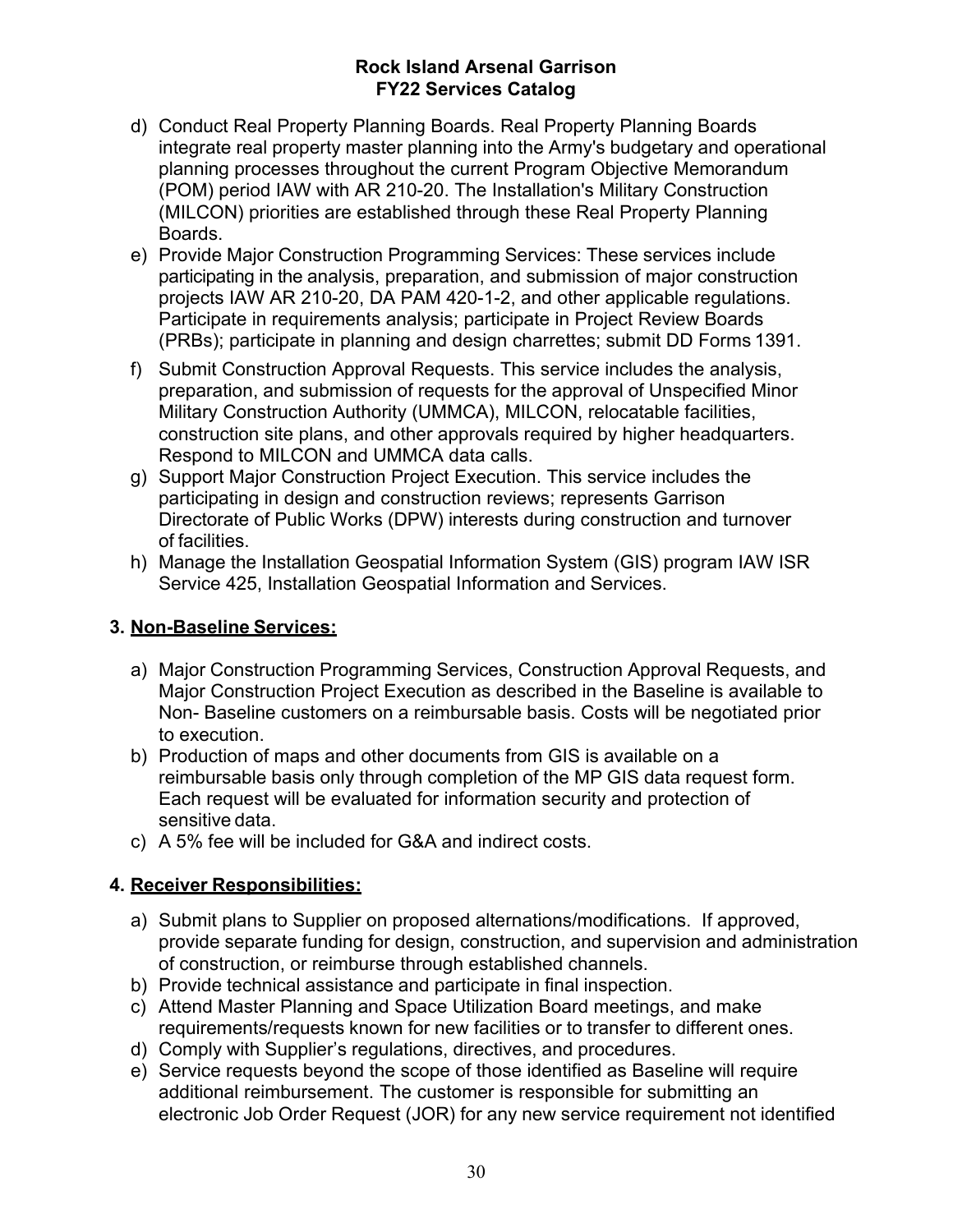in an existing support agreement or for changes in service. Any JOR submission identified to be recurring will be added to the customer's ISSA. Electronic submission may be accomplished by accessing the Garrison Work Order homepage,

https://home.ria.army.mil/Directorates/PublicWorks/WorkOrder\_CAC.aspx. Select "DA 4283" via the blue hyperlink and email the completed form to the Work Order Desk at usarmy.RIA.imcom-central.mbx.usag-pw-work-orderdesk@mail.mil@mail.mil. Funding for JOR services must be provided in advance. If your organization is unable to access the JOR system, please contact Gary Koski at [gary.r.koski.civ@mail.mil](mailto:gary.r.koski.civ@mail.mil) for assistance.

### Return to Table of Contents

### **C. Real Property/Real Estate Administration (ISR 406/QDEH)**

Building 102 Point of Contact: Mr. Mike Panilo, 309-782-6004 E-mail: [michael.c.panilo.civ@mail.mil](mailto:michael.c.panilo.civ@mail.mil)

### **1. Service Definition:**

This service plans for, executes and manages life cycle real estate activities and protects real property interests on the installation. Provides real property accountability to include direct and reimbursable costs for real estate activities. Provides Real Estate (RE)/Real Property (RP) Administration including: accountability services; documentation of RP assets in compliance with laws, directives, regulation and other appropriate guidance; provides status, cost, area, capacity, condition, use and management information for RP. Provides Acquisition services: coordination, documentation, and execution activities associated with acquisition of RE interests and assets. Provides for and manages use of Army RP assets. Coordinates, documents and executes activities associated with the asset management. Provides disposal services: coordinates, documents, and executes activities associated with disposal of RE interests and assets. Provides land management: coordinates, documents and executes activities associated with land management, including encroachments.

### **2. Baseline Services:**

- a) Plan for, execute and manage life cycle real estate activities and protect real property interests.
- b) Provide real property accountability.
- c) Documents real property assets in compliance with laws and Army policies.
- d) Provides status, cost, area, capacity, condition, use and management information for real property.
- e) Coordinate, document and execute activities for real estate interests and assets including acquisition, disposal, leases, licenses, permits, etc.
- f) Coordinate, document and execute activities for land management.
- g) Provide management of utilization and facility inventory inspections for approximately 6,300 facilities on Rock Island Arsenal. Provide real property support and guidance on real property matters for all Army Real Property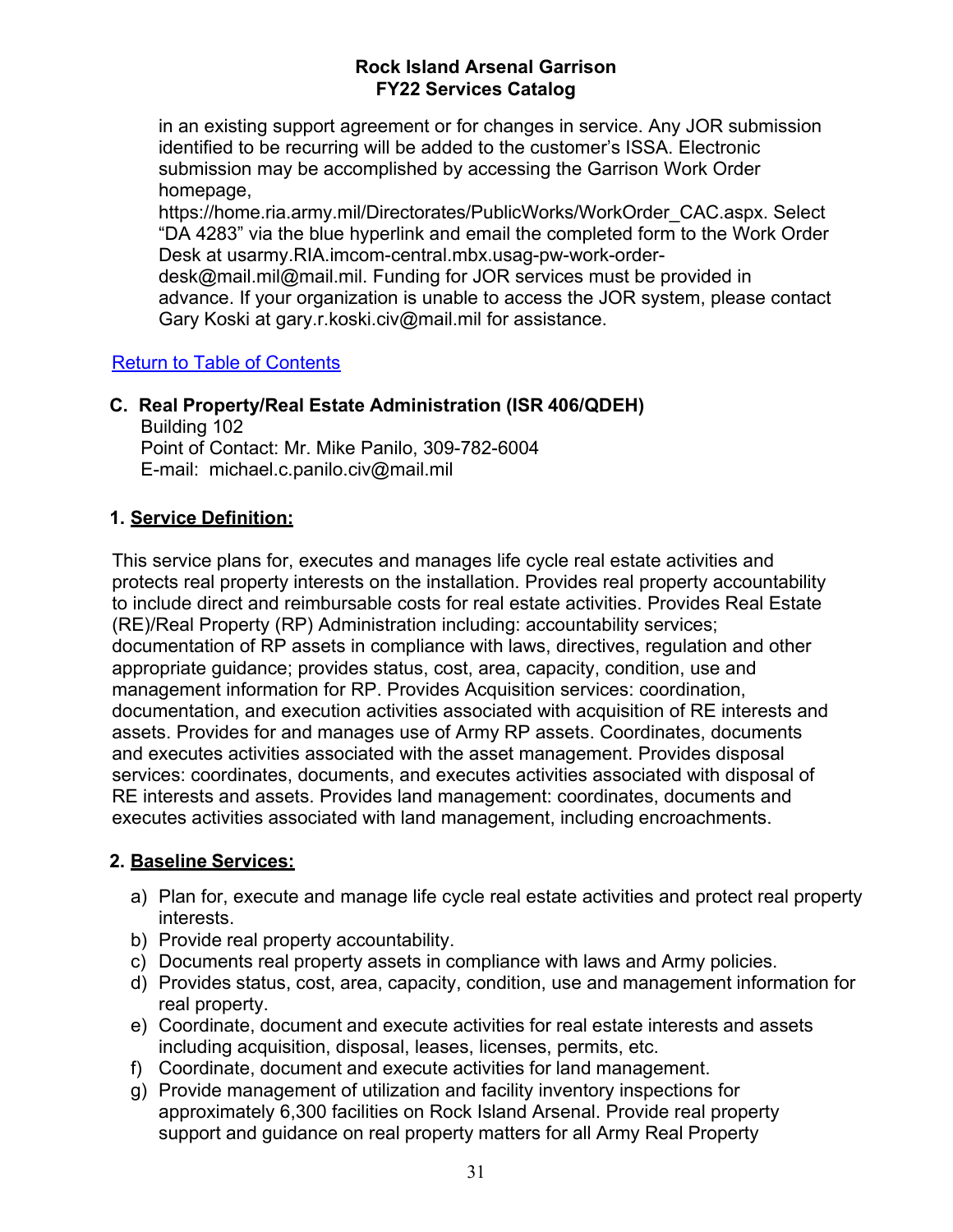customers on the installation.

- h) Accountability Services. This program documents real property assets in compliance with CFO Act, DODI 4165.14, DODI 4165.70, 10 USC 2721, and other federal, state, and local laws. Provides status, cost, area, capacity, condition, use, and management of real property.
- i) Customer Support and Staffing Actions. This program gathers, researches, and analyzes real property information, prepares pertinent documents, and makes recommendations in response to statutory requirements.
- j) Grant Use of Army Real Property. This program manages the process of granting termed use of Army property to other entities.
- k) Dispose of Real Estate, Facilities and Real Estate Interests. This program involves the documentation, coordination, and process associated with acquisitions of real estate, facilities, and real estate interests IAW federal, state, and local law.
- l) Acquire Real Estate, Facilities, and Real Estate Interests. This program involves the documentation, coordination, and process associated with acquisition of real estate, facilities and real estate interests IAW 10 USC Chapter 159 and other federal, state, and local laws.
- m) These services are available to all customers at no cost.

### **3. Non-Baseline Services:**

- a) Real property and existence accountability support for real property assets outside of Rock Island Arsenal will be performed on a reimbursable basis. All services provided will be agreed to by both parties prior to execution.
- b) Real estate initiation, coordination, review, and approval of in-grant and out-grant services and/or coordination with US Army Corps of Engineers (USACE) will be performed on a reimbursable basis for non-baseline customers. All services provided will be agreed to by both parties prior to execution.
- c) A 5% fee will be included for G&A and indirect costs.

### **4. Receiver Responsibilities:**

- a) Identify requirements to provider with justification.
- b) Submit any necessary documentation and records related to receiver's facilities.
- c) Conduct inspections and provide reports and information required by the provider.
- d) Customers are required to submit a letter to the Commander for request of space with approved stationing plan.
- e) Service requests beyond the scope of those identified as Baseline will require additional reimbursement. The customer is responsible for submitting an electronic Job Order Request (JOR) for any new service requirement not identified in an existing support agreement or for changes in service. Any JOR submission identified to be recurring will be added to the customer's ISSA. Electronic submission may be accomplished by accessing the Garrison Work Order homepage,

https://home.ria.army.mil/Directorates/PublicWorks/WorkOrder\_CAC.aspx.

f) Customers must provide documentation for justification of space in a Space Request Package. This documentation should be submitted with the JOR to include maps, pictures, diagrams, drawings, briefing materials, and other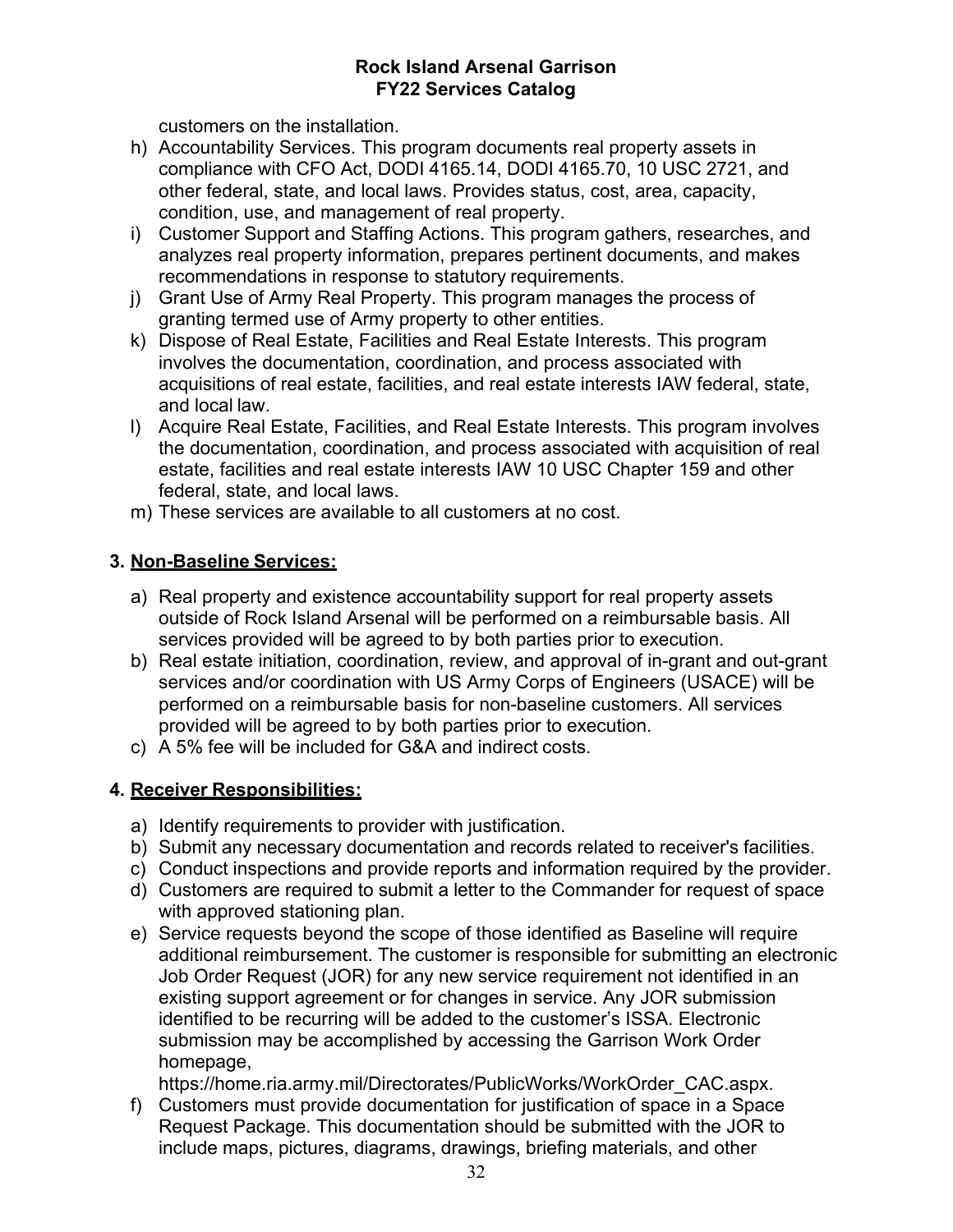pertinentinformation as necessary.

### **3. MUNICIPAL SERVICES**

### **A. Custodial Service (ISR 402/QMUN)**

Building 102 Point of Contact: Mr. Gary Koski, 309-782-3825 E-mail: [gary.r.koski.civ@mail.mil](mailto:gary.r.koski.civ@mail.mil)

### **1. Service Definition:**

This service provides janitorial services for installation facilities (with the exception of facilities with Category Codes 141XX and 17XXX) as listed in the frequency table. Includes routine washing, indoor refuse collection, and other cosmetic cleaning activities.

### **2. Baseline Services:**

| <b>Service</b>                                | <b>Frequency for</b><br><b>Service</b> |
|-----------------------------------------------|----------------------------------------|
| <b>Clean/Supply Restrooms</b>                 | 1 x per week                           |
| <b>Trash Removal-Kitchens and Break Rooms</b> | 1 x per week                           |
| <b>Disinfect Toilets</b>                      | 1 x per week                           |
| <b>Trash Removal-Restrooms</b>                | 1 x per week                           |
| <b>Vacuum Cleaning</b>                        | 1 x per month                          |
| <b>Sweep Floors</b>                           | 1 x per month                          |
| <b>Wet Mopping</b>                            | 1 x per month                          |

- a) Provide janitorial and cleaning services for offices, common use areas, shops, and storage areas when requested by the Receiver.
- b) Provide custodial support to the Receiver in accordance with the Receiver's need and monitor contractor to assure quality of services.
- c) The Baseline Service provides only non-cleared custodial personnel to perform these services.
- d) Custodial services for non-MWR assigned and operated physical fitness centers and gyms are not included in the Baseline.

### **3. Non-Baseline Services:**

The following additional custodial services may be available on a reimbursable basis upon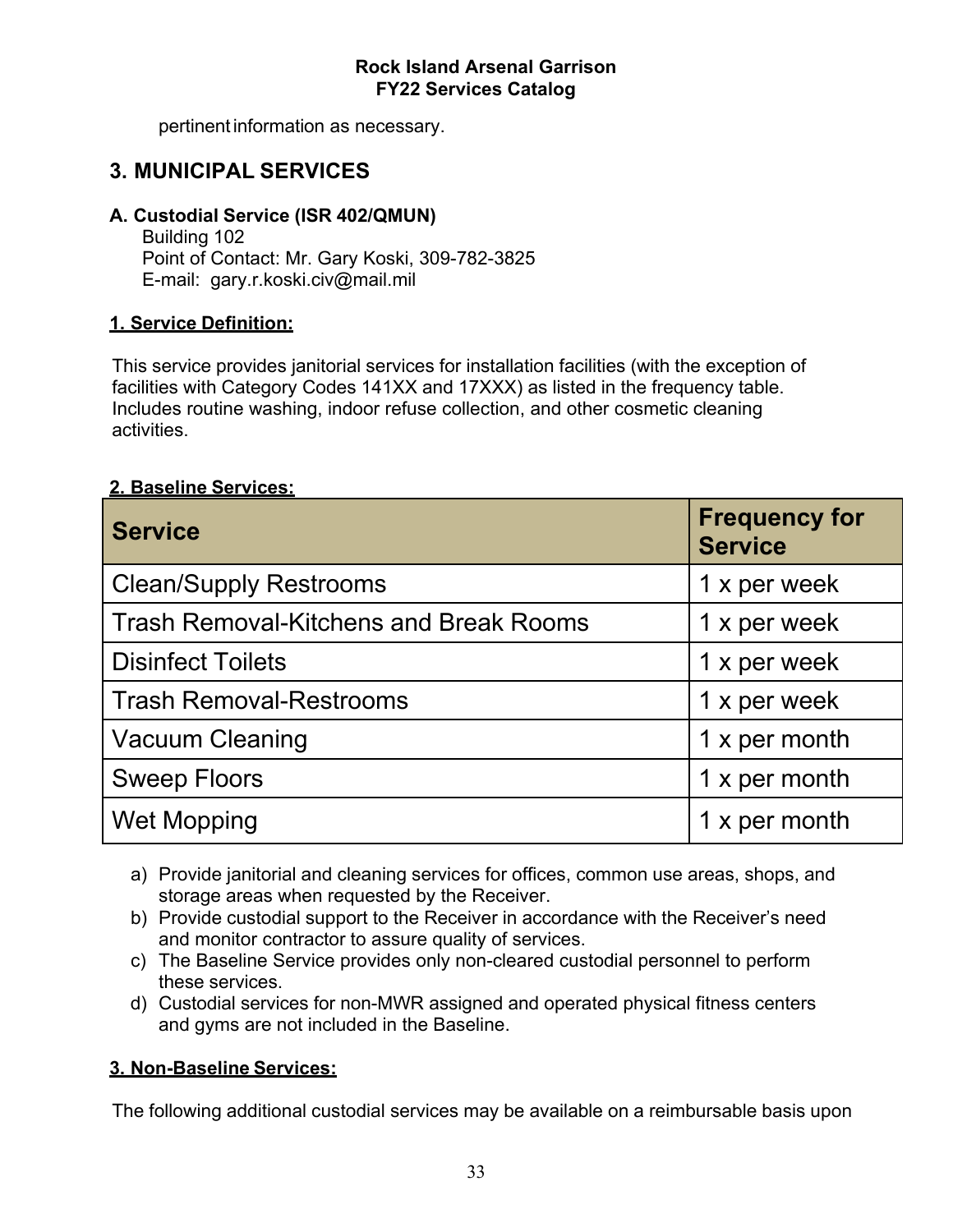### request:

- i. Additional custodial support to include increased frequency
- ii. Cleaning of space identified as Category Code 141XX and 17XXX in the Installation Real Property Records
- iii. Custodial services for non-MWR assigned and operated physical fitness centers and gyms.
- iv. A 5% fee will be included for G&A and indirect costs

### **4. Receiver Responsibilities:**

All customers (Army or non-Army) may submit a service request beyond the scope of those identified as Baseline which will require additional reimbursement. The customer is responsible for submitting an electronic Job Order Request (JOR) for any new service requirement not identified in an existing support agreement or for changes in service. Any JOR submission identified to be recurring will be added to the customer's ISSA. Electronic submission may be accomplished by accessing the Garrison Work Order homepage, https://home.ria.army.mil/Directorates/PublicWorks/WorkOrder\_CAC.aspx. Select "DA 4283" via the blue hyperlink and email the completed form to the Work Order Desk at usarmy.RIA.imcom-central.mbx.usag-pw-work-order-desk@mail.mil@mail.mil. Funding for JOR services mustbe provided in advance. If your organization is unable to access the JOR system, please contact Gary Koski at [gary.r.koski.civ@mail.mil](mailto:gary.r.koski.civ@mail.mil) for assistance.

Return to Table of Contents

### **B. Refuse Removal (ISR 403/QMUN)**

Building 102 Point of Contact: Mr. Gary Koski, 309-782-3825 E-mail: [gary.r.koski.civ@mail.mil](mailto:gary.r.koski.civ@mail.mil)

### **1. Service Definition:**

a) This service provides for the collection and disposal of installation refuse; operation and management of the installation landfill; and ensuring sanitary condition of equipment and refuse collection containers. The Garrison reserves the right to refuse acceptance of any hazardous/toxic wastes, or any other wastes, when the acceptance of such waste would place Rock Island Arsenal in noncompliance with applicable environmental laws, regulations, and orders. Acceptance will be handled on a case by case basis by the COR. In addition to laws and regulations, acceptance is also based on available resources at that time versus the resources needed for the request. Below are the types of waste that are unacceptable, this is not meant to be an all-inclusive list but a general guide for the types of unacceptable waste:

Hazardous Waste; Nuclear Waste; Pathological Waste; Explosives, Fuels, Oils, Etc.; Toxic By-Products Produced by Treatment of Industrial Wastes; Herbicides, Pesticides, Etc.; Dead Animals; "Security" Waste; Pharmaceutical Products (other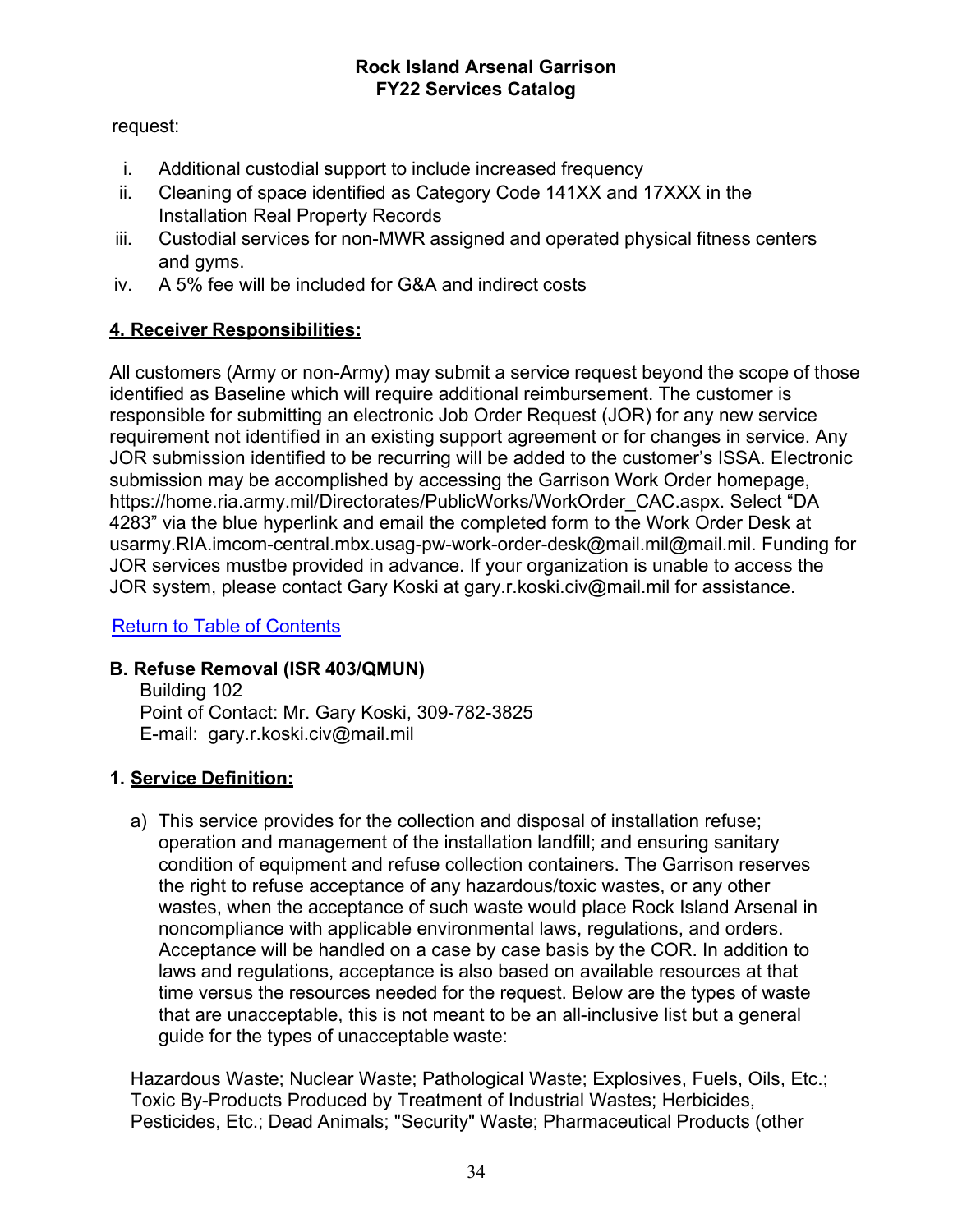than normal household use); \*Rocks, Stones, Etc.; Sewage Sludge; Gaseous Products and their Containers (except household types); \*Wood Products including Tree Limbs, Etc., with any Dimension Exceeding 36 inches and weighing in excess of 50 pounds; \*Scrap Motor Vehicles; \*Assemblies and any Parts Associated with Space or Weapons Activities; Paints and Associated Products; and Any liquids or Semi-Liquids.

b) Also, any other Wastes determined by Law or the Solid Waste Disposal Authority to be Harmful, Hazardous, or to Restrict or Limit Operations of the Facilities will not be accepted.

Acceptable wastes from these categories are acceptable for landfill only and assume direct delivery by the Government to the landfill.

### **2. Baseline Services are Reimbursable for non-Army Receivers:**

- a) Provide collection and disposal of materials. Includes operation of facilities and equipment intended for the transportation, disposal, or destruction of waste materials.
- b) Provide Receiver with an English language copy of the contract.
- c) Provide trash disposal containers and services in keeping with the Master Plan for trash disposal for Receiver's facility.
- d) Management of the refuse removal program, providing core technical expertise and basic waste management planning, reporting, and community education for the installation.
- e) Operation of Construction/Demolition Landfill.
- f) Landfill services for construction/demolition debris generated from projects managed/executed by the Garrison.
- g) Collection and disposal of Food Services Waste, Bulk Waste, and Municipal Waste in a manner that is in compliance with Federal/State/local laws, and in a manner that makes sense from an environmental and economically advantageous perspective.
- h) Determination of appropriate dumpster size and pick-up schedule necessary to preclude an unacceptable build-up of waste. Normal everyday trash will be collected to ensure dumpster capacity does not exceed 90%. Food Service Waste will be collected daily.
- i) The Baseline Service does not include services for roll-offs, compactors, mission unique, short-term, or one- time requirements.

### **3. Non-Baseline Services:**

- a) Refuse services for mission unique, short-term, or one-time requirements.
- b) Landfill services for construction/demolition debris generated from projects managed/executed by the customer will be provided on a reimbursable basisonly.
- c) A 5% fee will be included for G&A and indirect costs.

### **4. Receiver Responsibilities:**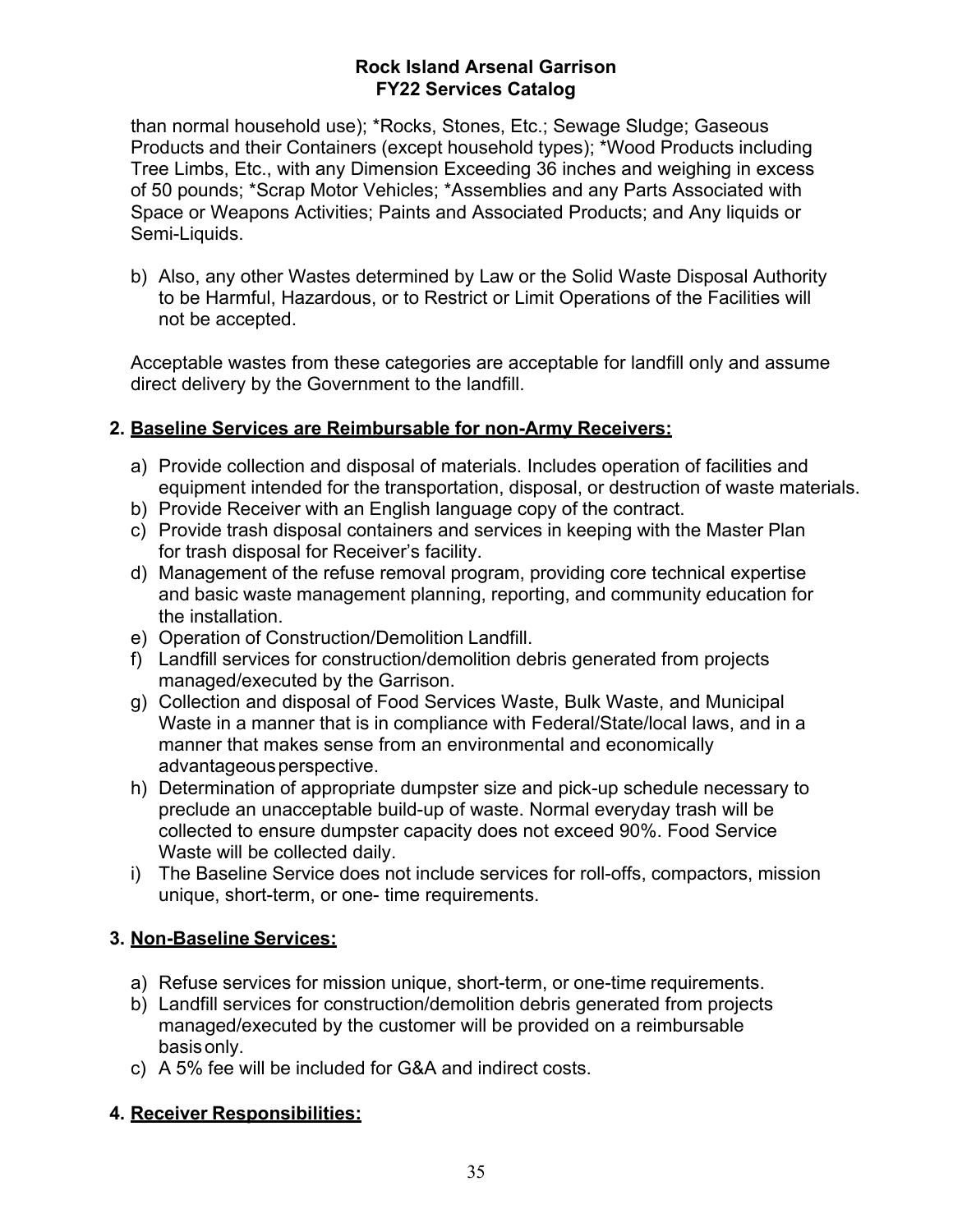- a) Receiver will collect any materials that can be recycled, including precious metals, paper, cardboard, aluminum and glass.
- b) Provide MIPR(s) for reimbursable cost if reimbursable costs are incurred for services requested by the Receiver.
- c) Coordinate requirements with Supplier and not abuse Supplier provided containers.
- d) Comply with Supplier's regulations, directives, and procedures.
- e) Service requests beyond the scope of those identified as Baseline will require additional reimbursement. The customer is responsible for submitting an electronic Job Order Request (JOR) for any new service requirement not identified in an existing support agreement or for changes in service. Any JOR submission identified to be recurring will be added to the customer's ISSA. Electronic submission may be accomplished by accessing the Garrison Work Order homepage,

https://home.ria.army.mil/Directorates/PublicWorks/WorkOrder\_CAC.aspx. Select "DA 4283" via the blue hyperlink and email the completed form to the Work Order Desk at usarmy.RIA.imcom-central.mbx.usag-pw-work-order-

desk@mail.mil@mail.mil. Funding for JOR services must be provided in advance. If your organization is unable to access the JOR system, please contact Gary Koski at [gary.r.koski.civ@mail.mil](mailto:gary.r.koski.civ@mail.mil) for assistance.

Note: Non Reimbursable for Army tenants unless above base line requested or support not funded in current OMA POM cycle.

### **C. Maintenance - Grounds (ISR 404/QMUN)**

Building 102 Point of Contact: Mr. Gary Koski, 309-782-3825 E-mail: [gary.r.koski.civ@mail.mil](mailto:gary.r.koski.civ@mail.mil)

### **1. Service Definition:**

This service provides the upkeep of grounds areas of the installation. It provides grounds maintenance activities including mowing, trimming, raking, and related landscaping activities.

### **2. Baseline Services:**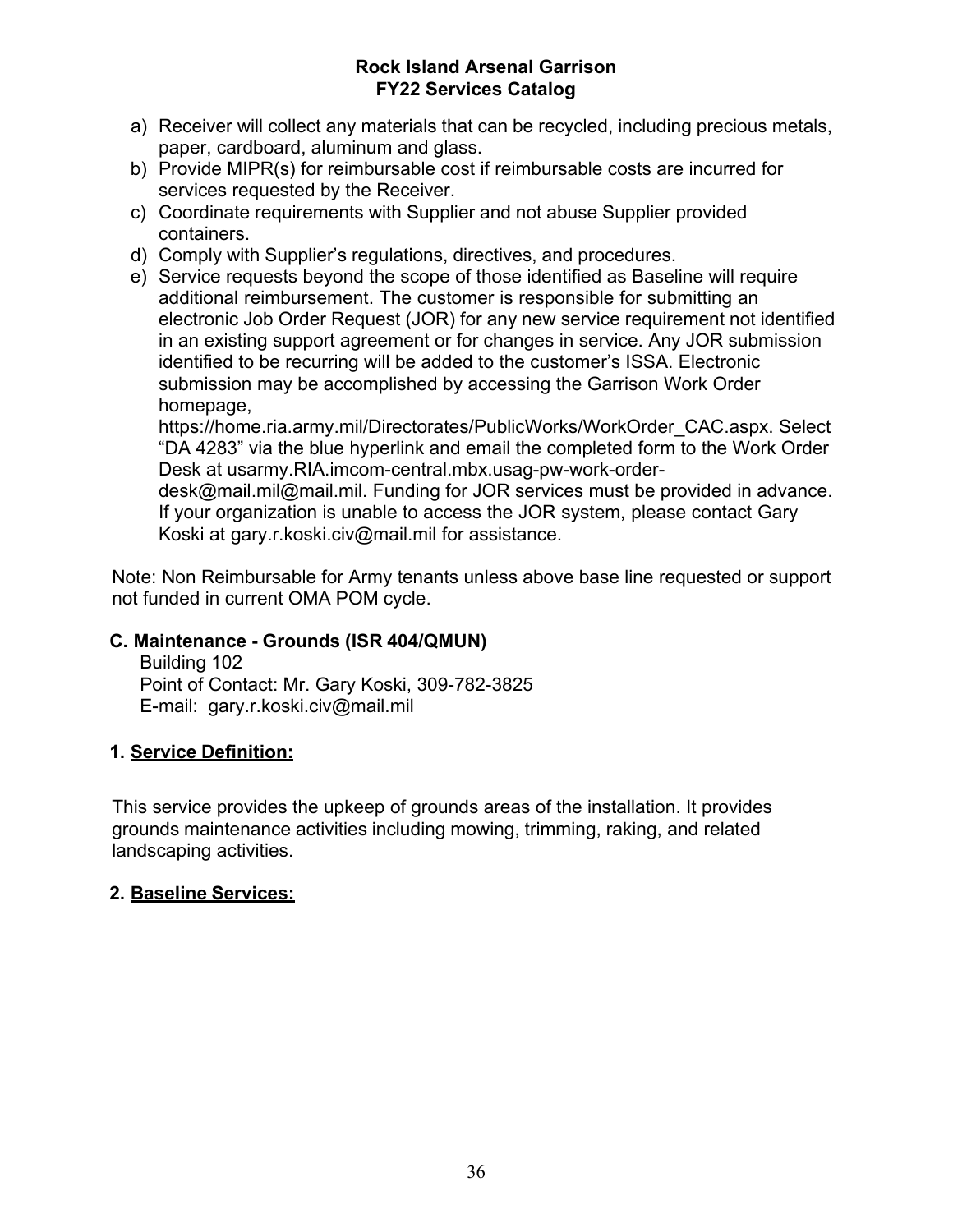| 2.2 Improved Grounds (High Visibility)                                                                                               | <b>Description of Service Performed</b>                                                | <b>Minimum Frequency Standard</b>                                       |
|--------------------------------------------------------------------------------------------------------------------------------------|----------------------------------------------------------------------------------------|-------------------------------------------------------------------------|
| <b>Grass Cutting</b>                                                                                                                 | Rye, Fescue, tall Fescue, St. Augustine, Buffalo, Bermuda, Bent,<br>Centipede, Zoysia. | Grass height 6" or 14 day<br>interval, whichever comes<br>later         |
| Tree Pruning & Shrub/Brush Trimming                                                                                                  | <b>Pruning Trees</b>                                                                   | A/R for Safety Only                                                     |
|                                                                                                                                      | Inspection (Safety)                                                                    | A/R through SVC ORD                                                     |
| <b>Ground Repair Services</b>                                                                                                        |                                                                                        |                                                                         |
|                                                                                                                                      | Erosion & Stabilization                                                                | A/R for Safety                                                          |
| Debris Removal                                                                                                                       | Debris Removal                                                                         | 1/W                                                                     |
| 2.3 Semi-Improved Grounds (Common<br>Areas)                                                                                          |                                                                                        |                                                                         |
| <b>Grass Cutting</b>                                                                                                                 | Rye, Fescue, tall Fescue, St. Augustine, Buffalo, Bermuda, Bent,<br>Centipede, Zoysia. | Grass height minimum 6" or<br>21 day interval, whichever<br>comes later |
| 2.4 Fire Breaks and Ranges: Along<br>Fence Lines, Weapons Ranges, Igloos,<br>Along Utility Lines, Outlying recreation<br>areas, etc. |                                                                                        |                                                                         |
| <b>Grass Cutting</b>                                                                                                                 | Rye, Fescue, tall Fescue, St. Augustine, Buffalo, Bermuda, Bent,<br>Centipede, Zoysia. | Grass height 7" or 1Y,<br>whichever comes later                         |
| 2.6 Airfields                                                                                                                        |                                                                                        |                                                                         |
| Grass Cutting on airfield, clear zone, landing<br>sites                                                                              |                                                                                        | Grass Height 6"-12" or 30 day<br>interval whichever comes later         |
| Grass cutting around markers, lights, and<br>other aerial targets                                                                    |                                                                                        | Min cuts rqd for safety visibility                                      |
| 2.5 Unimproved Grounds:                                                                                                              |                                                                                        |                                                                         |

- a) Provide construction, alteration, operation, maintenance, and repair of common use infrastructure (e.g., roads, grounds, surfaced areas, structures and real property). Also includes common benefit signs. All projects affecting Receiver's operation will be prior coordinated/scheduled.
- b) The Baseline Service does not include grass clipping removal and leaf removal.
- c) The following services are provided for both Baseline and Non-Baseline customers at no cost:
- d) Roadside litter and dead animal collection
- e) Storm debris collection as required
- f) Removal of trees that impose a safety hazard (as determined by the Garrison)

### **3. Non-Baseline Services:**

Beautification projects placed near the Receiver's facilities at the Receiver's request will be maintained by the Receiver on a reimbursable basis.

### **4. Receiver Responsibilities:**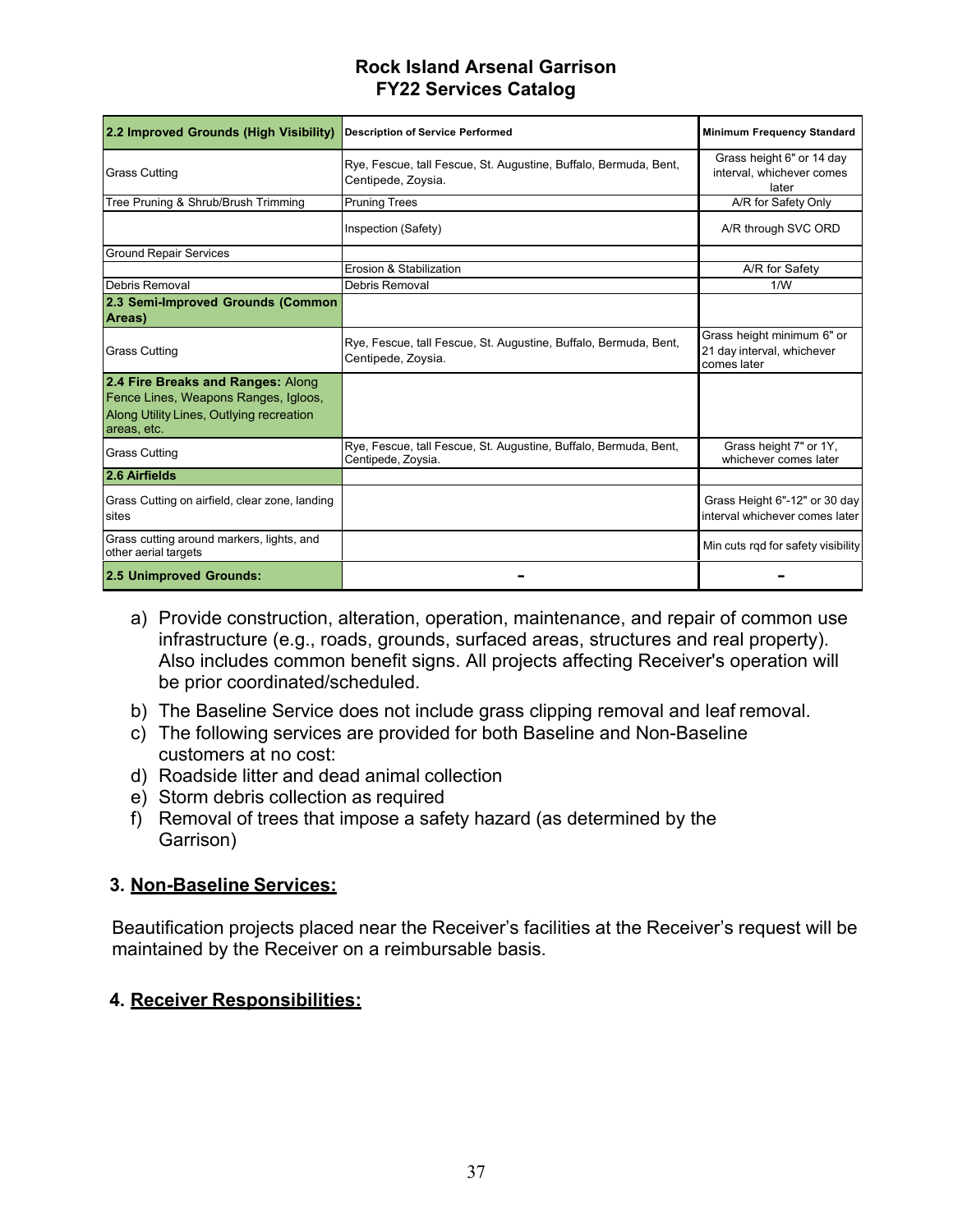- a) Special Receiver requests may be provided on a reimbursable or non-reimbursable basis. Contact Supplier for services that will be rendered under this agreement.
- b) Provide a point of contact to attend scheduling/coordinating meetings that affect Receiver's facilities or mission.
- c) Comply with Suppliers regulations, directives, and procedures.
- d) Service requests beyond the scope of those identified as Baseline will require additional reimbursement. The customer is responsible for submitting an electronic Job Order Request (JOR) for any new service requirement not identified in an existing support agreement or for changes in service. Any JOR submission identified to be recurring will be added to the customer's ISSA. Electronic submission may be accomplished by accessing the Garrison Work Order homepage, https://home.ria.army.mil/Directorates/PublicWorks/WorkOrder\_CAC.aspx. Select "DA 4283" via the blue hyperlink and email the completed form to the Work Order Desk at usarmy.RIA.imcom-central.mbx.usag-pw-work-order-desk@mail.mil. Funding for JORservices must be provided in advance. If your organization is unable to access the JOR system, please contact Gary Koski at [gary.r.koski.civ@mail.mil](mailto:gary.r.koski.civ@mail.mil) for assistance.

### Return to Table of Contents

### **D. Snow, Ice, and Sand Removal (ISR 408/QMUN)**

Building 102 Point of Contact: Mr. Gary Koski, 309-782-3825 E-mail: [gary.r.koski.civ@mail.mil](mailto:gary.r.koski.civ@mail.mil)

### **1. Service Definition:**

This service provides for the removal of snow, sleet, ice, sand, silt, etc., from areas that require such service to ensure adequate installation operations and to maintain safety. Provide emergency (primary) and routine (secondary) removal services.

### **2. Baseline Services:**

- a) Provide the core technical expertise to implement the snow and ice removal plan.
- b) Clear roadways and provide building access in accordance with the Garrison Snow and Ice Removal Plan. The snow and ice removal plan is structured based on historical situations. Abnormal situations will be addressed as they occur.
- c) Typically, access to critical and emergency service facilities is provided within 4 hours of an event. All major roads are cleared with available staff and equipment to allow for opening of the installation.

These services are provided to both Baseline and Non-Baseline services at no cost.

The Baseline Service does not include snow removal in parking lots.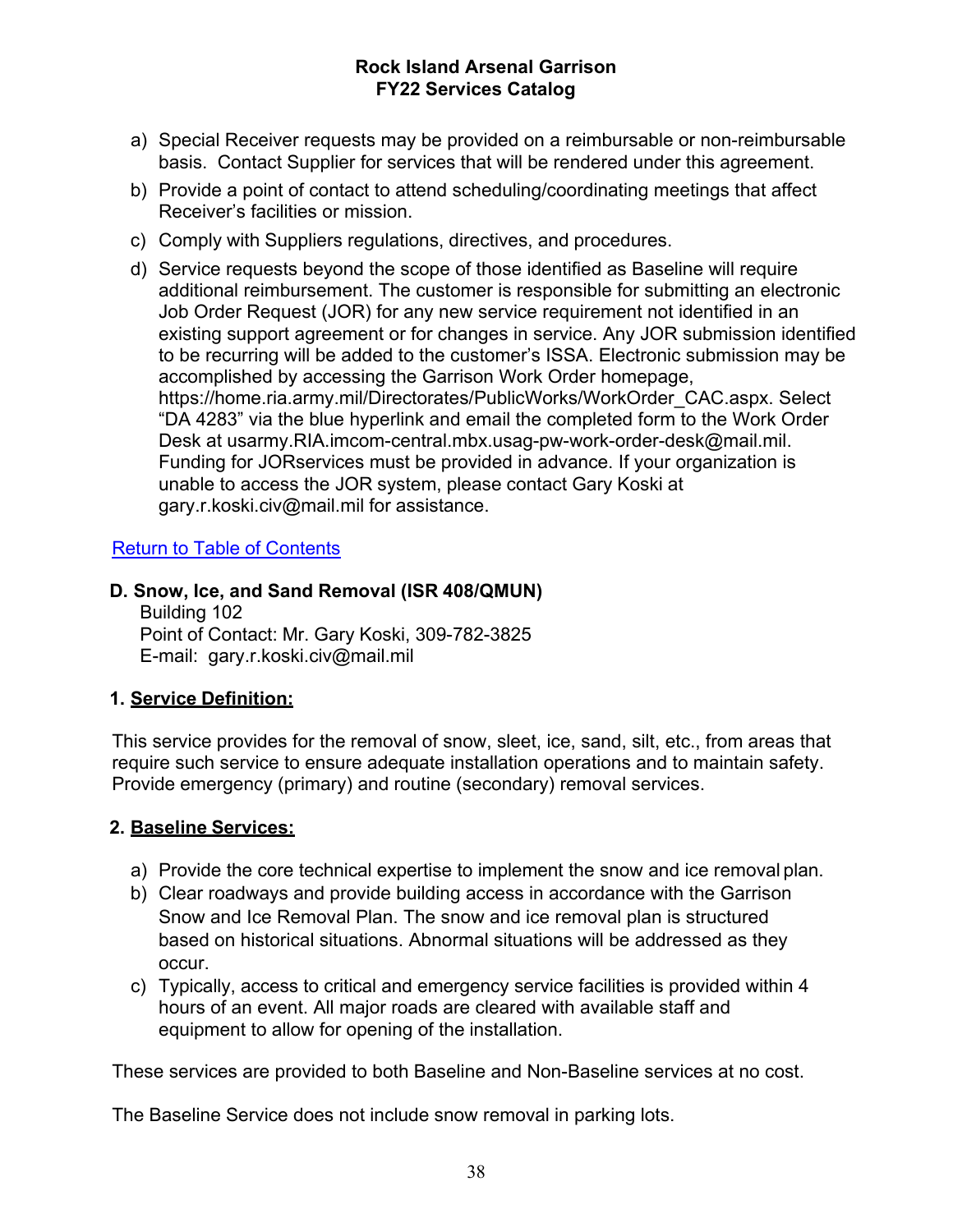### **3. Non-Baseline Services:**

- a) Sweeping of paved areas for sand/silt/debris.
- b) Snow removal in parking lots is not available due to the limited amount of equipment.
- c) A 5% will may be included for G&A and indirect costs.

### **4. Receiver Responsibilities:**

Service requests beyond the scope of those identified as Baseline will require additional reimbursement. The customer is responsible for submitting an electronic Job Order Request (JOR) for any new service requirement not identified in an existing support agreement or for changes in service. Any JOR submission identified to be recurring will be added to the customer's ISSA. Electronic submission may be accomplished by accessing the Garrison Work Order homepage,

https://home.ria.army.mil/Directorates/PublicWorks/WorkOrder\_CAC.aspx. Select "DA 4283" via the blue hyperlink and email the completed form to the Work Order Desk at usarmy.RIA.imcom-central.mbx.usag-pw-work-order-desk@mail.mil. Funding for JOR services must be provided in advance. If your organization is unable to access the JOR system, please contact Gary Koski at [gary.r.koski.civ@mail.mil](mailto:gary.r.koski.civ@mail.mil) for assistance.

### Return to Table of Contents

### **E. Pest Management (ISR 510/QMUN)**

Building 102 Point of Contact: Mr. Gary Koski, 309-782-3825 E-mail: [gary.r.koski.civ@mail.mil](mailto:gary.r.koski.civ@mail.mil)

### **1. Service Definition:**

This service provides the core expertise to implement an Indoor Pest Management Program. This service includes pest identification, pesticide application, and other actions necessary to control pests in and around buildings and facilities. Includes the response to emergency and non-emergency service orders.

### **2. Baseline Services:**

- a) Provide indoor mechanical controls, and, if necessary, targeted chemical treatments against insects, rodents, weeds, fungi, and other animals or plants that are determined to be undesirable or disease vectors to include buildings, grounds, and equipment, as necessary.
- b) Provide outdoor integrated pest management strategies targeted to manage populations of insects, rodents, weeds, fungi, and other animals or plants that are determined to be undesirable or disease vectors to include buildings, grounds, and equipment, as necessary.
- c) Response and completion of service orders to evaluate and correct pest problems that are a threat to mission, health, safety, and to prevent property damage classified as emergency or routine based on pest type. Includes venomous arthropods (e.g., spiders, scorpions, and wasps); non-venomous arthropods (e.g.,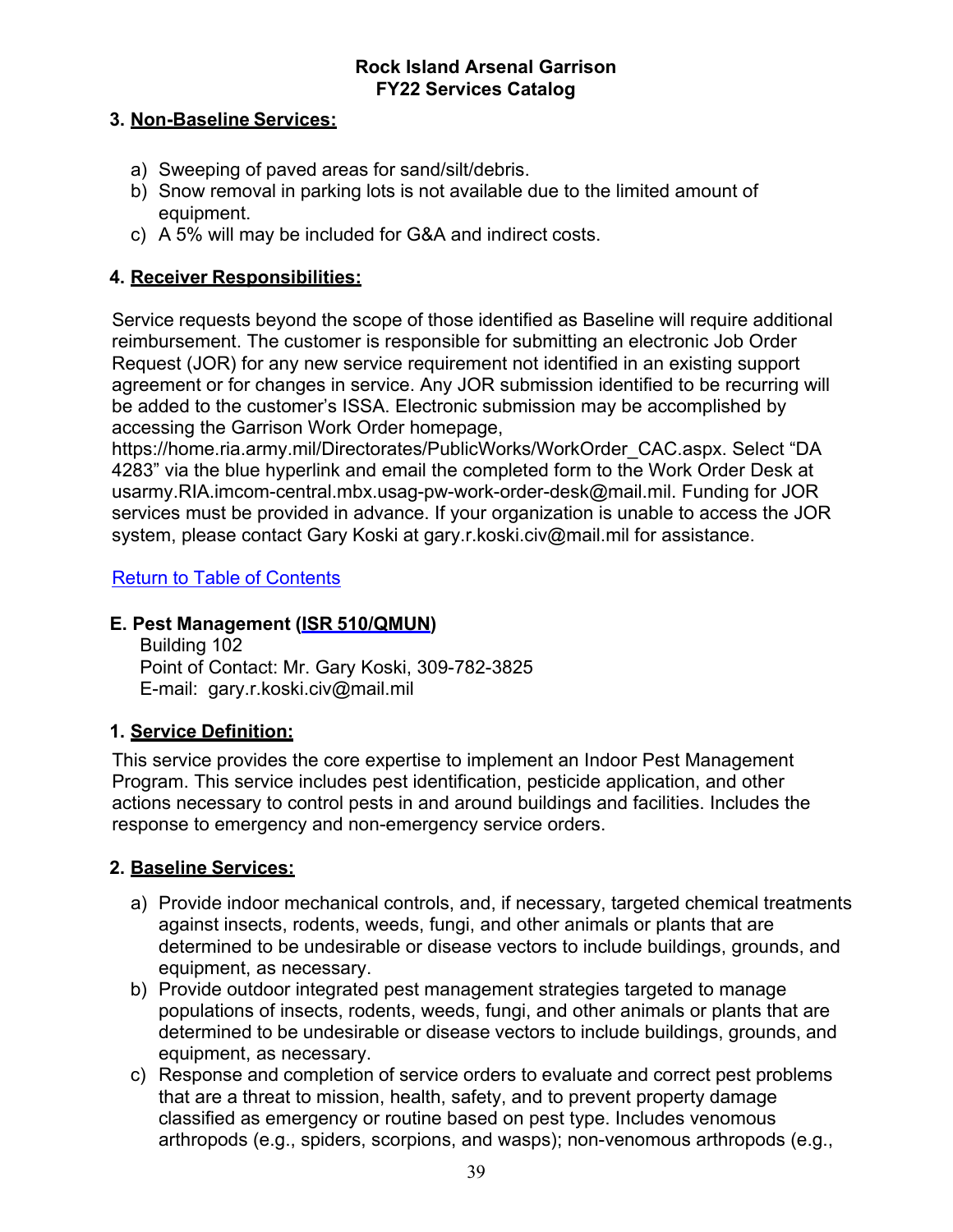cockroaches and ants); vertebrate pests (e.g., rats, mice, and snakes); and wood destroying insects and fungi.

- d) Annual surveillance and control of termites and other wood destroying pests.
- e) Animal control by trapping, netting, applying toxicants for removal of snakes, squirrels, skunks, bats, starlings, or other pests as requested.

### **3. Non-Baseline Services:**

Pest control services determined to be above the Baseline by the Pest Control Contracting Officer's Representative, including services for special outdoor events or services requested by customers that are considered excessive treatment. A 5% fee may be added to cover G&A and indirect costs.

### **4. Receiver Responsibilities:**

a) Notify Supplier when services are needed.

All requests for Pest Management Services for both Baseline and Non-Baseline customers must be called in to the Work Order Desk at 309-782-2387 or emailed to usarmy.RIA.imcom-central.mbx.usag-pw-work-order-desk@mail.mil@mail.mil.

b) Comply with Supplier's regulations, directives, and procedures, including implementation of cultural controls such as sanitation (maintaining clean work/living spaces).

Return to Table of Contents

### **4. Utility Services**

### **A. Electrical Services (ISR 500/QUTS)**

Building 102 Point of Contact: Mr. Gary Koski, 309-782-3825 E-mail: [gary.r.koski.civ@mail.mil](mailto:gary.r.koski.civ@mail.mil)

### **1. Service Definition:**

This service provides electricity throughout the installation. Includes the cost of producing, and/or purchasing electricity.

### **2. Baseline Services:**

Provide reliable electrical services for lighting, power, ventilation, heating, cooling, and building equipment throughout the installation on a reimbursable basis.

Reliable electricity for lighting, power, ventilation, heating, cooling and building equipment throughout the installation.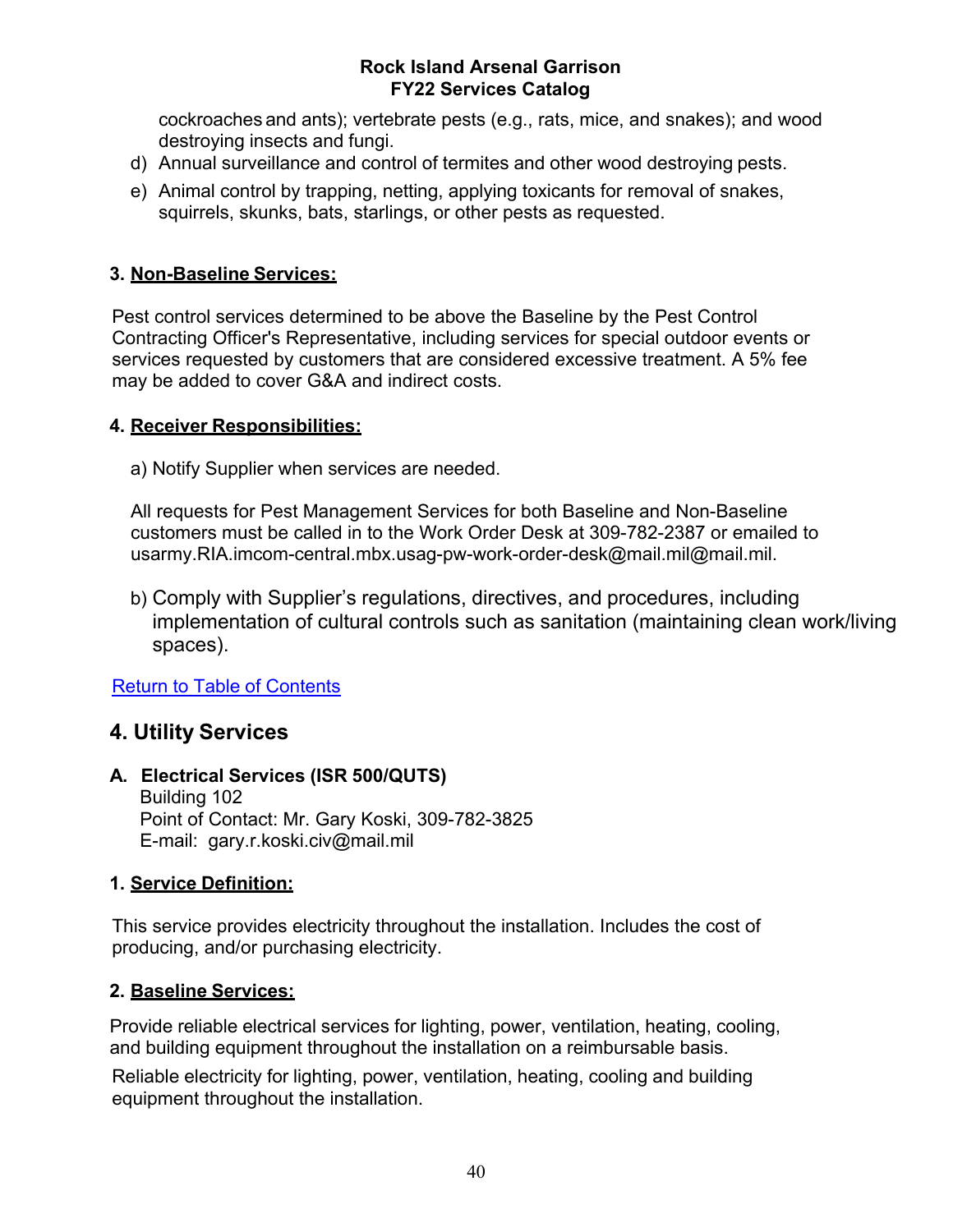### **3. Non-Baseline Services:**

Electricity required for mission related operational purposes.

Note: Non Reimbursable for Army tenants unless above base line requested or support not funded in current OMA POM cycle.

### **4. Receiver Responsibilities:**

- a) Provide MIPR(s) for reimbursement for electrical services.
- b) Service requests beyond the scope of those identified as Baseline will require additional reimbursement. The customer is responsible for submitting an electronic Job Order Request (JOR) for any new service requirement not identified in an existing support agreement or for changes in service. Any JOR submission identified to be recurring will be added to the customer's ISSA. Electronic submission may be accomplished by accessing the Garrison Work Order homepage,

https://home.ria.army.mil/Directorates/PublicWorks/WorkOrder\_CAC.aspx. Select "DA 4283" via the blue hyperlink and email the completed form to the Work Order Desk at usarmy.RIA.imcom-central.mbx.usag-pw-work-order-desk@mail.mil. Funding for JOR services must be provided in advance. If your organization is unable to accessthe JOR system, please contact Gary Koski at [gary.r.koski.civ@mail.mil f](mailto:gary.r.koski.civ@mail.mil)or assistance.

### Return to Table of Contents

### **B. Heating/Cooling Services (ISR 501/QUTS)**

Building 102 Point of Contact: Mr. Gary Koski, 309-782-3825 E-mail: [gary.r.koski.civ@mail.mil](mailto:gary.r.koski.civ@mail.mil)

### **1. Service Definition:**

This service provides heating and cooling services throughout the installation. Includes the cost of producing and/or purchasing heating and cooling services, to include commodity costs for natural gas, propane, fuel oil, and steam.

### **2. Baseline Services:**

Natural gas, propane, fuel oil, and steam for heating, cooling, domestic hot water and/or facility processes throughout the installation. Type of energy provided will be at the discretion of the Garrison based on equipment, availability, and efficient operational characteristics of the system.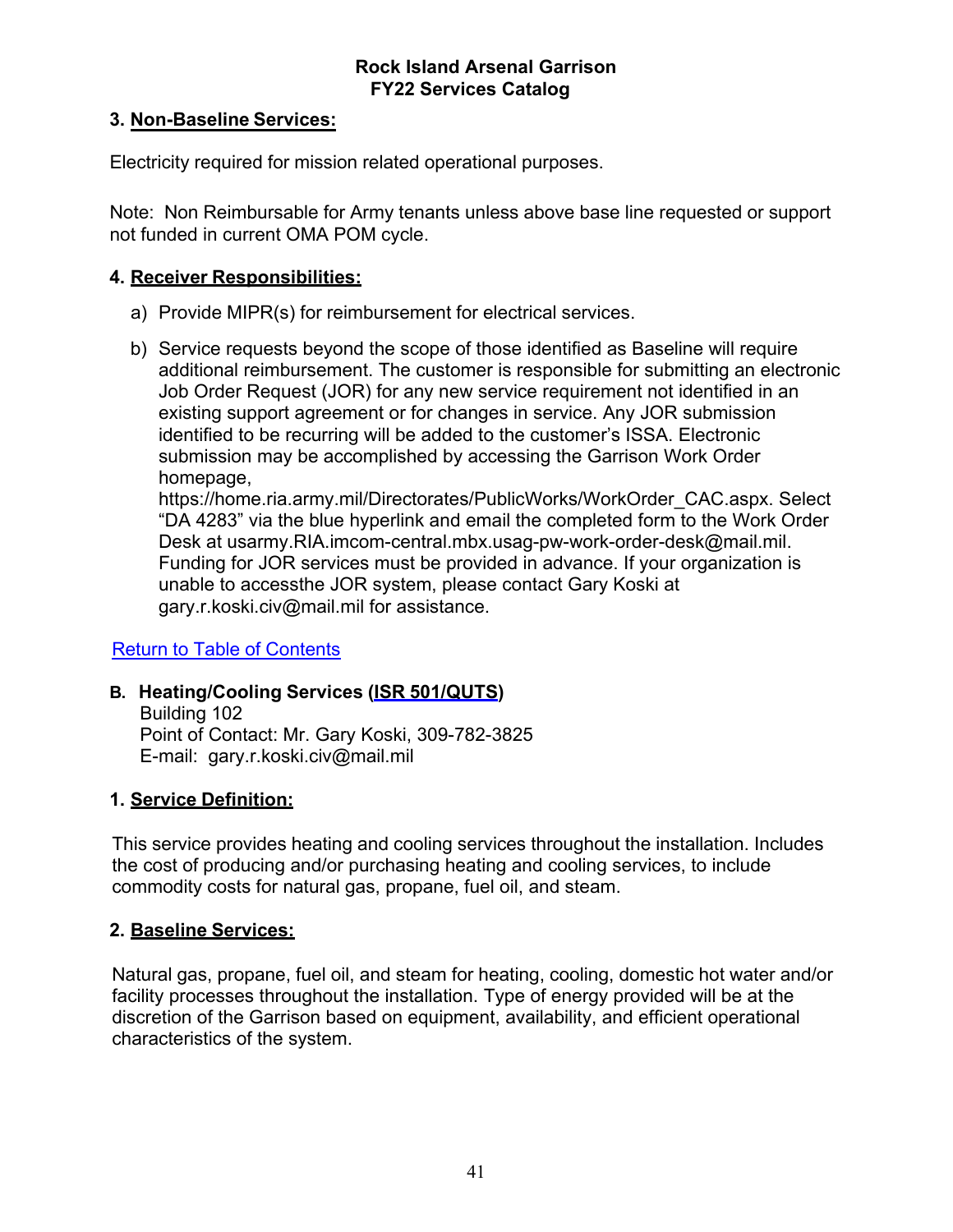| Space/Area            | <b>Heating Season</b><br>Temperature<br>(between<br>November 1st and<br>March 9th) | <b>Cooling Season</b><br>temperature<br>(between March 10<br>and October 31st) | Humidity       |
|-----------------------|------------------------------------------------------------------------------------|--------------------------------------------------------------------------------|----------------|
| Administrative        | 68°F-72°F                                                                          | 74°F-78°F                                                                      | not applicable |
| Production            | 63°F-67°F                                                                          | 74°F-78°F                                                                      | not applicable |
| <b>Heated Storage</b> | 48°F-52°F                                                                          | not applicable                                                                 | not applicable |
| <b>Server Rooms</b>   | 70°F-74°F                                                                          | 72°F-76°F                                                                      | 50%            |

Temperature range for the seasons are as follows:

### **3. Non-Baseline Services:**

Natural gas, propane, fuel oil, and steam required for mission related operational purposes. Type of energy provided will be at the discretion of the Garrison based on equipment, availability, and efficient operational characteristics of the system.

### **4. Receiver Responsibilities:**

Tenant is responsible for modifying HVAC system when space layout is modified.

Service requests beyond the scope of those identified as Baseline will require additional reimbursement. The customer is responsible for submitting an electronic Job Order Request (JOR) for any new service requirement not identified in an existing support agreement or for changes in service. Any JOR submission identified to be recurring will be added to the customer's ISSA. Electronic submission may be accomplished by accessing the Garrison Work Order homepage,

https://home.ria.army.mil/Directorates/PublicWorks/WorkOrder\_CAC.aspx. Select "DA 4283" via the blue hyperlink and email the completed form to the Work Order Desk at usarmy.RIA.imcom-central.mbx.usag-pw-work-order-desk@mail.mil. Funding for JOR services must be provided in advance. If your organization is unable to access the JOR system, please contact Gary Koski at [gary.r.koski.civ@mail.mil](mailto:gary.r.koski.civ@mail.mil) for assistance.

### Return to Table of Contents

**C. Water Services (ISR 502/QUTS)**

Building 102 Point of Contact: Mr. Gary Koski, 309-782-3825 E-mail: [gary.r.koski.civ@mail.mil](mailto:gary.r.koski.civ@mail.mil)

### **1. Service Definition:**

This service provides water services throughout the installation. Includes the cost of producing, and/or purchasing water.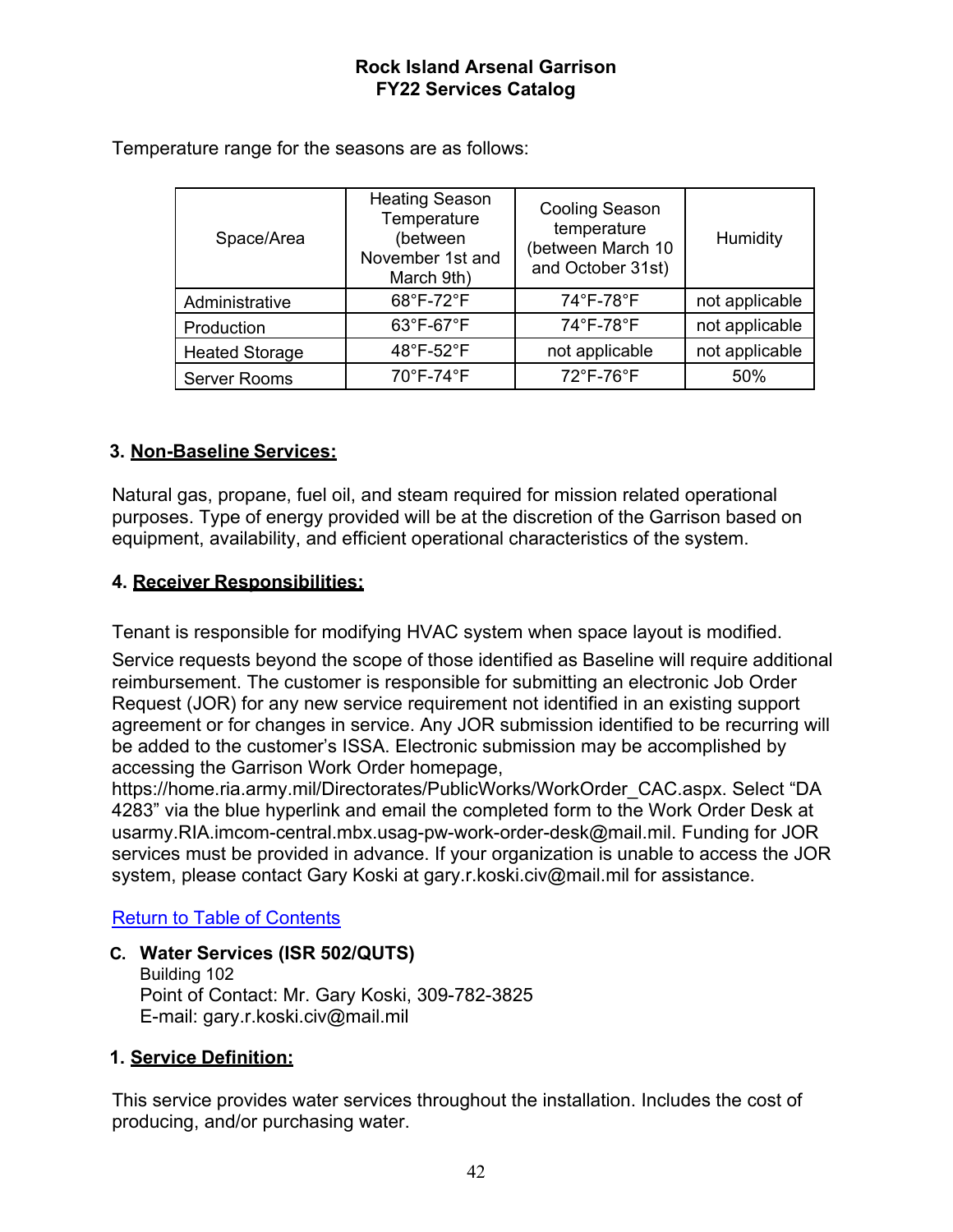### **2. Baseline Services:**

Provide potable water services for domestic purposes and non-potable water for industrial purposes on a reimbursable basis for Non-Federal tenants and NAF Cat C tenants and non-reimbursable to others.

### **3. Non-Baseline Services:**

Water required for mission related operational purposes.

### **4. Receiver Responsibilities:**

- a) Provide MIPR(s) for reimbursement for water services if applicable
- b) Service requests beyond the scope of those identified as Baseline will require additional reimbursement. The customer is responsible for submitting an electronic Job Order Request (JOR) for any new service requirement not identified in an existing support agreement or for changes in service. Any JOR submission identified to be recurring will be added to the customer's ISSA. Electronic submission may be accomplished by accessing the Garrison Work Order homepage, https://home.ria.army.mil/Directorates/PublicWorks/WorkOrder\_CAC.aspx. Select "DA 4283" via the blue hyperlink and email the completed form to the Work Order Desk at usarmy.RIA.imcom-central.mbx.usag-pw-work-order-desk@mail.mil. Funding for JOR services must be provided in advance. If your organization is unable to access the JOR system, please contact Gary Koski at [gary.r.koski.civ@mail.mil](mailto:gary.r.koski.civ@mail.mil) for assistance.

### Return to Table of Contents

### **D. Waste Water Services (ISR 503/QUTS)**

Building 102 Point of Contact: Mr. Gary Koski, 309-782-3825 E-mail: [gary.r.koski.civ@mail.mil](mailto:gary.r.koski.civ@mail.mil)

### **1. Service Definition:**

This service provides waste water services throughout the installation. Includes the cost of processing or disposing of waste water.

### **2. Baseline Services:**

Domestic and industrial waste water treatment services via a Utilities Privatization contract throughout the installation.

### **3. Non-Baseline Services:**

Waste water required for mission related operational purposes.

### **4. Receiver Responsibilities:**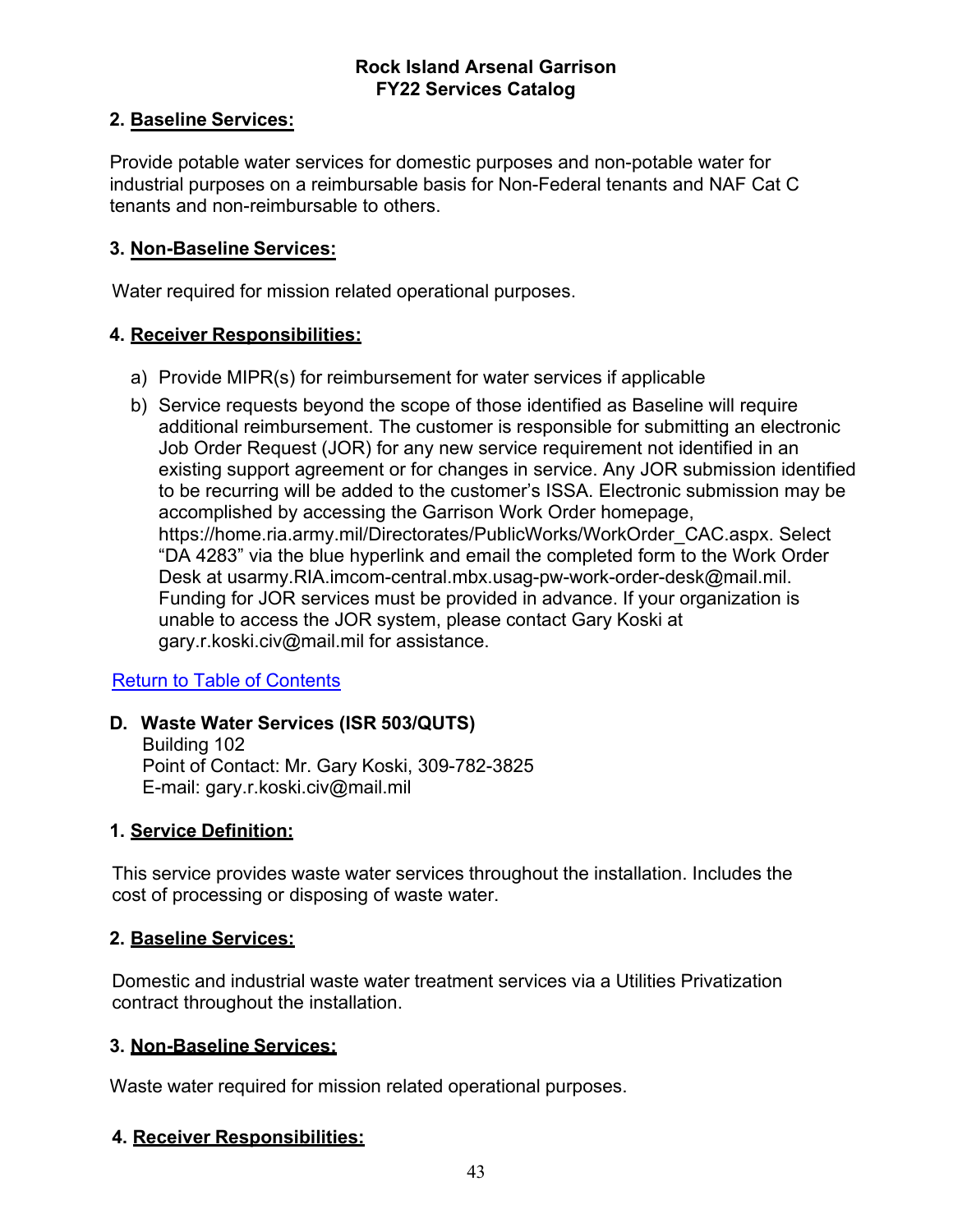- a) Provide MIPR(s) for reimbursement for wastewater services.
- b) Service requests beyond the scope of those identified as Baseline will require additional reimbursement. The customer is responsible for submitting an electronic Job Order Request (JOR) for any new service requirement not identified in an existing support agreement or for changes in service. Any JOR submission identified to be recurring will be added to the customer's ISSA. Electronic submission may be accomplished by accessing the Garrison Work Order homepage,

https://home.ria.army.mil/Directorates/PublicWorks/WorkOrder\_CAC.aspx. Select "DA 4283" via the blue hyperlink and email the completed form to the Work Order Desk at usarmy.RIA.imcom-central.mbx.usag-pw-work-order-desk@mail.mil. Funding for JOR services must be provided in advance. If your organization is unable to accessthe JOR system, please contact Gary Koski at [gary.r.koski.civ@mail.mil f](mailto:gary.r.koski.civ@mail.mil)or assistance.

### Return to Table of Contents

### **E. Other Utility Services (ISR 504/QUTS)**

This service provides other utility services to the installation that are not identified as a specific utility commodity and are not identified in other services. Includes Energy Savings Performance Contracts (ESPC) and Utilities Energy Services Contracts (UESC) repayment. Also includes rental of portable latrines.

### **2. Baseline Services:**

- a) Energy audits of facilities to identify projects to reduce utility consumption and improve energy efficiency. These projects will be accomplished via alternative financing methods, i.e. ESPC and UESC
- b) Portable latrines in remote areas and where restrooms are not available, at the Garrison's discretion.
- c) Provide Natural gas services to Receiver's facilities on a reimbursable basis.

### **3. Non-Baseline Services:**

Portable latrines required for special events or mission related operational purposes, on a short term basis.

### **4. Receiver Responsibilities:**

- a) Provide MIPR(s) for reimbursement for natural gas services.
- b) Comply with Supplier's regulations, directives, and procedures.
- c) Service requests beyond the scope of those identified as Baseline will require additional reimbursement. The customer is responsible for submitting an electronic Job Order Request (JOR) for any new service requirement not identified in an existing support agreement or for changes in service. Any JOR submission identified to be recurring will be added to the customer's ISSA. Electronic submission may be accomplished by accessing the Garrison Work Order homepage,

https://home.ria.army.mil/Directorates/PublicWorks/WorkOrder\_CAC.aspx. Select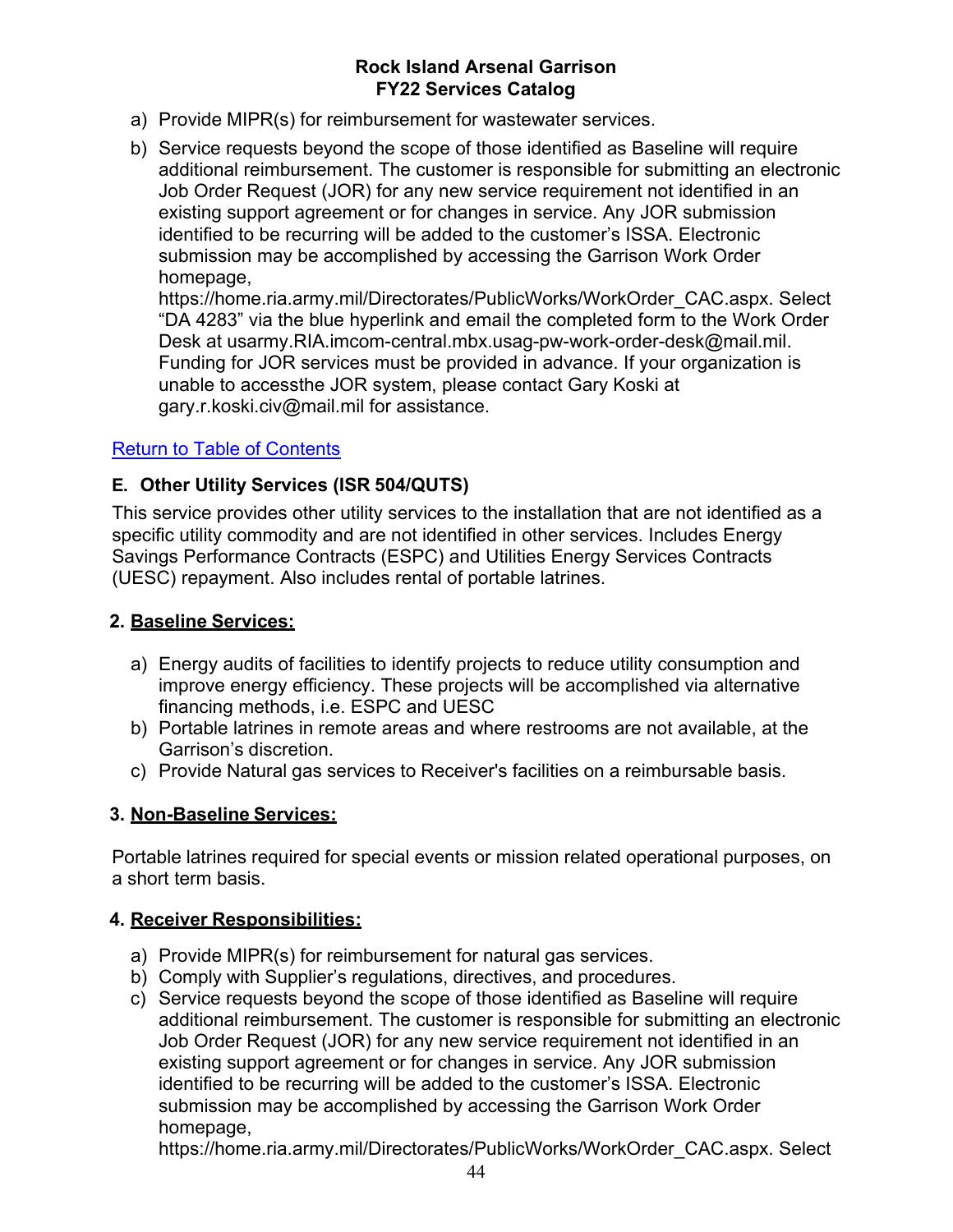"DA 4283" via the blue hyperlink and email the completed form to the Work Order Desk at usarmy.RIA.imcom-central.mbx.usag-pw-work-order-desk@mail.mil. Funding for JOR services must be provided in advance. If your organization is unable to accessthe JOR system, please contact Gary Koski at [gary.r.koski.civ@mail.mil](mailto:gary.r.koski.civ@mail.mil) for assistance.

Note: Non Reimbursable for Army tenants unless above base line requested or support not funded in current OMA POM cycle.

### **5. Sustainment, Restoration and Maintenance**

### **A. Maintenance - Facilities/Surfaced and Unsurfaced (ISR 411/420/QRPA)**

- a) Service 411 provides sustainment of all installation facilities. Includes Standing Operating Orders (SOO), Individual Job Orders (IJO), Service Orders (SO) and Preventive Maintenance (PM). New maintenance terms as of June 1, 2021 will become Operational Work Orders (OWO), Project Work Orders (PWO), Demand Maintenance Orders (DMO), and Preventive Maintenance Orders (PMO) respectively. Service 411 is comprised of work performed inside or within 10 feet of a facility.
- b) Also provides maintenance to utility services (water, waste water, electrical, heating and cooling, gas) throughout the installation.
- c) Service 420 provides maintenance and repair of installation roads, bridges, and other surfaced and unsurfaced (paved and unpaved) areas. Includes paving, pothole/crack repair, bridge maintenance and inspections, pavement sealing, painting, and other related activities. Does not include snow/sand removal and subsequent treatment.

### **2. Baseline Services:**

- a) Maintenance Facilities (Buildings and Structures) (Non-Mission Unique)
- i. Provide routine and cyclical preventive maintenance and minor repairs for buildings assigned to the Receiver.
- ii. Provide maintenance and structural repairs of an emergency nature, including service calls.
- iii. Plan and prepare cost estimate, performance of work statements, and design of maintenance or repair to existing or proposed facilities. Prepare projects scope, cost and justification for inclusion in the annual programs.
- iv. Perform maintenance and repair IAW appropriate Army Directive on a reimbursable basis.
- v. A SO (DMO) is defined as maintenance and repair activities costing less than \$2,500 in materials and less than 32 hours in labor. These are maintenance and repair activities for lighting, heating, ventilating, air conditioning, plumbing, electrical and roofing systems required to minimize the downtime associated with system and building defects
- vi. A PM/SOO (PMO/OWO) is a scheduled maintenance and repair activity required to maintain the real property inventory at its present condition.
- vii. An IJO (PWO) is a facility sustainment project or maintenance and repair activity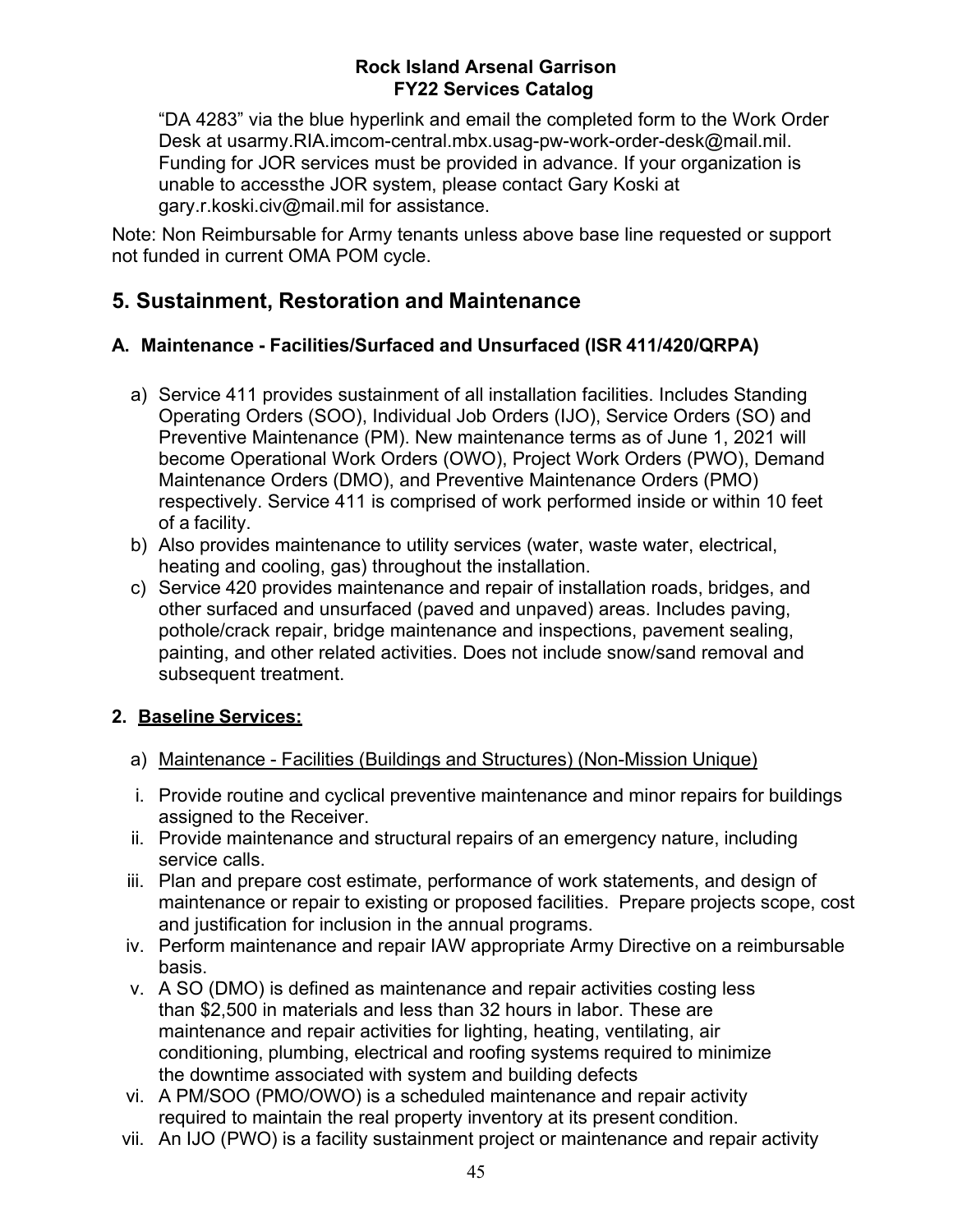costing more than \$2,500 in materials and more than 32 hours in labor. These maintenance and repair activities include repairs or replacement of facility components that are expected to occur periodically throughout the life cycle of facilities.

- viii. Perform Final inspection and acceptance of contract work.
	- b) Maintenance Facilities (Utilities) (Non-Mission Unique)
	- i. Electrical Utility Distribution System Maintenance provides for the maintenance of primary substations, unit substations, a switching substation, and electrical distribution lines on the installation to provide electrical services for facilities on Rock Island Arsenal in a manner to minimize unscheduled outages.
	- ii. Heating and Cooling Distribution System Maintenance provides maintenance for natural gas lines and steam lines on the installation, maintenance of boilers, heating plants, and duplex condensate pumping systems on the installation in a manner to minimize unscheduled outages.
- iii. Water Distribution System Maintenance provides for the maintenance of water treatment plants; potable storage tanks; a non-potable storage tank; open top reservoirs; pump stations; potable water main distribution lines; and industrial water main distribution lines in a manner to minimize unscheduled outages.
- iv. Waste Water System Maintenance provides maintenance services for the waste water system on Rock Island Arsenal, not to exceed 10 feet from a facility's exterior. These services are provided facilities on the installation and include the maintenance of septic systems; lift stations interior to facilities; lift stations exterior to facilities; grease traps pumped bi-weekly; oil/water separators; and the base oil/water separator.
	- c) Maintenance Surfaced and Unsurfaced Areas (Non-Mission Unique)

The Garrison will maintain roads, road shoulders, ditches, and paved areas adjacent to facilities assigned to all customers as funds are made available.

### **3. Non-Baseline Services:**

Mission Unique Maintenance requirements may be supported on a reimbursable basis only. A 5% fee will be collected to cover G&A and indirect costs.

### **4. Receiver Responsibilities:**

- a) Coordinate with and provide requirements and justification to Supplier. Notify Supplier when required.
- b) Designate in writing individuals authorized to submit work order requests, service orders.
- c) Coordinate and provide requirements and justification for prioritization of design.
- d) Provide MIPR(s) for reimbursement if reimbursable costs are incurred for services requested by the Receiver (maintenance and repair of facilities not determined to be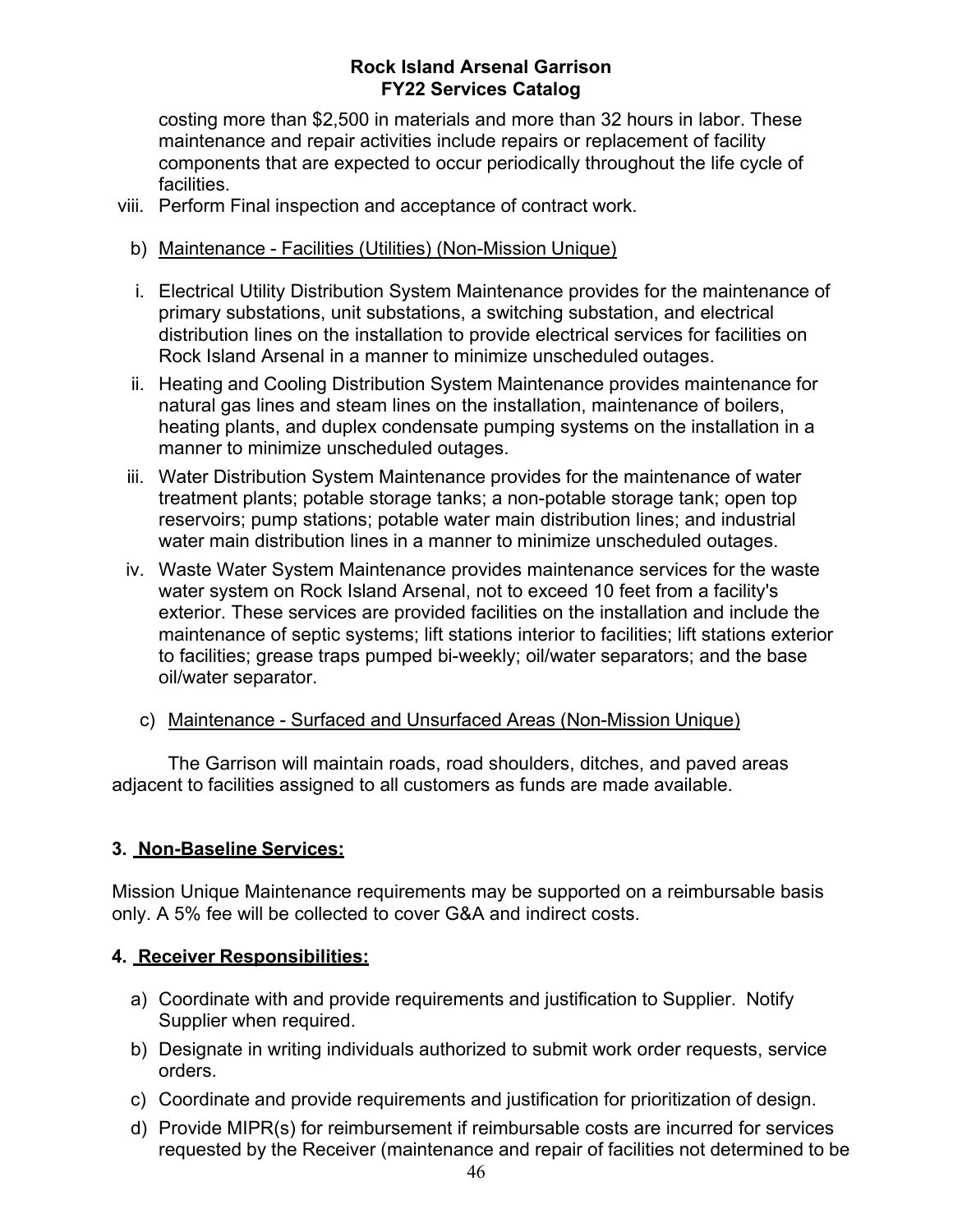essential or required such as life, safety, and health by Supplier will be provided to the Receiver on a reimbursable basis).

- e) Take reasonable care of occupied facilities. Submit requests for maintenance and repair to Supplier. Modifications to the buildings which are not determined to be essential by the Supplier will be funded by the Receiver via MIPR(s).
- f) Provide technical assistance and participate in final inspection.
- g) Comply with Supplier's regulations, directives, and procedures.

Service requests beyond the scope of those identified as Baseline will require additional reimbursement. The customer is responsible for submitting an electronic Job Order Request (JOR) for any new service requirement not identified in an existing support agreement or for changes in service. Any JOR submission identified to be recurring will beadded to the customer's ISSA. Electronic submission may be accomplished by accessing the Garrison Work Order homepage, https://home.ria.army.mil/Directorates/PublicWorks/WorkOrder\_CAC.aspx. Select "DA 4283" via the blue hyperlink and email the completed form to the Work Order Desk at usarmy.RIA.imcom-central.mbx.usag-pw-work-order-desk@mail.mil. Funding for JOR services must be provided in advance. If your organization is unable to access the JOR system, please contact Gary Koski at [gary.r.koski.civ@mail.mil](mailto:gary.r.koski.civ@mail.mil) for assistance.

### Return to Table of Contents

### **B. Minor Construction (ISR 409/ERVT)**

Building 102 Point of Contact: Mr. Gary Koski, 309-782-3825 E-mail: [gary.r.koski.civ@mail.mil](mailto:gary.r.koski.civ@mail.mil)

### **1. Service Definition:**

This service manages all activities associated with new construction/modification (erection, installation, or assembly of a new real property facility; or the addition, expansion, extension, alteration, or replacement) of facilities. This service does not include O&M maintenance and repair or major construction army (MCA) financed projects.

### **2. Baseline Services:**

Project design for the Annual Work Plan (AWP).

### **3. Non-Baseline Services:**

a) Restoration and Modernization Projects - Provides resources for improving facilities. Restoration includes repair and replacement work to restore facilities damaged by inadequate sustainment, excessive age, natural disaster, fire accident, or other causes. Modernization includes alteration of facilities solely to implement new or higher standards, to accommodate new functions, or to replace facilities that typically last more than 50 years.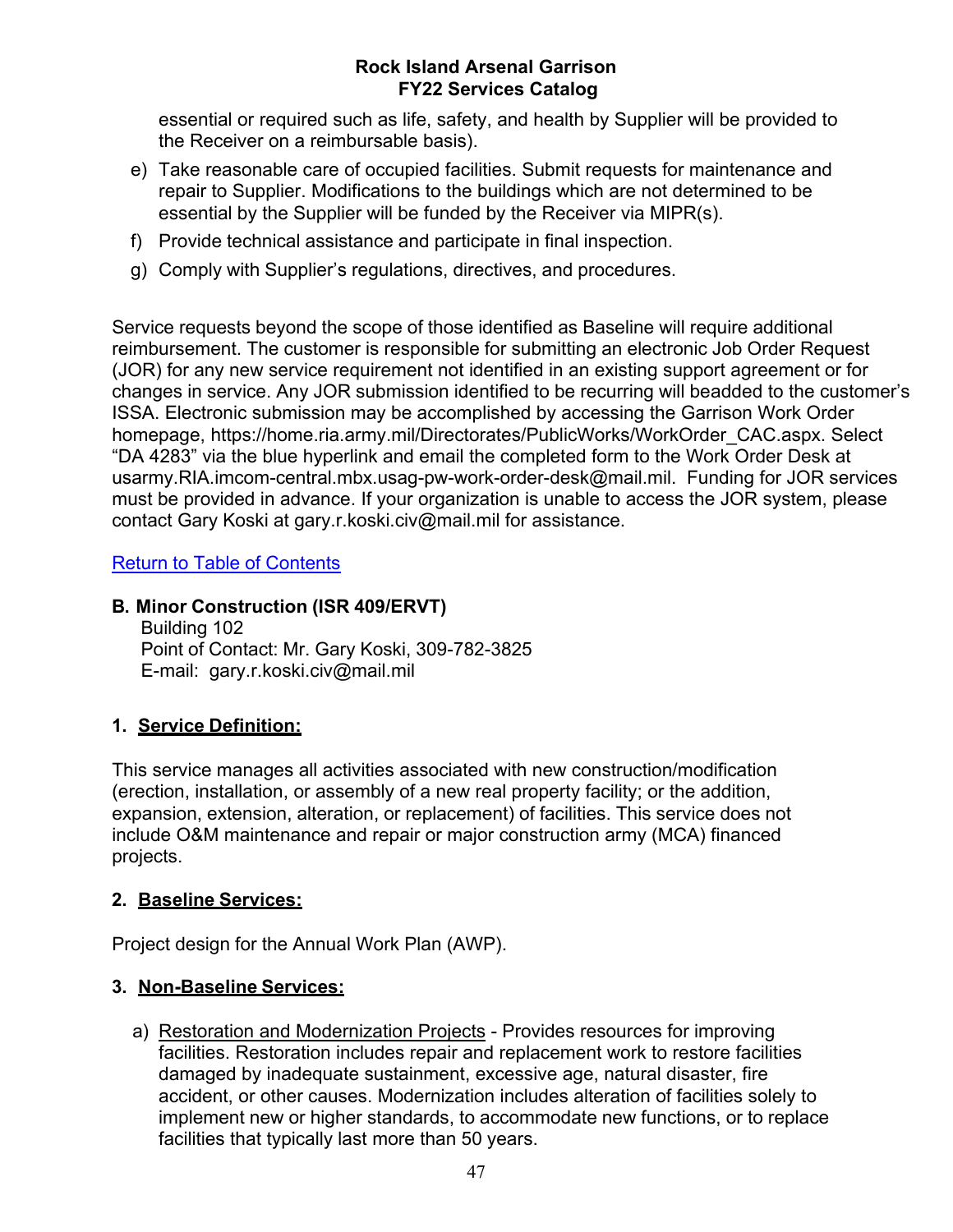- b) Minor Construction Engineering support, alterations, minor construction, and special maintenance, which are mission peculiar or unique to the customer.
- c) All customers must reimburse for these services, to include engineering design, supervision, contract/project management, and inspection services for all customer funded and customer unique facility construction projects performed by the Garrison.
- d) A 5% fee will be collected to cover G&A and indirect costs.

### **4. Receiver Responsibilities:**

Customers must request services and provide funding for the services.

Service requests beyond the scope of those identified as Baseline will require additional reimbursement. The customer is responsible for submitting an electronic Job Order Request (JOR) for any new service requirement not identified in an existing support agreement or for changes in service. Any JOR submission identified to be recurring will be added to the customer's ISSA. Electronic submission may be accomplished by accessing the Garrison Work Order homepage,

https://home.ria.army.mil/Directorates/PublicWorks/WorkOrder\_CAC.aspx. Select "DA 4283" via the blue hyperlink and email the completed form to the Work Order Desk at usarmy.RIA.imcom-central.mbx.usag-pw-work-order-desk@mail.mil. Funding for JOR services must be provided in advance. If your organization is unable to access the JOR system, please contact Gary Koski at [gary.r.koski.civ@mail.mil](mailto:gary.r.koski.civ@mail.mil) for assistance.

Return to Table of Contents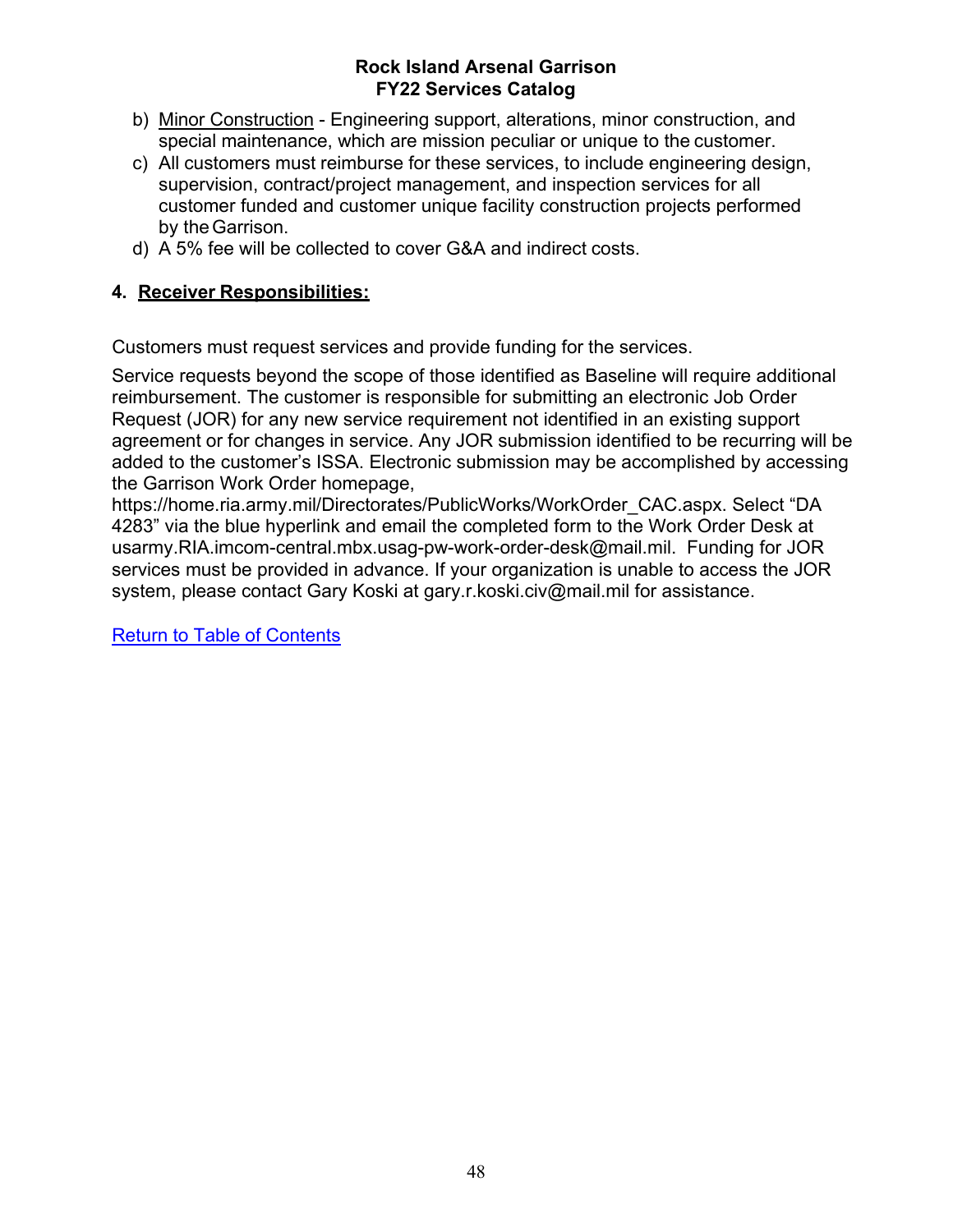### **E. Family, Morale, Welfare, Recreation (FMWR) Programs (S9)**

### **1. Army Community Service (ISR 251/QACS)**

Building 110 Hours of Operation: M/T/Th/F 0700-1630, Wednesday 1200-1630 Office phone number: 309-782-0829 Facebook: @RIAACS Website: https://rockisland.armymwr.com

There is no cost for services.

### **a. Service Definition:**

- 1) Army Community Services (ACS) assists Commanders in maintaining readiness of individuals, Families and communities within America's Army by developing, coordinating, and delivering services which promote self-reliance, resilience, and stability during war and peace.
- 2) The following personnel are eligible for ACS services provided they meet the criteria for the service requested:
- a) All active duty and retired military personnel and their Family members.
- b) Members of the Army National Guard/Army National Guard of the United States (ARNG) and the U.S. Army Reserve (USAR), and their identification (ID) card eligible family members are eligible for full access to installation ACS service while on an active duty and during the first year post mobilization, after which time, and for so long as the Soldier remains a member of the ARNG or USAR, eligibility is retained on a space available basis.
- c) Members of the Army National Guard/Army National Guard of the United States(ARNG) and the U.S. Army Reserve (USAR), and their identification (ID) card eligible family members when on Title 10 Active Duty Orders for greater than 30 days.

d) Army appropriated fund (APF) and nonappropriated fund (NAF) civilian employees, and their Family members.

- e) Family members of prisoners of war or personnel missing in action.
- f) Surviving Parents, Spouses, and Children of military personnel who died while on active duty or ARNG/RC members within 3 years of date of death.

### **b. Baseline Services:**

Authorize valid personnel to utilize the following activities and services on the same basis as Supplier personnel.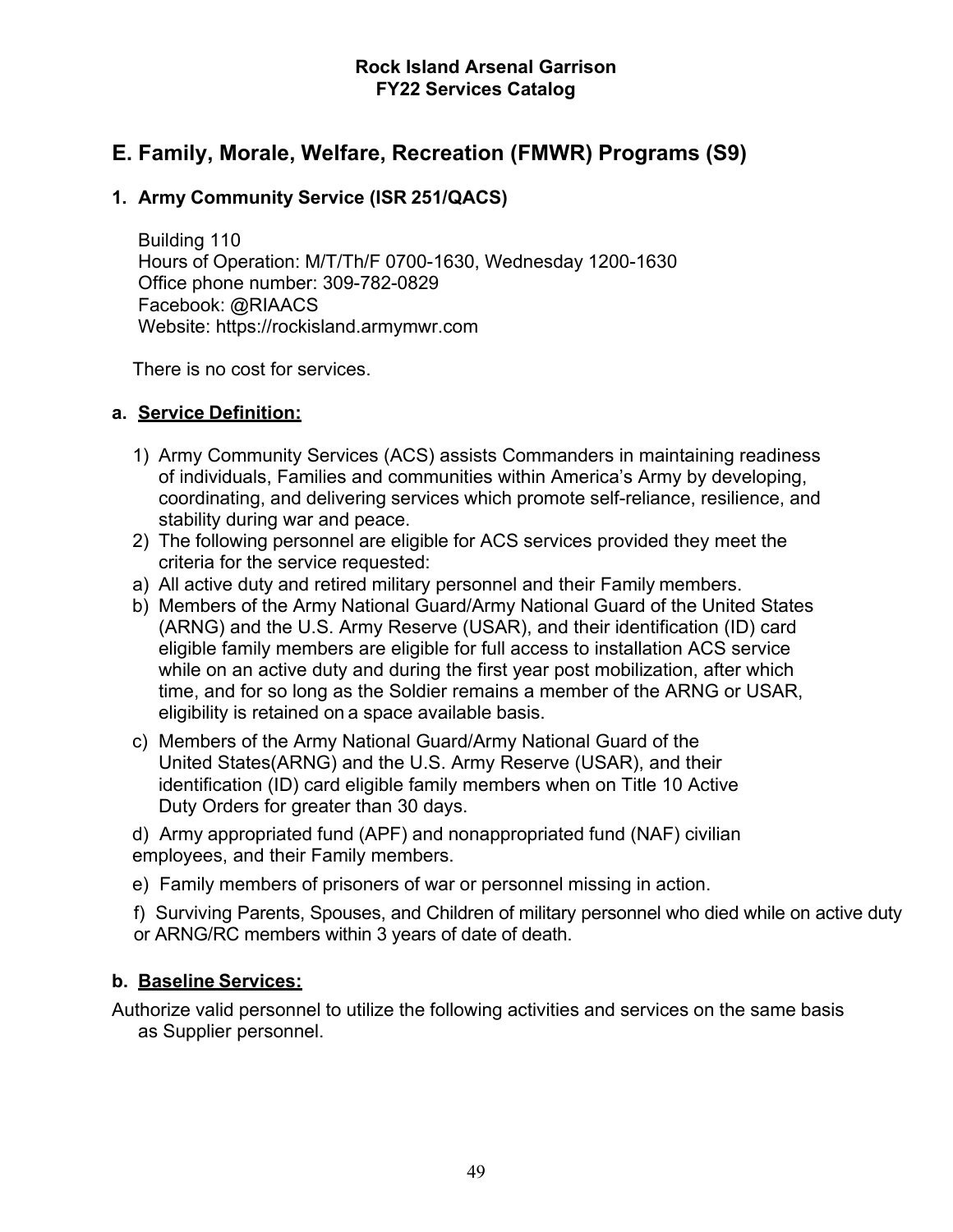| <b>Service</b>                       | <b>Eligibility</b>                              |
|--------------------------------------|-------------------------------------------------|
| <b>Army Emergency Relief</b>         | $2(a)$ , (c), (e), (f)                          |
| <b>Army Family Action Plan</b>       | $2(a)$ -(f)                                     |
| <b>Army Volunteer Corp Programs</b>  | $2(a)-(f)$                                      |
| <b>Employment Readiness</b>          | 2(a)-(f) priority to spouses of active military |
| Programs                             |                                                 |
| <b>Exceptional Family Member</b>     | $2(a)$ , (c), (2(d) if deploying overseas)      |
| Program                              |                                                 |
| <b>Family Advocacy Program</b>       | $2(a)-(f)$                                      |
| <b>Financial Readiness Program</b>   | $2(a)$ -(f)                                     |
| Information and Referral Program     | $2(a)-(f)$                                      |
| <b>Relocation Readiness Programs</b> | 2(a)-(f) during active PCS                      |
| <b>Survivor Outreach Services</b>    | 2(f)                                            |
| Victim Advocacy Program              | $2(a)$ , $(c)$                                  |

### **a. Non-Baseline Services:**

- 1) Ensure all personnel have proper identification for entry in ACS facilities and meet program eligibility.
- 2) Participate as desired while adhering with Supplier's regulations, directives, and procedures. Utilize and request services on an individual basis.

Note: While the support in this category will be typically non-reimbursable, Receiver personnel shall pay individual user fees on the same basis and in the same amounts as Supplier personnel.

### **b. Receiver Responsibilities:**

- 1) Ensure all personnel have proper identification for entry in ACS facilities and meet program eligibility.
- 2) Participate as desired while adhering with Supplier's regulations, directives, and procedures. Utilize and request services on an individual basis.

Note: While the support in this category will be typically non-reimbursable, Receiver personnel shall pay individual user fees on the same basis and in the same amounts as Supplier personnel.

Return to Table of Contents

**2. Child and Youth Services (ISR 252/QCYS)**

Building 110 Parent Central Services Main office hours of operation: 0730-1600, Mon-Fri Office Number: 309-782-0791 Facebook: @RIACYSS Website:<https://rockisland.armymwr.com/categories/cys-services>

**a. Service Definition:**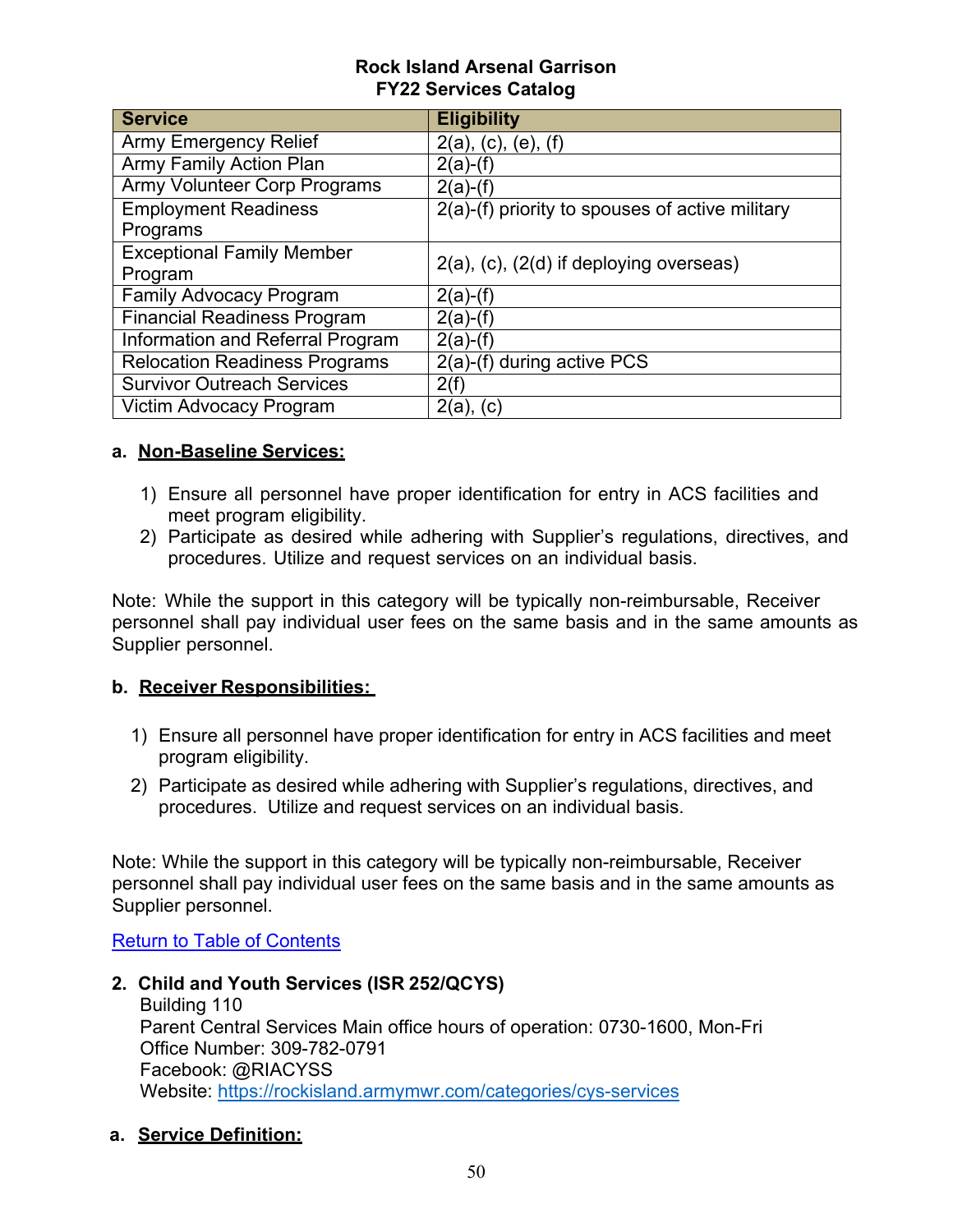1) This service provides programs and services for children of eligible military and civilian families. The following programs are available within the service:

- a) Full day or hourly child care
- b) Before/after school care
- c) Camps
- d) Programs for middle school and teen youth
- e) Instructional Programming
- f) Sports and fitness activities
- g) School Liaison Office

2) All services and activities can be accessed through Parent Central Services, Building 110, 309-782-0791.

### **Services:**

| <b>Service</b>                                          | <b>Ages</b>                                                                                                                                |
|---------------------------------------------------------|--------------------------------------------------------------------------------------------------------------------------------------------|
| <b>Child Development Centers (3)</b>                    | 6 weeks - Pre-school                                                                                                                       |
| <b>School Age Center</b>                                | Kindergarten – 5th grade                                                                                                                   |
| <b>Youth Center</b>                                     | Grades 6-12                                                                                                                                |
| Camps (Spring Break, Summer, Fall Break,<br>and Winter) | Ages 5-18                                                                                                                                  |
| <b>Instructional Programming</b>                        | Ages 3-18                                                                                                                                  |
| <b>Youth Sports</b>                                     | Ages 3-18                                                                                                                                  |
| <b>School Liaison Services</b>                          | Ages 5-18                                                                                                                                  |
| <b>Bus Transportation</b>                               | Grades Kindergarten -12th grade<br>(Space Available to select schools.<br><b>Contact Parent Central Services for</b><br>more information). |
| <b>Parent Central Services</b>                          | All                                                                                                                                        |

### **b. Baseline Services:**

Please contact agency for listings of baseline services.

### **c. Non-Baseline Services:**

Authorize valid personnel to utilize the following activity and service on the same basis as Supplier personnel: Child and Youth Services (CYS), Child Development Center (CDC), School Liaison Program (SLP), and Middle School Teen programs.

### **d. Receiver Responsibilities:**

- 1) Ensure all personnel have proper identification for entry in CYS facilities and meet program eligibility.
- 2) Participate as desired while adhering with Supplier's regulations, directives, and procedures.

Note: While the support in this category will be typically non-reimbursable, Receiver personnel shall pay individual user fees on the same basis and in the same amounts as Supplier personnel.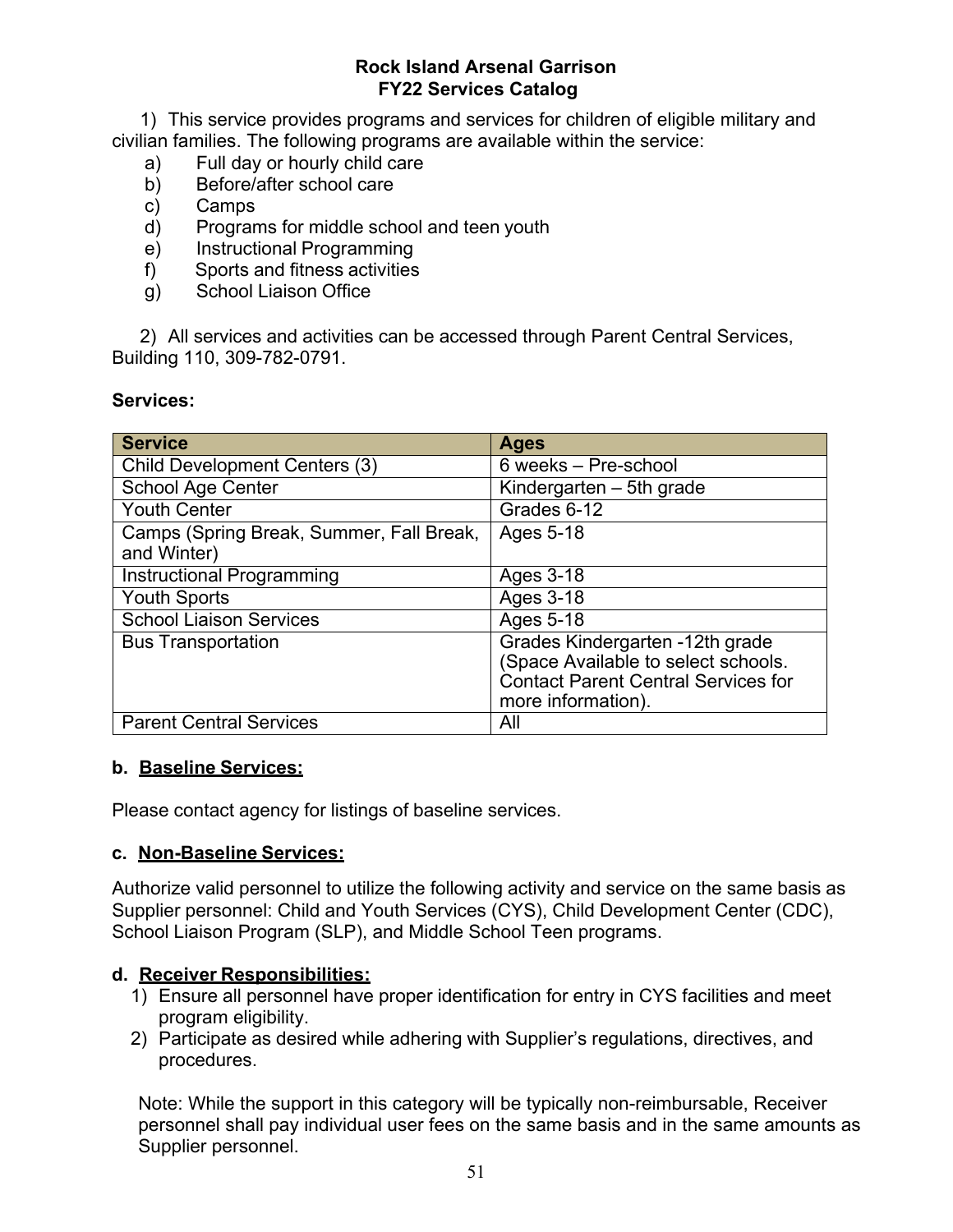### **3. Community Recreation (ISR 253/QDPC)**

Building 110 Main office hours of operation: 0730-1630, M-F Office phone number: 309-782-0573 Facebook: @RIAFMWR Website: [https://rockisland.armymwr.com](https://rockisland.armymwr.com/)

There is a cost for some services.

### **a. Service Definition:**

- 1) Community Recreation programs support combat readiness and effectiveness, recruitment and retention of quality personnel, provides leisure time activities, which support a quality of life commensurate with generally accepted American values, promotes and maintains the mental and physical wellbeing of authorized personnel, fosters community pride, Soldier morale, and Family wellness and promotes unit esprit de corps and eases the impact of unique aspects of military life, such as frequent relocations and deployment.
- 2) The following personnel are eligible to use Community Recreation services:
	- a) All active duty, reserves, National Guard members, and retired military personnel and their Family members.
	- b) Department of Defense employees and their Family members.
	- c) Contractors (no family members).
	- d) NASA Federal employees, who work on the Arsenal only (no family members).

| <b>Service</b>                       | <b>Hours</b>                                 |
|--------------------------------------|----------------------------------------------|
| <b>Fitness Center</b>                | Building 67, Facebook: @RIAFMWR              |
| *Unrestrictive access for registered | Phone Number: 309-782-6787                   |
| patrons                              | Hours: Monday-Friday 1030-1330 (for sales    |
|                                      | & registration); * All the Time Fitness 24/7 |
| <b>Auto Service Center</b>           | Building 351, Facebook: @RIAFMWR             |
|                                      | Phone Number: 309-782-8631                   |
|                                      | Hours: Tue-Thu 0800-1630                     |
| <b>Outdoor Recreation</b>            | Building 333, Facebook: @RIAFMWR             |
|                                      | Phone Number: 309-782-8630                   |
|                                      | Hours: Monday-Friday 0815-1600               |
| Leisure Travel(Information, Tickets, | Building 333, Phone Number: 309-782-5890     |
| and Reservations)                    | Hours: Monday-Friday, 0815-1600              |

Website for further information about FMWR Programs: [https://rockisland.armymwr.com](https://rockisland.armymwr.com/)

### **b. Baseline Services:**

1) Authorize valid personnel to utilize the FMWR activities and services on the same basis as the Supplier personnel.

2) Offer self-directed and directed activities to support Quality of Life initiatives located in the, Fitness Center, Parks, Sports Complex, Athletic Fields, Equipment Check Out, Auto Service Center, Outdoor Recreation, Leisure Travel and related facilities.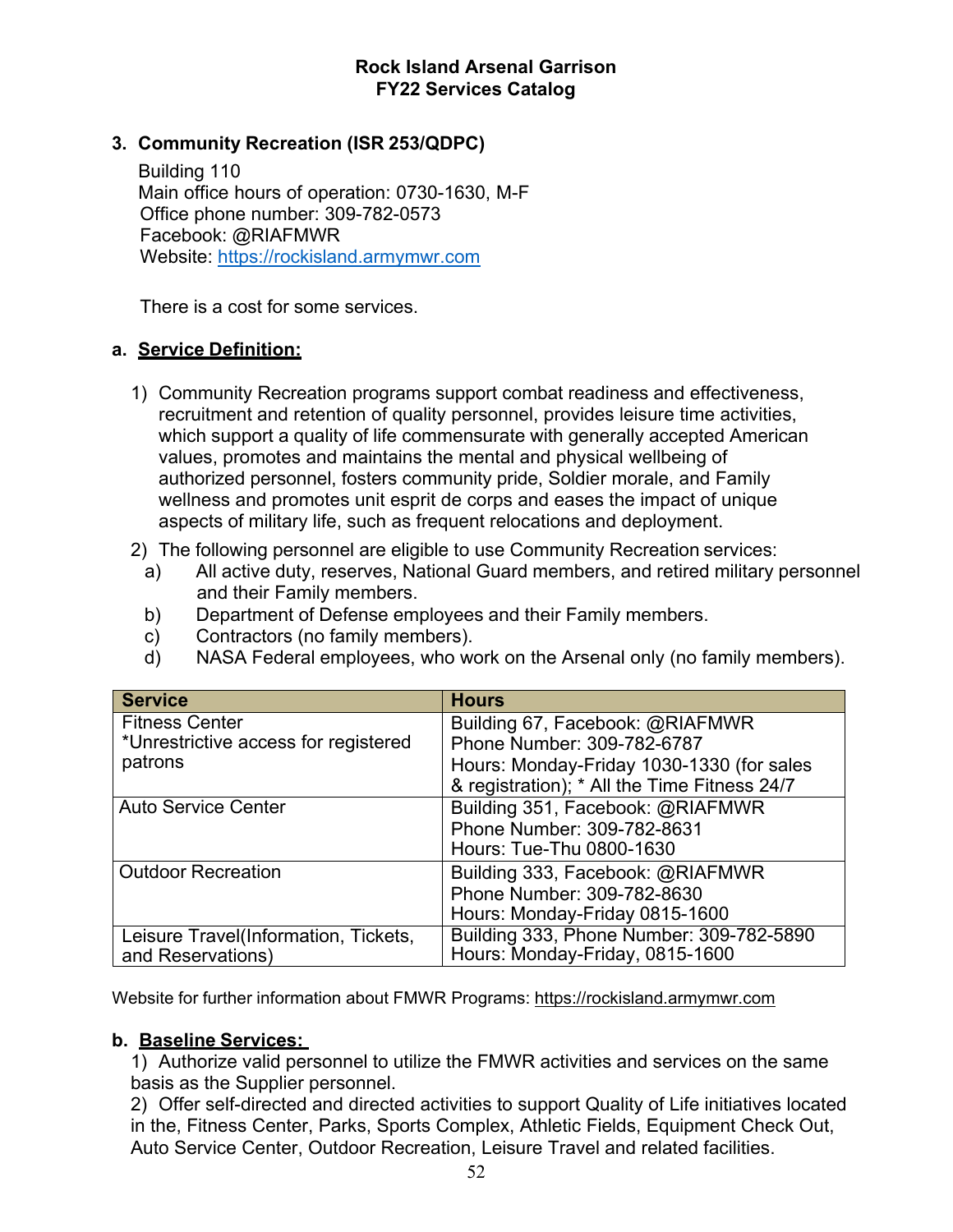### **c. Non-Baseline Services: N/A**

### **d. Receiver Responsibilities:**

- 1) Ensure all personnel have proper identification for entry in FMWR recreational facilities and meet program eligibility.
- 2) Participate as desired while adhering to Supplier's regulations, directives, and procedures.
- Note: Receiver personnel and family members are required to register in the Recreation Tracking (REC-TRAC) system prior to utilizing services offered by the Supplier.
- Note: While the support in this category will be typically non-reimbursable, Receiver personnel shall pay individual user fees on the same basis and in the same amounts as Supplier personnel.

Return to Table of Contents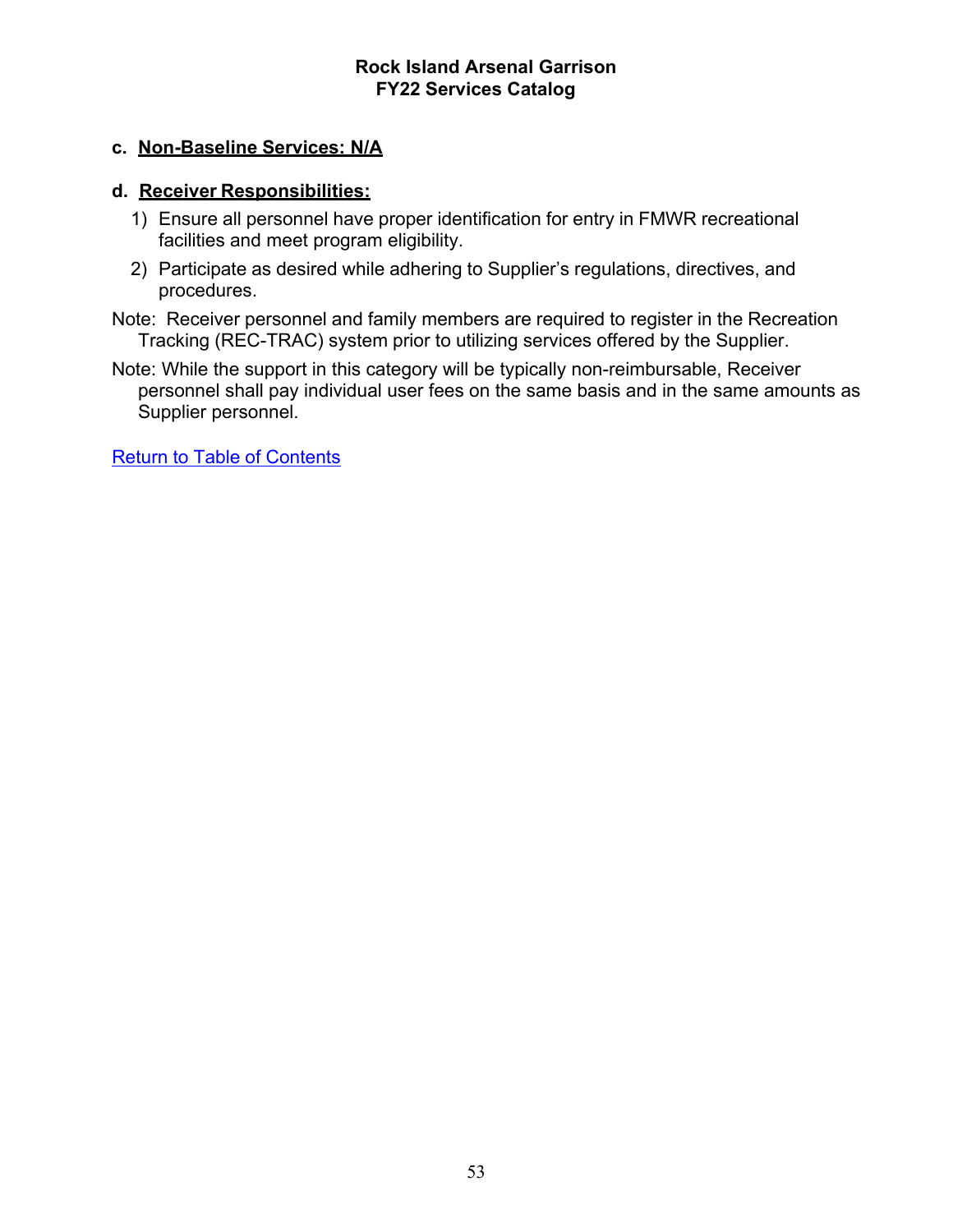### **4. Business Operations (ISR 254/QDPC)**

Building 110 Main office hours of operation: 0730-1630, M-F Office phone number: 309-782-0573 Facebook: @RIAFMWR Website: [https://rockisland.armymwr.com](https://rockisland.armymwr.com/)

**a. Service Definition:** Manage and provide an array of Morale, Welfare, and Recreation programs to include Category C (Revenue-Generating Activities) leisure programs to eligible patrons (e.g., food, beverage, and entertainment).May include other non–appropriated fund activities.

**b. Baseline Services:** Authorize valid personnel to utilize the following activities and facilities: catering services, dining and entertainment activities through USAG-RIA. Offer Lock and Dam Lounge, Oasis Cafe, and Installation-wide Special Events.

Note: Does not include Army and Air Force Exchange Service (AAFES) facilities.

### **c. Non-Baseline Services:**

| <b>Service</b>           | <b>Services</b>                                   |
|--------------------------|---------------------------------------------------|
| <b>Island Oasis</b> *    | *Building 67 (Serving during winter months and    |
|                          | inclement weather)                                |
|                          | Open 1100-1300 M-F serving lunch and snacks       |
| Lock and Dam Lounge      | Building 60, Facebook: @LockandDamLounge          |
|                          | Phone Number: 309-782-6319                        |
|                          | Hours: Wed & Thurs 1500-1900                      |
| Outdoor Grill *          | Building 68 Lawn (weather permitting)             |
|                          | Open 1100-1300 M-F serving lunch and snacks       |
| <b>FMWR Food Service</b> | Buildings 60, 212, 350. Serves breakfast/lunch to |
| Concessionaire           | employees. Grab & Go: 24/7                        |
|                          | Bldg 60: M-F Breakfast 0730-0900/Lunch 1130-1300  |
| (Company Kitchen)        | Bldg 212: M-F Breakfast 0600-0900/Lunch 1100-1300 |
|                          | Bldg 350: M-F Breakfast 0730-0900/Lunch 1130-1300 |

### **d. Receiver Responsibilities:**

- 1) Ensure all personnel have proper identification for entry in DFMWR facilities and meet program eligibility.
- 2) Participate as desired while adhering to Supplier's regulations, directives and procedures.

Note: While the support in this category will be typically non-reimbursable, Receiver personnel shall pay individual user fees on the same basis and in the same amounts as Supplier personnel**.**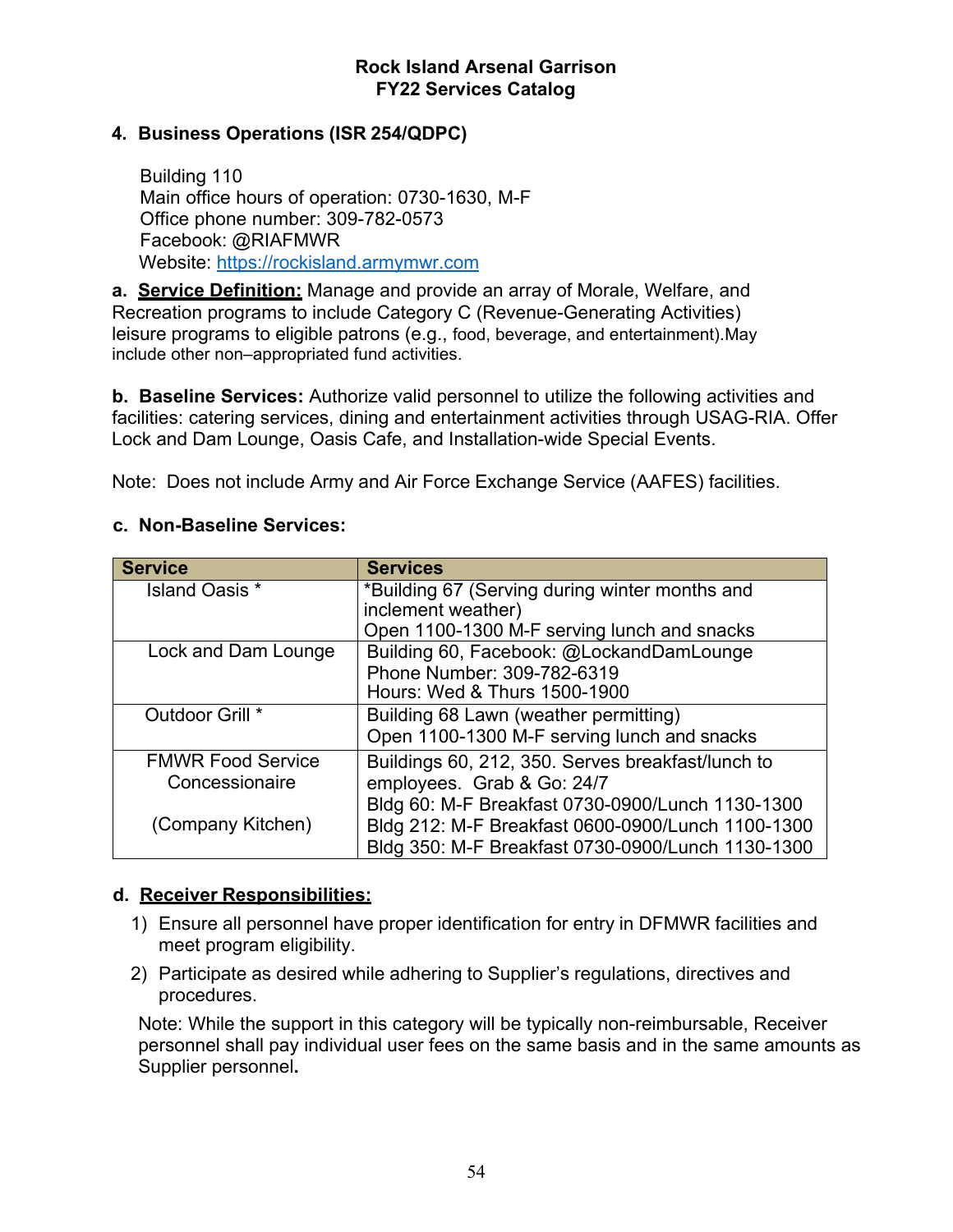### **F. Environmental Programs**

### **1. Environmental Programs (ISR 505/VENQ)**

Building 102 Point of Contact – Ms. Reita Kuster, 309-782-2445 E-mail: [reita.a.kuster.civ@mail.mil](mailto:reita.a.kuster.civ@mail.mil)

### **a. Service Definition:**

This service provides manpower and programmatic requirements necessary to achieve, evaluate, and sustain compliance with appropriate Federal, State, and local environmental laws, Executive Orders, DoD Directives, and regulations, in order to protect health, safety and the environment; provide for the conservation and preservation of natural and cultural resources; and implement pollution prevention initiatives. Enables the installation to comply with legal environmental mandates and critical stewardship responsibilities that impact management and modernization of the installation.

### **b. Baseline Services:**

- 1) Provide all on-post environmental program management to ensure compliance with all State, Federal, local environmental laws, and Army and depot regulations governing the protection of the environment.
- 2) Provide administrative services, to include recordkeeping and screening of Receiver's hazardous waste for proper containerization, storage, and disposal.
- 3) Provide assistance in determining hazardous material training requirements.
- 4) Provide for the following Recurring Installation Environmental Permits; National Pollutant Discharge Elimination System (NPDES) Permit, Air Construction Permit.
- 5) Provide annual Environmental Performance Assessment System(EPAS) inspections of facilities to ensure compliance with environmental regulations.
- 6) Provide additional random inspections of facilities to ensure compliance with environmental regulations.
- 7) Provide review of all standing operating procedures, plans, and operations involving disposal, handling, storage, and use of any materials which could possibly impact the environment in any media (air, water, ground, noise).
- 8) Transport, store, and dispose of hazardous waste generated on Rock Island Arsenal by the customer.
- 9) Schedule and conduct quarterly Environmental Quality Control Committee (EQCC) meetings IAW Army Regulation 200-1.
- 10)Review all documentation required by the National Environmental Policy Act (NEPA) and National Historic Preservation Act (NHPA) foractivities occurring at Rock Island Arsenal, and serve as the primary point of contact with consulting parties under NHPA consultation.

All Army customers operating under any of the permits held by the Garrison Commander received these services at no cost. All non-Army customers shall reimburse the Garrison for any direct cost associated with above services, which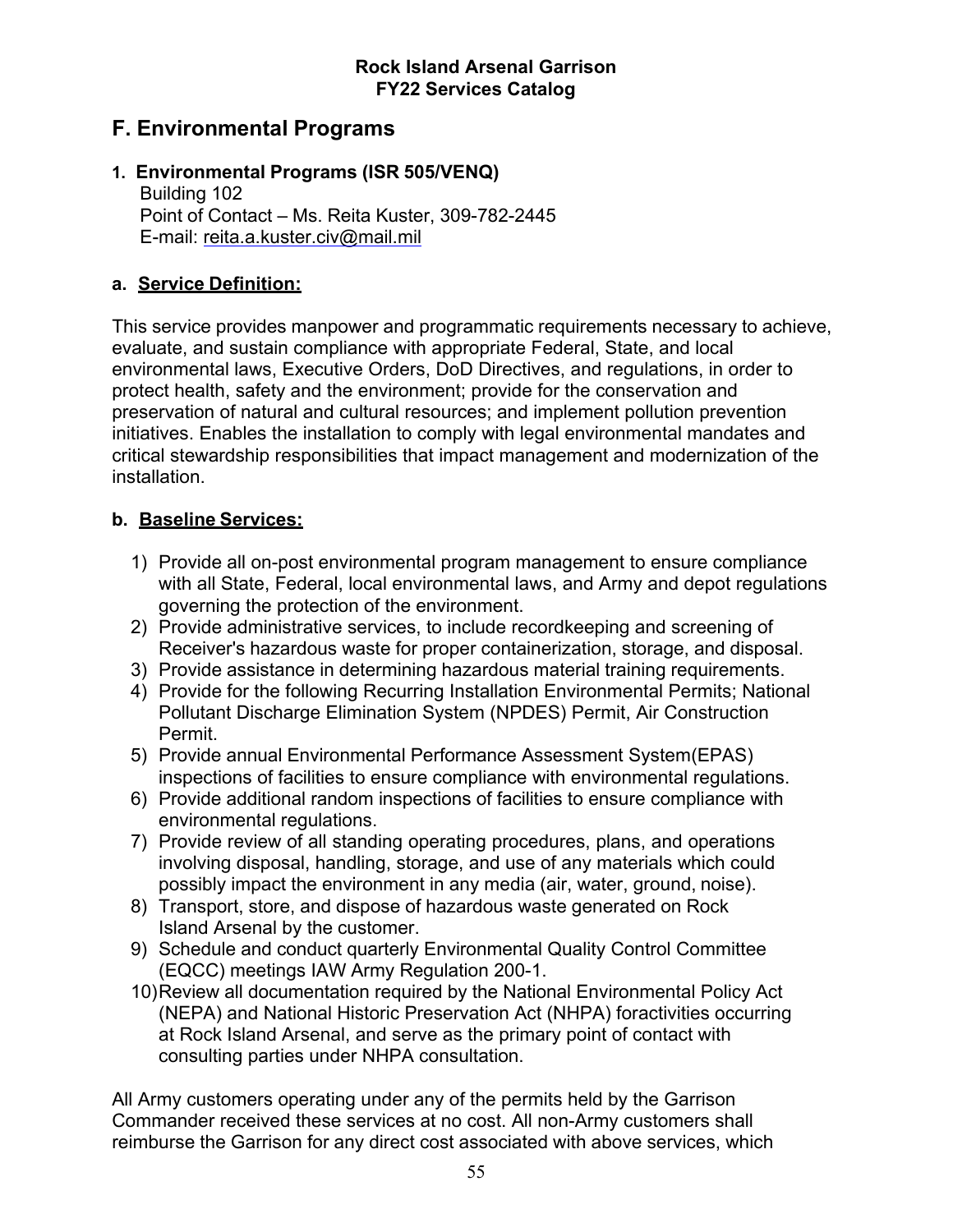includes labor and any other associated cost.

### **c. Non-Baseline Services:**

Any customer who obtains their own permits with the Department of Environmental Management (air, NPDES, hazardous waste management, etc.) will be responsible for meeting all environmental regulations without the oversight of the Garrison and at their own expense.

### **d. Receiver Responsibilities:**

- 1) Adhere to guidance and comply with all applicable environmental regulations and applicable permit limitations.
- 2) Request approval of any planned action which may have an impact on the environment.
- 3) Participate in recordkeeping requirements and furnish copies to EMD as required.
- 4) Provide information required by data call in a timely manner to facilitate data collection and compliance with reporting requirements.
- 5) Notify EMD immediately when breakdown of pollution control equipment occurs.
- 6) Provide access to all areas for inspection, compliance, and emergency response purposes.
- 7) Provide reimbursement for a prorated share of the operational cost of the environmental program management associated with the Receiver's mission, e.g., spill plans, hazardous waste Part B permit application modification/update, waste analyses, inspection, permit fees applicable to Receiver operations, Clean Air Act Title V permit, etc.
- 8) Provide full reimbursement for all fines or penalties resulting from Receiver's failure to comply with environmental regulations.
- 9) Cooperate with the Supplier in achieving Hazardous Waste (HW) minimization, solid waste reduction, and energy conservation goals established by higher headquarters.
- 10)Provide funding for disposal of hazardous material/hazardous waste including testing/analysis.
- 11)Participate in Supplier's Hazardous Material and Hazardous Waste Tracking System and provide Supplier with all requested information to maintain the tracking system.
- 12)Maintain accurate inventory records of hazardous materials in storage and in use by Receiver's organization.
- 13)Ensure employee attendance at all mandatory training.
- 14)Comply with all Federal, State, and local laws, policies, regulations, and directives.
- 15)Comply with Rock Island Arsenal Hazardous Material/Waste Management Programs.
- 16)Assist Federal, State, and Army environmental regulators and inspectors in gaining entry to customer's premises for the purpose of conducting environmental audits and inspections.
- 17)Obtain all necessary permits not covered by the Garrison.
- 18)Reimburse US Army Garrison Rock Island Arsenal for costs associated with modifications of permits, discharges, and disposals related to customer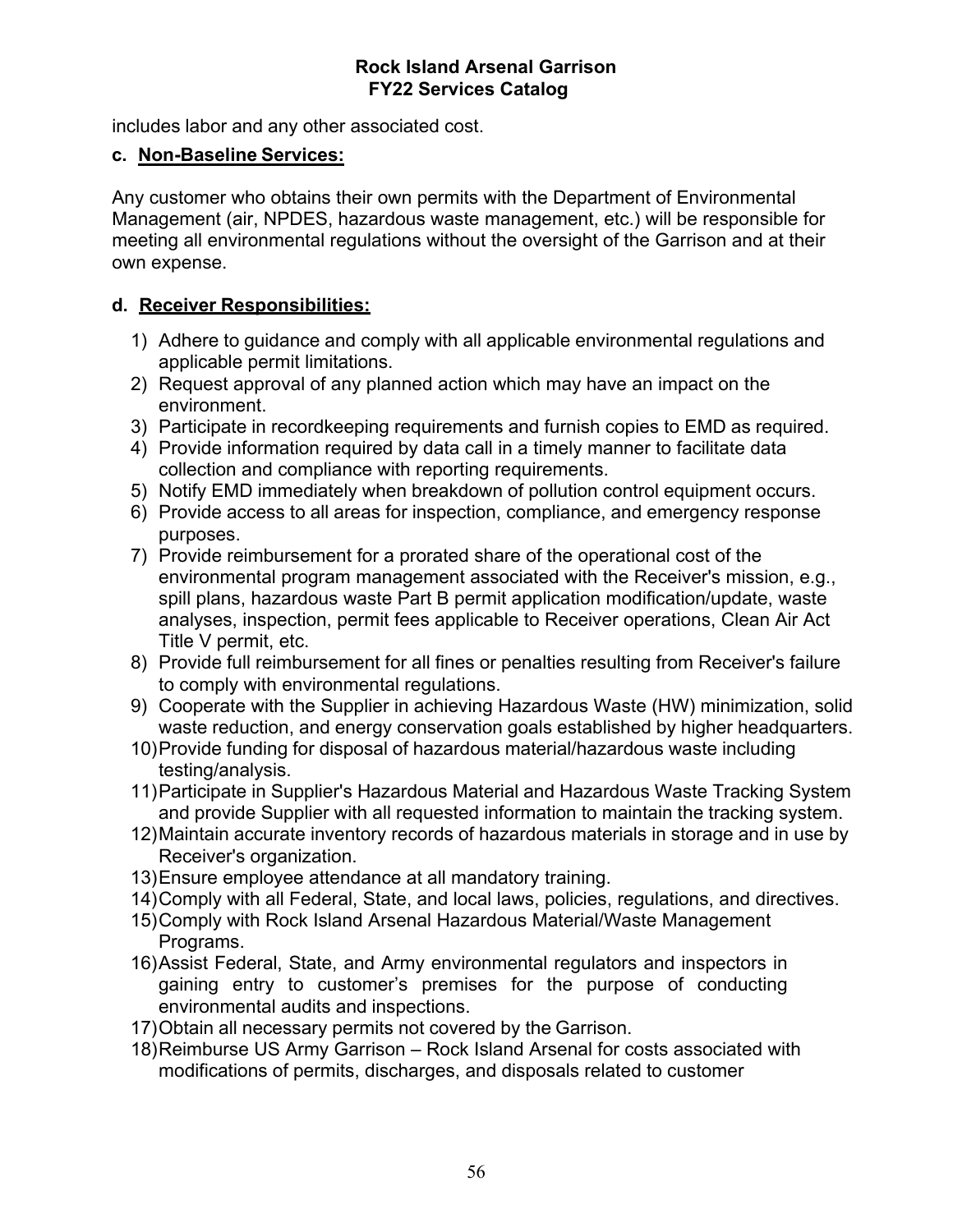operations.

- 19)Pay directly or reimburse US Army Garrison Rock Island Arsenal for any environmental penalties, fines and/or fees incurred as a result of customer operations/activities.
- 20)Reimburse US Army Garrison Rock Island Arsenal for other identifiable administrative costs incurred by the Garrison in connection with any environmental penalty, fine, and/or fee, notice of violation, consent order, or similar administrative proceeding, to include cleanup and corrective action costs, resulting from the receiver's activities.
- 21)Obtain concurrence from the Directorate of Public Works, Environmental Management Division, US Army Garrison – Rock Island Arsenal, for all standing operating procedures, plans, and operations involving disposal, handling, storage, and use of any materials which could possibly impact the environment in any media (air, water, ground, noise).
- 22)Pay the Defense Logistics Agency directly or reimburse US Army Garrison Rock Island Arsenal, whichever method is determined appropriate by the Garrison, for disposal cost of hazardous waste generated by the customer
- 23)Reimburse US Army Garrison Rock Island Arsenal for costs incurred during collection and/or storage of hazardous waste generated
- 24)Maintain a current hazardous materials inventory in the EESOH-MIS system.
- 26)Comply with all guidance and directives outlined in Army Regulation 200-1, Environmental Protection and Enhancement.
- 27) Participate in the quarterly Environmental Quality Control Committee (EQCC) meetings.
- 28) Prepare and fund any environmental documents required under the National Environmental Policy Act (NEPA).
	- a) Accomplish any required environmental mitigation identified as necessary in the NEPA required environmental analysis of customer's activities or NHPA consultation agreement document.
	- b) Utilize the Rock Island Arsenal Recycling Program unless recycling initiatives are approved for direct sale by the Directorate of Public Works, Environmental Management Division.
	- c) Service requests beyond the scope of those identified as Baseline will require additional reimbursement. The customer is responsible for submitting an electronic Job Order Request (JOR) for any new service requirement not identified in an existing support agreement or for changes in service. Any JOR submission identified to be recurring will be added to the customer's ISSA. Electronic submission may be accomplished by accessing the Garrison Work Order homepage,

https://home.ria.army.mil/Directorates/PublicWorks/WorkOrder\_CAC.aspx. Select "DA 4283" via the blue hyperlink and email the completed form to the Work Order Desk at usarmy.RIA.imcom-central.mbx.usag-pw-work-order-

desk@mail.mil@mail.mil. Funding for JOR services must be provided in advance. If your organization is unable to access the JOR system, please contact Gary Koski at [gary.r.koski.civ@mail.mil](mailto:gary.r.koski.civ@mail.mil) for assistance.

Return to Table of Contents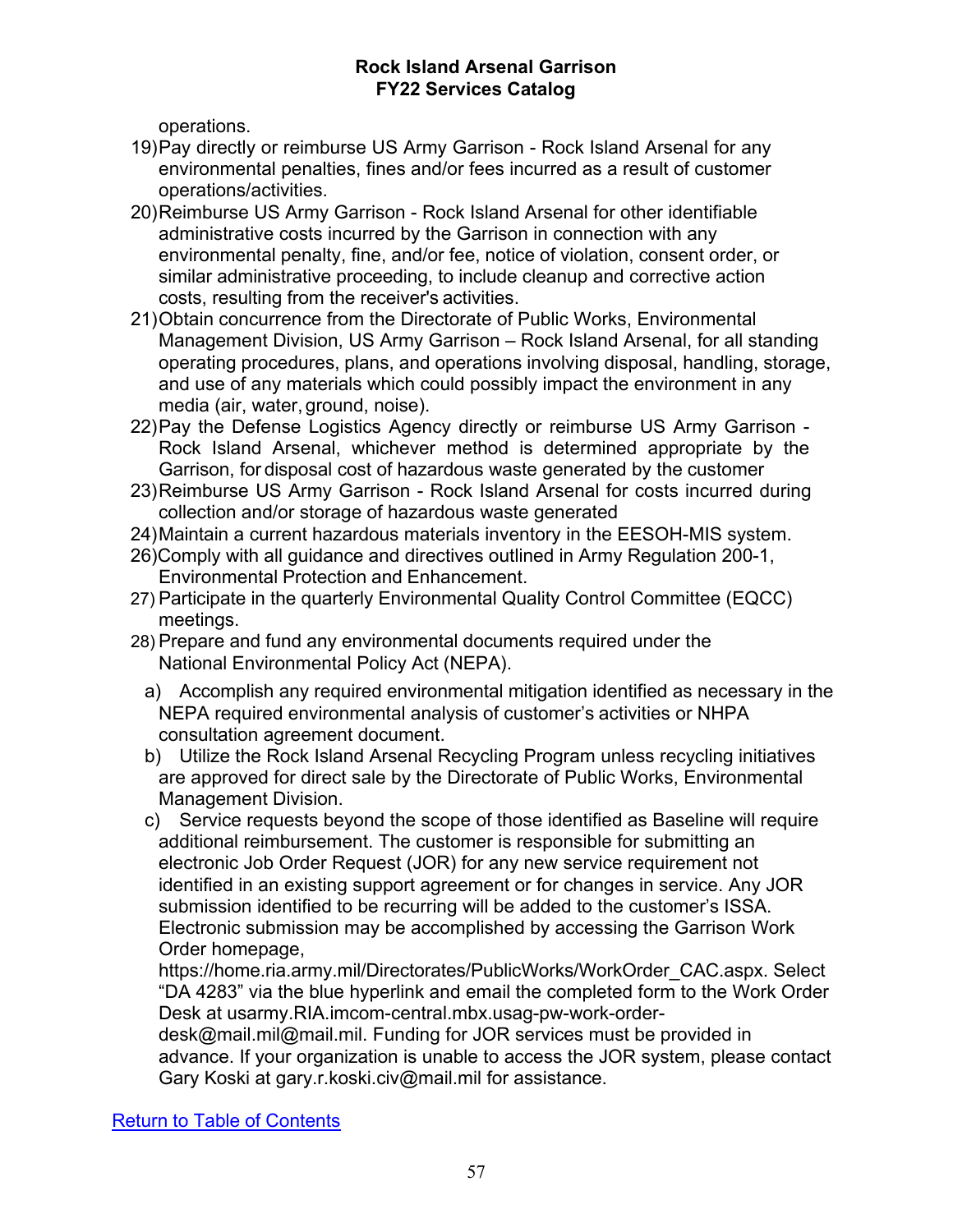### **2. Environmental Pollution Prevention (Clean Up ISR 507/VENQ)**

Building 102 Point of Contact: Mr. Gary Koski, 309-782-3825 E-mail: [gary.r.koski.civ@mail.mil](mailto:gary.r.koski.civ@mail.mil)

### **1. Service Definition:**

### **2. Baseline Services:**

### **3. Non-Baseline Services:**

- a) Provide for the collection, transportation, and disposal of hazardous waste and other forms of pollution. Provide guidance and training to the Receiver in hazardous waste collection, storage, and disposal process.
- b) Provide for the collection, transportation, and disposal of hazardous waste.
- c) USAG-RIA is the responsible agency for hazardous waste and disposal of such material. The DPW will initiate all contracts for cleanup and disposal of hazardous waste.

#### . **4. Receiver Responsibilities:**

- a) Comply with all Army, federal, state, local regulations.
- b) Conserve all resources, and to the extent possible, eliminate hazardous waste disposal by reprocessing.
- c) Take immediate corrective actions necessary to eliminate any deficiencies noted.
- d) Provide MIPR(s) for the collection, cleanup, transportation, and disposal of hazardous materials and other forms of pollution.
- e) Inform DPW of requirements.
- f) Provide MIPR(s) for services requested or needed to ensure adherence to Army, federal, state, local regulatory requirements associated with the environmental program.
- g) Make requirements known.
- h) Comply with Supplier's regulations, directives, and procedures.
- i) Service requests beyond the scope of those identified as Baseline will require additional reimbursement. The customer is responsible for submitting an electronic Job Order Request (JOR) for any new service requirement not identified in an existing support agreement or for changes in service. Any JOR submission identified to be recurring will be added to the customer's ISSA. Electronic submission may be accomplished by accessing the Garrison Work Order homepage, https://home.ria.army.mil/Directorates/PublicWorks/WorkOrder\_CAC.aspx. Select "DA 4283" via the blue hyperlink and email the completed form to the Work Order Desk at usarmy.RIA.imcom-central.mbx.usag-pw-work-order-desk@mail.mil. Funding for JORservices must be provided in advance. If your organization is

unable to access the JOR system, please contact Gary Koski at [gary.r.koski.civ@mail.mil](mailto:gary.r.koski.civ@mail.mil) for assistance.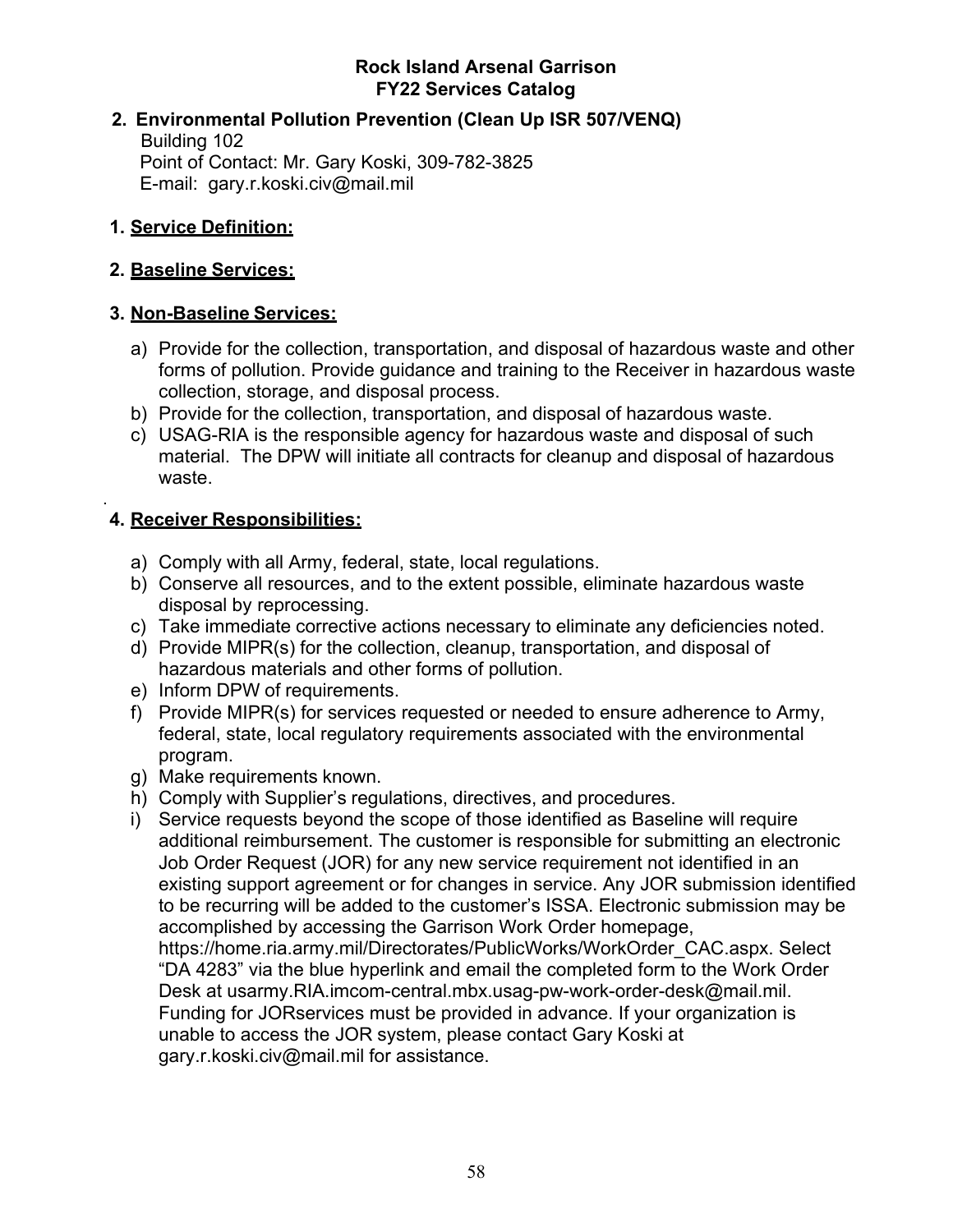# **3. Instructions for Requesting Garrison Services**

### **a. Determination of needs**

1. After reviewing this catalog, customers determine their requirement needs and contact the Garrison Resource Management Office (RMO) Installation Agreements Manager (IAM) at least 6 months in advance of the required effective date.

a. Mission unique services are defined as base support that is different from the kind of support services, supplies, and equipment commonly provided or maintained by the installation supplier as part of the Common Level of Support (CLS). To be mission unique, the support must be specialized to a particular operational assignment or task (e.g., specialized intelligence equipment maintenance; Special Operations Commandpeculiar services or items; laboratory equipment maintenance for a medical unit; specialized environmental requirements for explosive ordnance or testing operations; unique security or intrusion detection requirements; unit level and DS/GS tactical equipment maintenance). Recurring "mission unique" services that are not listed in this catalog and not commonly provided by the Garrison to Army customers will require a support agreement through the Garrison RMO Support Agreement Manager. Mission unique support is reimbursable for all measurable direct support costs.

b. Increased levels of service, or "above CLS" services, also require a support agreement, but customers must first obtain approval through their chain of command before beginning the support agreement process. "Above CLS" services are reimbursable for all measurable incremental direct support costs. "Above CLS" services are an additional quantity or frequency of a common base support service, beyond what all Army customers receive without charge. An example would be additional days of custodial service.

2. Garrison functional managers will plan, program and budget for the Garrison's CLS workload. The Garrison IAM will develop any required agreements with estimated reimbursement costs for mission unique or above CLS services. We ask customers to tell us which services in this catalog they expect their organization to use and to what extent. These brief details will help Garrison Managers provide efficient and effective support to our customers.

### **b. Initiating a Support Agreement:**

1. Customer reviews catalog.

2. Customer identifies support required and notifies Garrison IAM. Head of organization or designated approving authority signs the Funding Cost Estimate at the same time the support agreement is signed.

a. Common Level of Support: Functional managers are notified that customer has requested support in this area.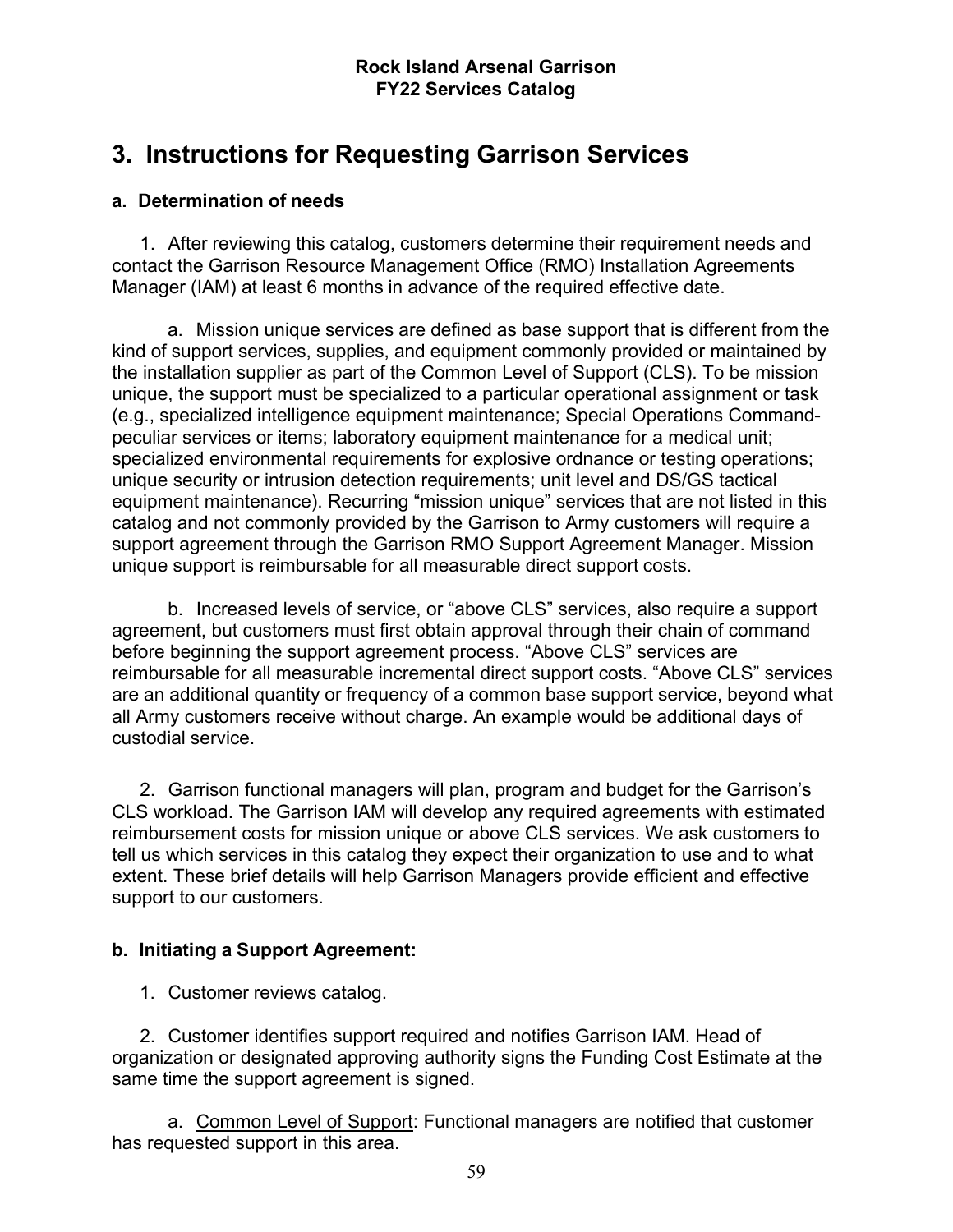Note to Customer: The common level of service is reevaluated at the beginning of each fiscal year, and is based on funding received by the Garrison. Should the baseline change, customers will be notified.

b. Reimbursable Support Services: Services identified in this area will become part of the Customer's Support Agreement, and customer funding will be required.

### **c. Staffing of Support Agreement**:

1. The Garrison IAM will prepare a draft agreement based on information received from the customer. The support agreement draft will be staffed with each functional manager when support is requested above CLS (and necessary approvals have been received) and to the Legal Office and Resource Management for coordination and concurrence.

2. Based on input received from the functional offices, Legal, and Resource Management, the agreement will be revised and forwarded to the customer for review and approval. Customers are asked to review and approve or return their comments to the Garrison within 5 weeks (7 weeks if approval is required from a higher headquarters).

### **d. Finalizing Support Agreement:**

1. Once requirements are documented and costs calculated, a final copy of the agreement will be forwarded to the customer for approval and signature by their Comptroller and Approving Authority.

2. When the signed agreement is returned, the Garrison's Resource Management Office will obtain the Garrison signatures, and provide final copies.

3. The support agreement expiration date will be set to 10 years from the date of the Approving Authority's signature.

**e. Annual Review of Funding Annex:** An annual review of the funding annex will be accomplished by the Garrison's Resource Management Office and respective tenant comptroller. Customers will receive an updated cost estimate worksheet no later than (NLT) 30 days after the start of the fiscal year. The Comptroller(s) will sign this document to validate a review occurred, in compliance with audit readiness.

**f. Review of Agreement:** The support agreement must be reviewed in its' entirety every 5 years. Staffing of the support agreement will be initiated NLT 90 days prior to the review date. The approving authorities will sign a standardized memorandum stating the review occurred and the required services are documented appropriately.

Return to Table of Contents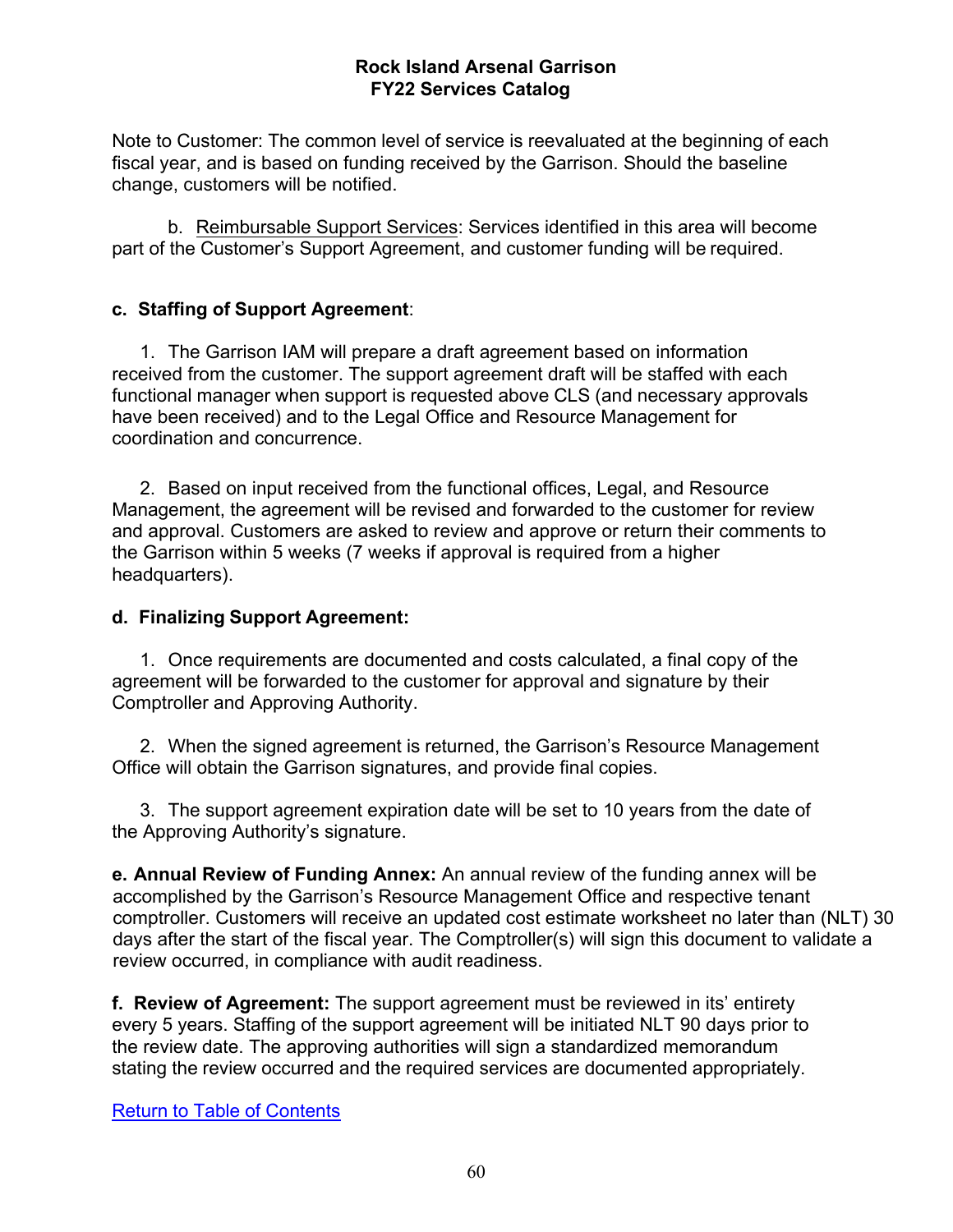# **4. Timeline for Completion of Support Agreements**

In an effort to ensure that new agreements are processed in a timely manner and that agreements currently in place are revised in a timely manner, we have developed a tentative timeline for each step of the agreement process. We ask you, the customer, to work with us in staying within the established timeframes, if at all possible.

Please refer to the next two pages.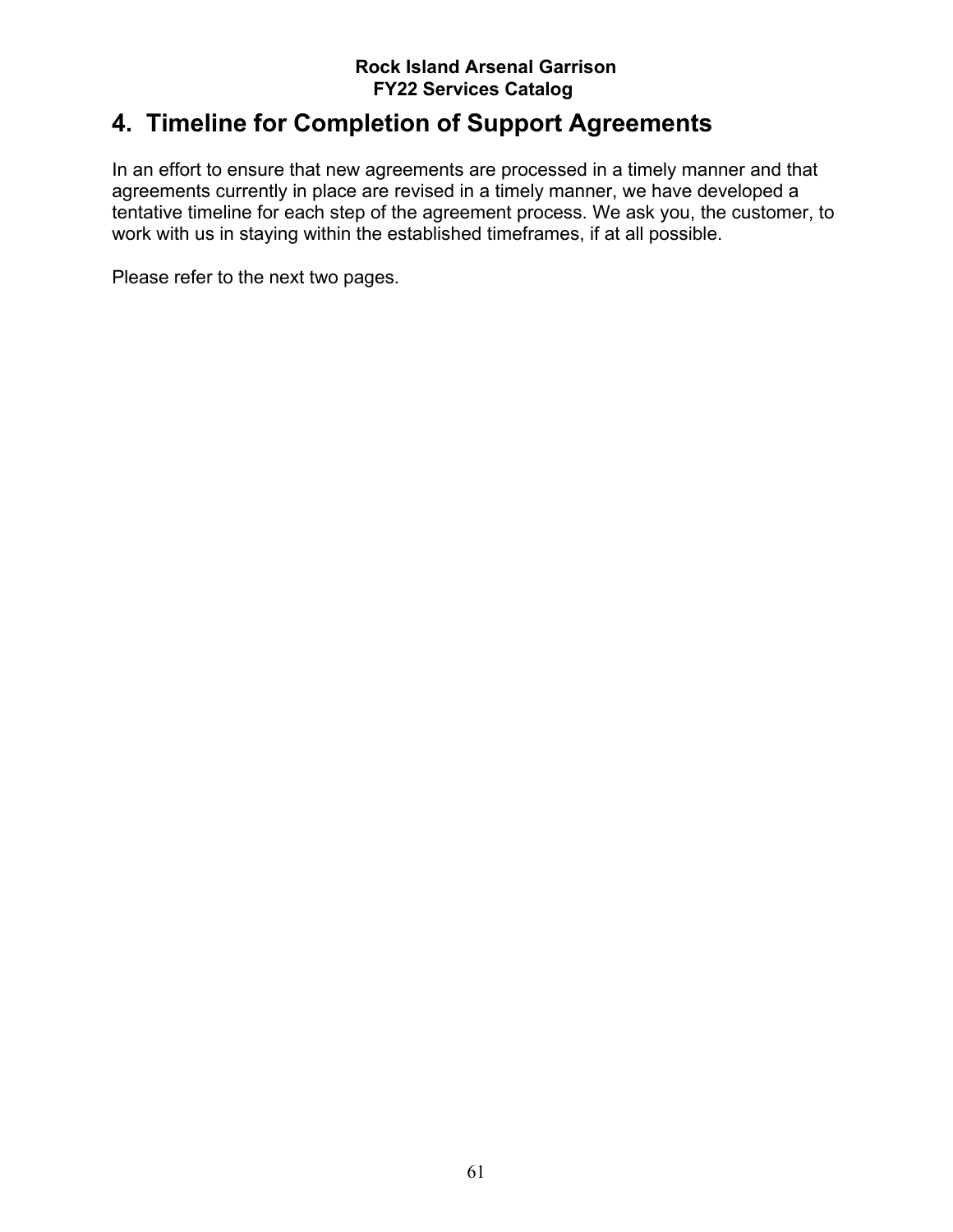**Annex A Timeline for Completion of New Agreement**

|                                                                                                                                                                                                                                                                    |       | # of Work Days<br>(Does Not Include<br><b>Weekends or</b><br>Holidays) |
|--------------------------------------------------------------------------------------------------------------------------------------------------------------------------------------------------------------------------------------------------------------------|-------|------------------------------------------------------------------------|
| Written contact (via e-mail, memorandum, etc.) from<br>customer requesting support or notification from the DPW<br>that a new customer is moving on post                                                                                                           |       |                                                                        |
|                                                                                                                                                                                                                                                                    |       |                                                                        |
| If customer has not identified specific services, send<br>customer catalog of services and spreadsheet listing<br>Garrison services. Ask customer to review and Return to<br>Table of Contents Garrison spreadsheet indicating which<br>services will be required. |       |                                                                        |
| Upon receipt of spreadsheet from customer, review to                                                                                                                                                                                                               |       |                                                                        |
| determine if customer has requested support above the<br>Common Level of Support. If support is requested above<br>the Common Level of Support, prepare DRAFT agreement.<br>Agreement number will be assigned on this day.                                         | Day 1 | 10                                                                     |
|                                                                                                                                                                                                                                                                    |       |                                                                        |
| Send DRAFT agreement to functional managers for<br>review/input/concurrence/costs                                                                                                                                                                                  |       | 10                                                                     |
|                                                                                                                                                                                                                                                                    |       |                                                                        |
| Based on input received from functional managers,<br>prepare revised DRAFT agreement                                                                                                                                                                               |       | 10                                                                     |
|                                                                                                                                                                                                                                                                    |       |                                                                        |
| Staff to Legal Office for final review before submitting to<br>customer                                                                                                                                                                                            |       | 10                                                                     |
|                                                                                                                                                                                                                                                                    |       |                                                                        |
| Submit revised DRAFT to the customer for their<br>review/approval:                                                                                                                                                                                                 |       |                                                                        |
| <b>Only local review required</b>                                                                                                                                                                                                                                  |       | 35                                                                     |
| Review required from higher headquarters                                                                                                                                                                                                                           |       | 49                                                                     |
| If customer has questions or requests changes, submit to<br>the functional managers for their review                                                                                                                                                               |       | 14                                                                     |
|                                                                                                                                                                                                                                                                    |       |                                                                        |
| Final agreement in customer's hands for review and<br>signature                                                                                                                                                                                                    |       | 14                                                                     |
|                                                                                                                                                                                                                                                                    |       |                                                                        |
| <b>Submit to Garrison Comptroller and Command Group for</b><br><b>Final Signature</b>                                                                                                                                                                              |       | 5                                                                      |
|                                                                                                                                                                                                                                                                    |       |                                                                        |
| <b>Total Number of Days to Complete New Agreement:</b>                                                                                                                                                                                                             |       | 157                                                                    |